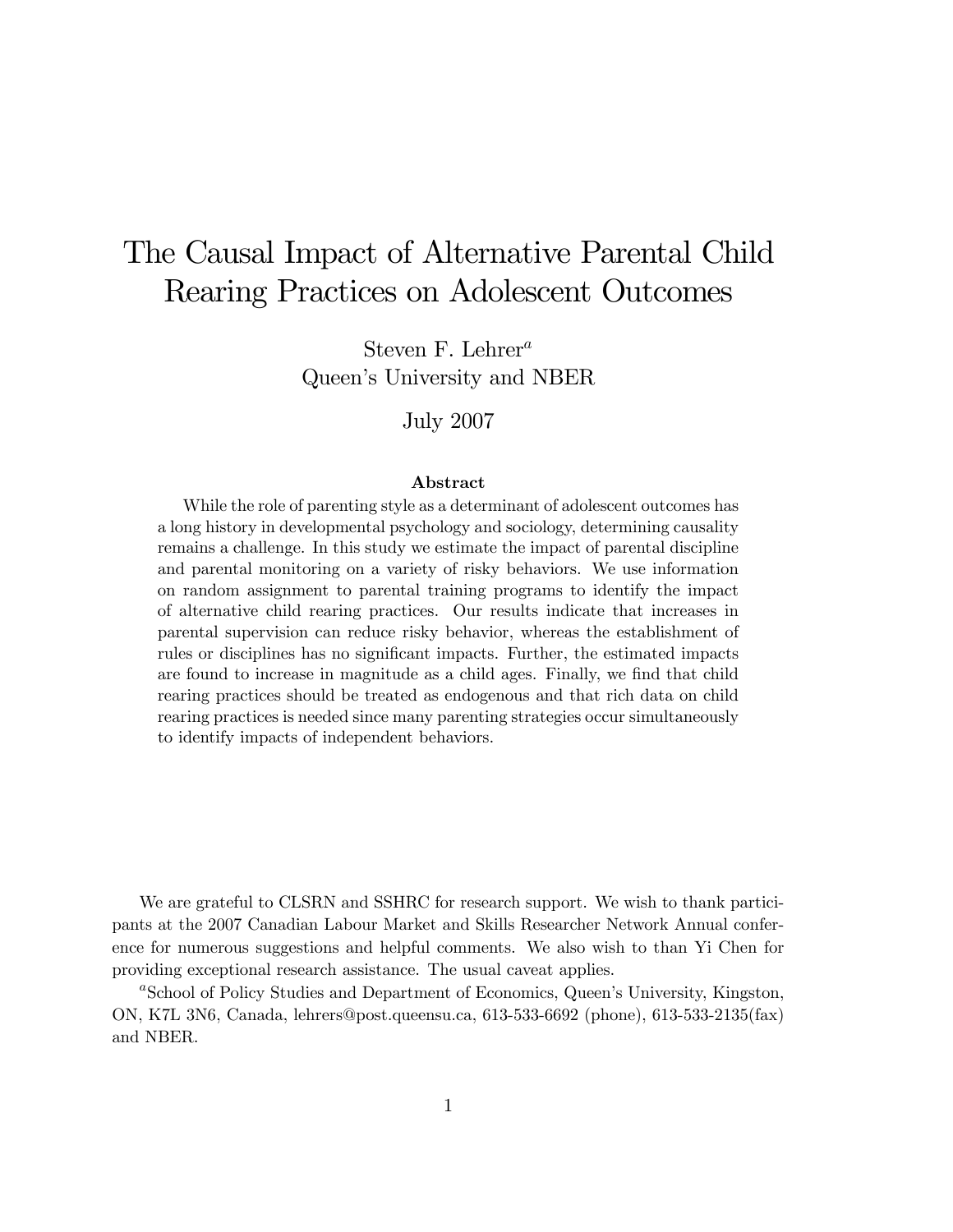### 1 Introduction

The idea that poor parental child rearing practices have substantial negative impacts on child and adolescent development is gaining increasing attention in policy debates regarding child care. In the United States, numerous state governments are now using welfare funds to implement initiatives designed to directly improve parenting, such as requiring certain welfare recipients to attend parenting classes or providing home visits to new parents.<sup>1</sup> The idea that certain child rearing practices are more effective at either reducing the likelihood of adolescent risky behavior or boosting academic achievement is far from  $new<sup>2</sup>$  as there exists a large multi-disciplinary literature which report statistical associations between specific parenting styles or child rearing practices and a variety of problem behaviors.<sup>3</sup> Yet, few of these studies have statistically accounted for endogeneity biases that could arise from parental decisions, as these reflect behavioral choices. There are many reasons to expect selection bias in simple comparisons of outcomes of children whose parents actively and inactively monitor their development: If parents are more likely to monitor children with a history of tendency towards problems, then the estimated effects of parental monitoring could be under-estimated. On the other hand, a lack of parental monitoring could be correlated with other characteristics of families that cause negative outcomes.

This paper contributes to a growing literature which examines issues related to child care by estimating the direct impact of parental child rearing practices.<sup>4</sup> We use an instrumental variables strategy to recover consistent estimates of the causal impacts of several alternative child rearing practices. To deal with the potential endogeneity of child rearing practices, we exploit exogenous variation from the availability of two randomized intervention that provided an opportunity for parents to gain additional information on effective parenting strategies. Second, we examine the heterogeneity in the impacts both within and across periods to determine if the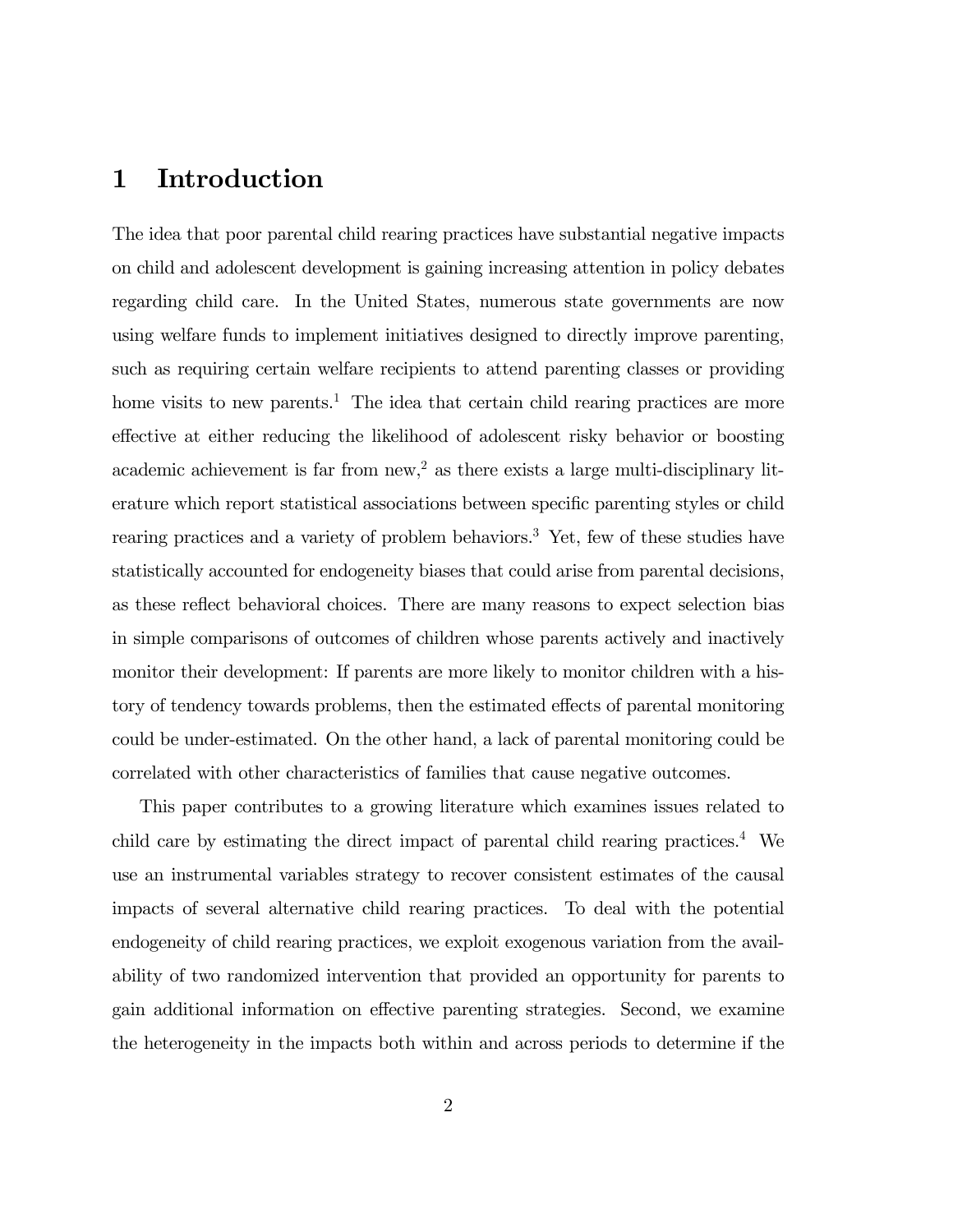relationship grows steeper as a child ages. Third, we explore the heterogeneity in the impacts across the distribution of innate adolescent attributes.

Within the economics literature the majority of work examining the interactions between parents and (adolescent) children is theoretical.<sup>5</sup> Empirically understanding the causal mechanisms through which family background affects child development and subsequent labor market outcomes have long been of interest to social scientists.<sup>6</sup> While much of the economics and developmental psychology literature examine the effects of parental care (also referred to as investments in child quality) on the development of children, there is limited work on parental behavior (or parenting styles) on such outcomes. Weinberg (2001) develops a formal model and finds that child rearing practices vary positively with family income. Aizer (2004) using a fixed effects strategy finds that adult supervision reduces the probability that an adolescent skips school, uses alcohol or marijuana, steals or gets involved in fights. Similarly Arys et al. (2005) and Dooley and Stewart (2006) present evidence from fixed effect regressions suggesting that adult supervision impacts child behaviors with US and Canadian data respectively.

Our empirical approach allows us to separately identify the direct impact of specific parental strategies from other family characteristics such as income and maternal employment which provide indirect effects.<sup>7</sup> Understanding the direct role of parental practices may help policymakers in three aspects: First, it may help identify the circumstances under which parents are less able to influence teenagers thus helping policymakers design social policies to remedy the parents' failure. In the second aspect, our study may help formulate social policies that strengthen the parental control over adolescents. Third, our results can also be used to shed light on the long run effectiveness of early childhood interventions to see whether these impacts truly operate through a desired channel of parental monitoring.

The considerable heterogeneity in the styles in which parents interact with their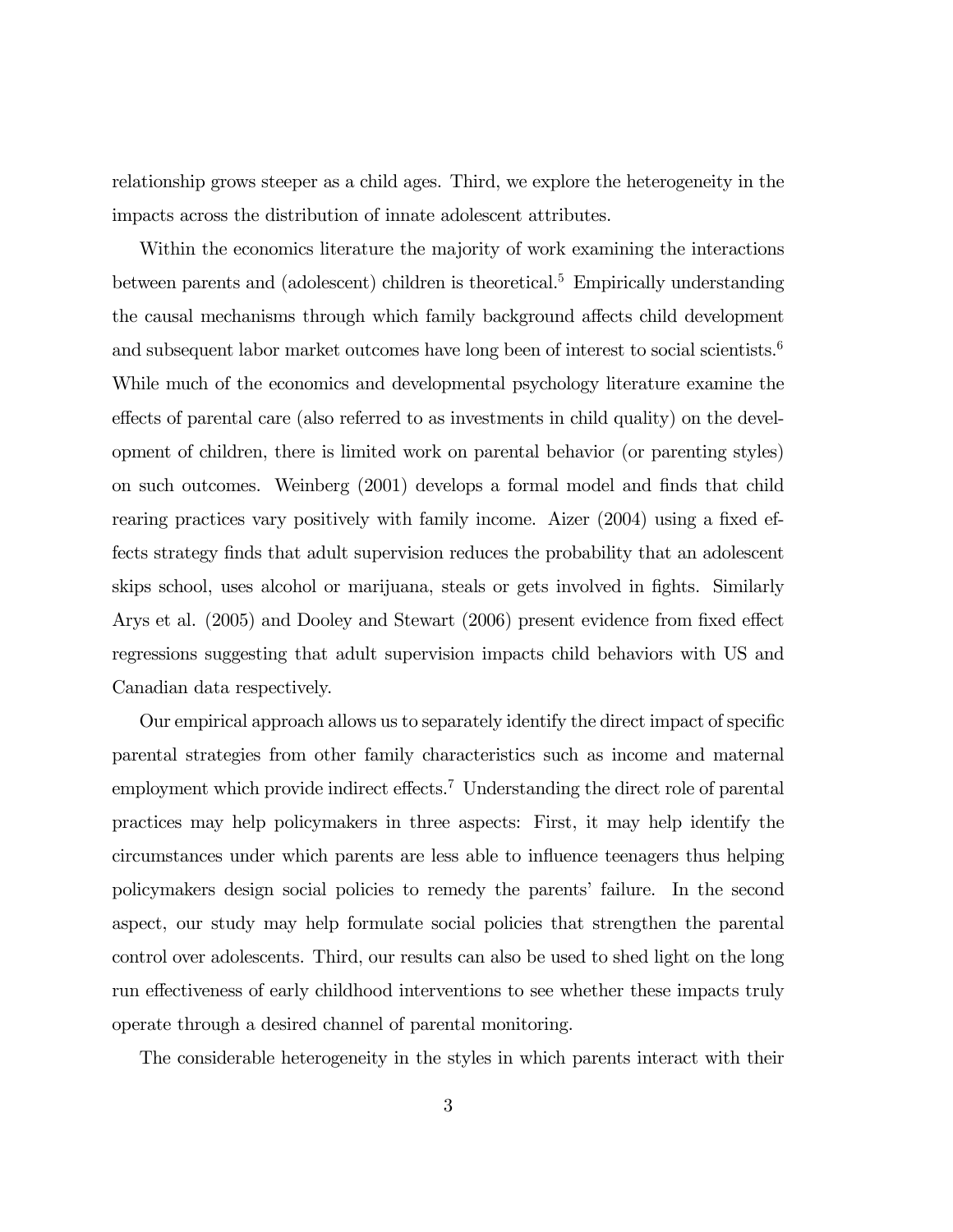children has been independently documented and classified by anthropologists and developmental psychologists.<sup>8</sup> Our empirical strategy does not make use of classifications developed within developmental psychology such as whether parents are indulgent, authoritarian, authoritative, and uninvolved, etc. Instead we focus on the extent to which parents supervise and discipline their children. We believe this taxonomy leads to estimates that are simpler to interpret as the marginal effects can be immediately translated. In addition, measuring parenting styles in this fashion is likly to lead to measures with substantially more variation over a life-cycle for each parent. The marginal effects simply recover the impacts of small increases in specific strategies whereas defining parenting styles used alternative criteria could involve either smal or large changes in specific or multiple parental behaviors. For example, if a parents' style were to swiches from being indulgent to authoritarian this not could be due to a massive increase in the number of rules they announce but they may also change how conscioustness they are in other parenting behaviors.<sup>9</sup> Further, if the change in style was due to a large changes in specific practices, the estimated treatment effect could be masqueardinf for potential non-linear relationships.

Our analysis yields three major findings for the economic literature on the impacts of parental child rearing practices

1) Active supervision plays a substantially larger role than the establishment of rules and discipline. Increases in parental supervision can substantially reduce the likelihood that a child engages in risky behavior either early in life or as a teenager. In addition, there are large positive relationships between supervision and academic performance particularly in mathematics. Our results suggest that parental child rearing practices should be treated as endogenous. Finally, our results suggest that the assumptions underlying fixed effects strategies are violated indicating that child risky behavior and the response by parents is also driven by random time-varying unobserved shocks.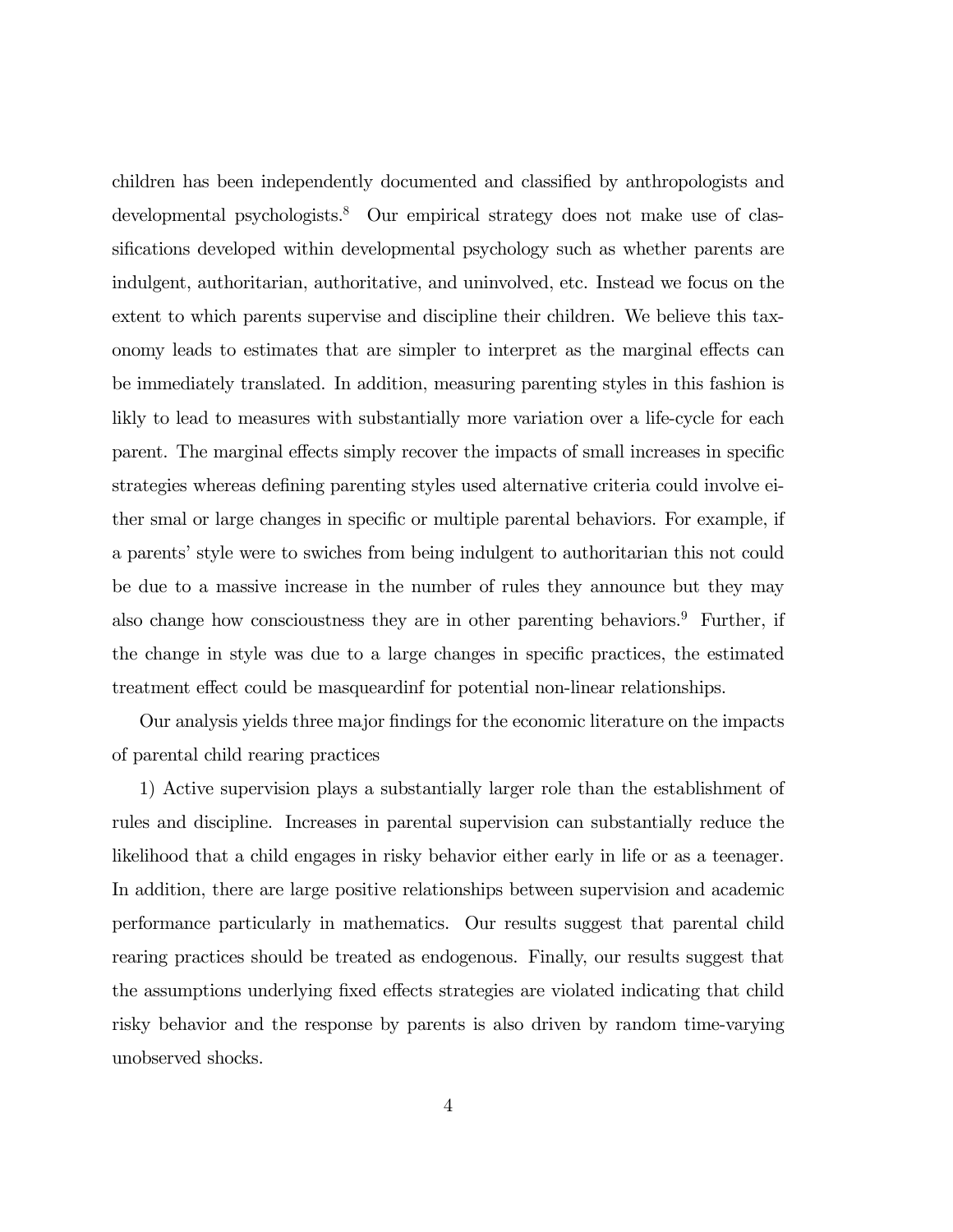2) The role of active supervision at reducing risky behavior is much larger later in the lifecycle than early in the lifecycle. In particular, our estimates suggest that parental supervision has extremely large impacts at reducing delinquency and theft in the mid to late teens. Further, we find that there is substantial heterogeneity in the estimated impacts of parental behaviors across almost all of the conditional outcome distributions.

3) Estimating the impacts of specific child rearing practices requires the researcher to specify a full set of parental child rearing practices. Since child rearing practices are highly positively correlated, it is difficult to disentangle their independent impacts unless one could find a source of variation that can separate between multiple parental strategies. Since it is doubtful that such a unique source of exogenous variation could be to identify one practice from another, the results indicate that researchers should collect, utilize and collective analyze data on the different child rearing strategies.

The rest of the paper is organized as follows. In the next section, we describe the data used in our analysis. Section 3 introduces the economic model that underlies our analysis and describe the empirical method that we employ to estimate causal parameters. We also describe the two randomized interventions that are used to identify these causal parameters. The empirical results are presented and discussed in section 4. A concluding section discusses what our findings on imply for the literature and suggests avenues for further research.

### 2 Data

The subjects in this study were part of a longitudinal study that started in the spring of 1984. Kindergarten teachers in the 53 schools of the lowest socioeconomic areas in Montreal were asked to rate the behavior of each boy in their classroom. Eightyseven percent of the kindergarten teachers agreed to participate, and 1161 boys were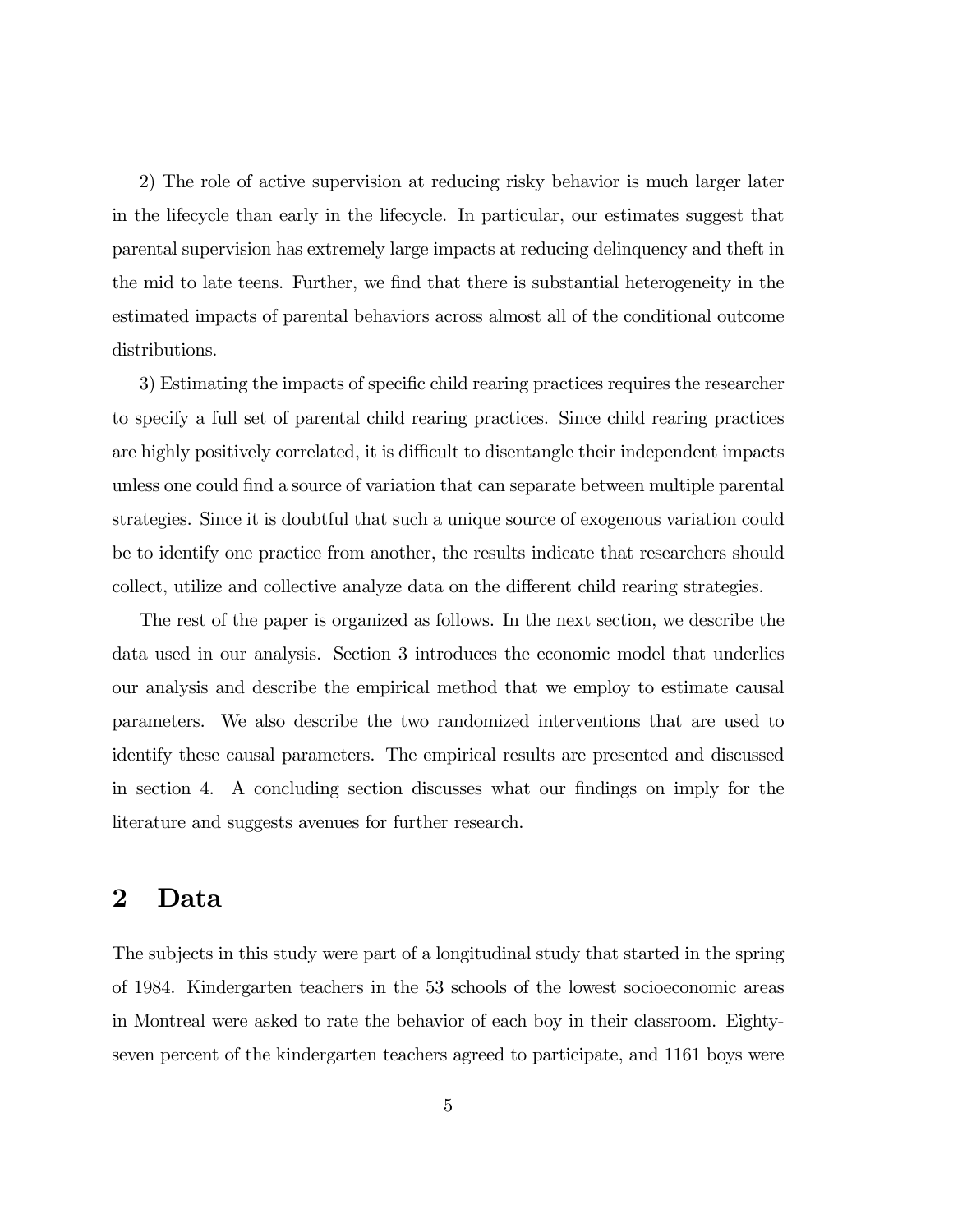rated. The sample was reduced to 1037 boys by including only those boys born from Caucasian, French-speaking parents themselves born in Canada to preclude cultural and socioeconomic biases.<sup>10</sup> This sampling strategy is extremely important in our context as anthropologists have documented large variation in parenting styles across cultures which if unaccounted for would confound the analysis. Informed consent was regularly obtained from mothers and the subject (boys) throughout the study.

Following the initial teacher assessments in kindergarten, the mothers provided demographic information through a telephone survey. The mother provided information on family structure, years of education, date of birth, employment status including occupation for the most recent job for each parent. Parents' mean age at the birth of their son was  $25.4$  (SD = 4.8) for mothers, and  $28.4$  (SD = 5.6) for fathers. The mean number of school years completed by the mothers was  $10.5$  (SD = 2.8), and  $10.7$  (SD  $=$  3.2) for fathers. The majority of the parents were unskilled workers. The mean and median family income when the boys were age 10 years (1988) was between \$25,000 and \$30,000 (Canadian dollars) which is substantially lower than the 1987 median Canadian income of \$44,000 for couples with children. Approximately 67% of the boys lived with both biological parents, 24% lived with the mother alone and the remaining 9% lived in other family arrangements.

Parents, continually interviewed on approximately a biannual basis until the subject was 16 years old, providing information on changes in family structure and the family environment. Participation rates in follow-up interviews were high ranging between 70 - 85%.

In our study, we consider academic and non academic outcomes such as substance abuse, criminal activity and gang activity. Information pertaining to the boys' level of substance use, sexual behavior, delinquency and parent's child rearing practices were assessed with a self-report questionnaire. This information was gathered annually each spring from ages 10 to 17 during visits to the schools the boys attended. Ques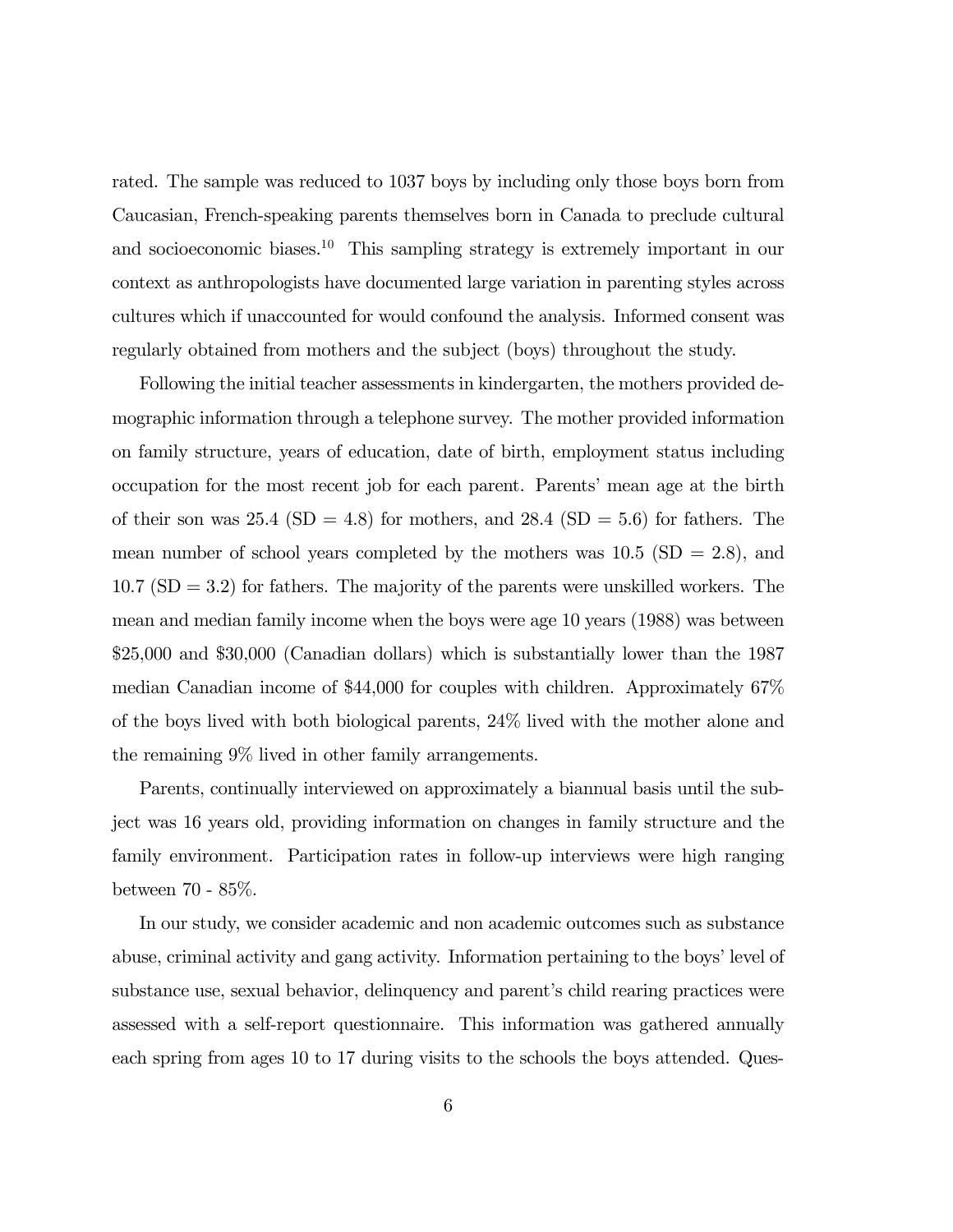tions pertaining to alcohol, drug, and cigarette use were assessed using a 7 point scale. In our analysis we employ indicator variables for whether in the last year the subject has i) got drunk from alcohol ii) smoked cigarettes iii) used marijuana and iv) used harder drugs such as cocaine, heroin, amphetamines, etc. Responses to delinquency and rearing practice items were ordinal on a 4 point scale that corresponds to never, once or twice, often and very often.11 We consider total fighting and criminal activity rather than creating indicator variables as in Levitt and Lochner (2001). Individuals were also asked to report whether they were a member of a juvenile gang as well as the type of activities the gang engaged in. Finally, the panel structure of the data also served to cross-validate the information provided by the boys and to identify inconsistencies in the data.

We also consider dropping out of school where being a dropout is defined as an individual who stopped attending school at a point in time whether or not he reentered school at a later time. Dropout status was determined in two steps. First, the subjects completed a questionnaire and provided a self-report. This information was immediately verified using the computerized lists of the Montreal school board and the Ministry of Education. If a participant was not on the annual School board list, the Ministry of Education was asked to verify whether he was enrolled in another school board within the province.<sup>12</sup>

Several parental characteristics measured in the kindergarten interview are included in the analysis. These measures include years of schooling for each parent and family structure. Following Ginther and Pollack (2003), we define family structure as an indicator of whether in kindergarten the child was being reared in a nuclear household.<sup>13</sup> We use post kindergarten parent interviews to construct long run family income, which we define as the average of parents income across earlier years as in Solon (1992) and Blau (1999).

The children reported parental child reporting practices. Measures of supervision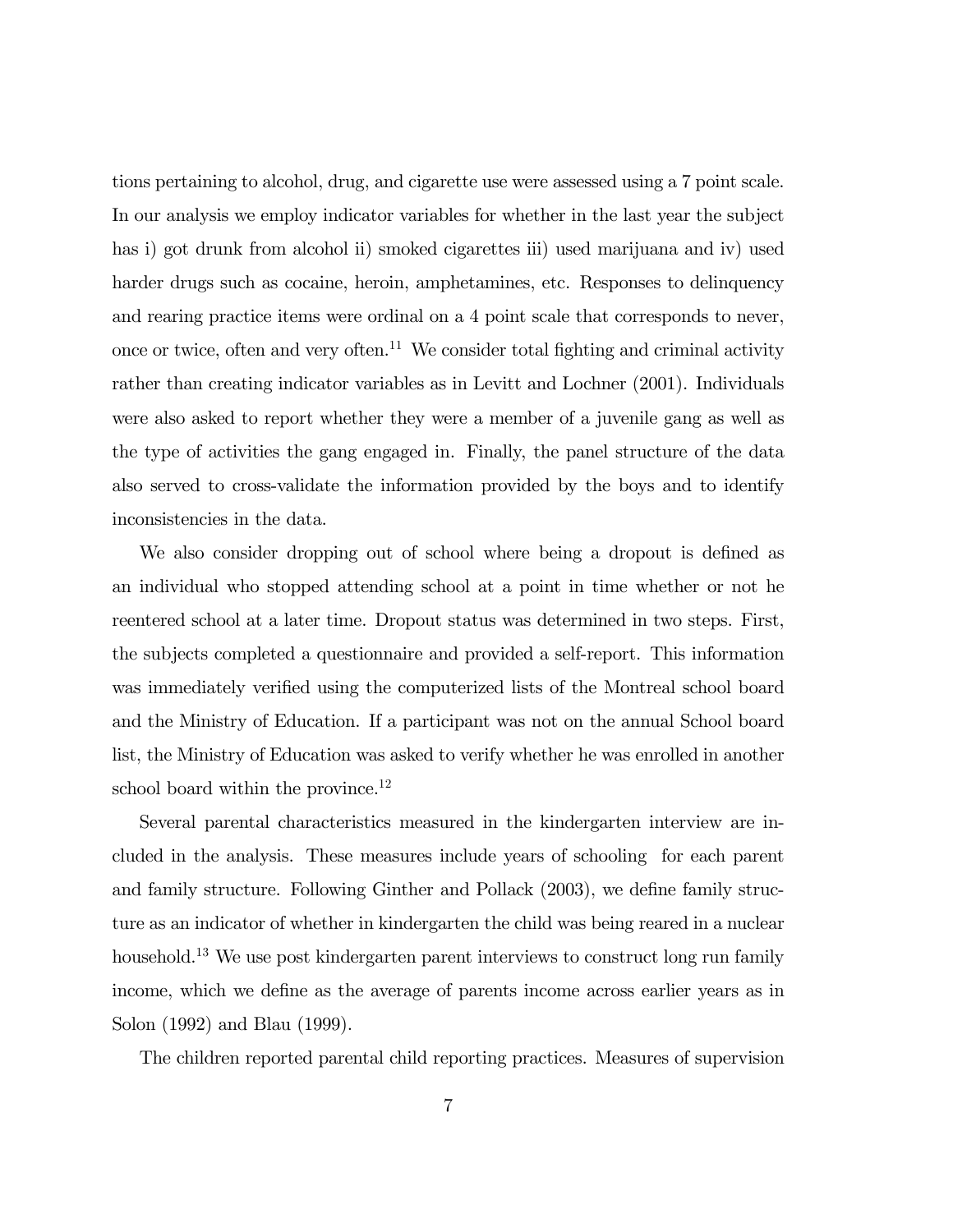are based on three items, determining i) the presence of a parent / guardian at home after school, ii) parental knowledge of where children are when they go out and iii) parental knowledge of the child's peer group. Parental rules / discipline were assessed based on the child's report of their existence as well as whether they were punished if the rules were violated and the severity of the punishment.

Table 1 presents summary statistics for the sample used in this study. Notice that the majority of parents have low education levels and over 40% of both the mothers and fathers were themselves high school dropouts (having completed fewer than 11 years of schooling). There weer slightly more mothers that attended college  $(26.5\%)$  relative to fathers  $(21.2\%)$ . The children engage in a large number of risky behaviors. Over 60% of the subjects have gotten drunk from alcohol at least once and over 37% have smoked cigarettes. Approximately 13% of the boys have been a member of violent or delinquent gang and over 17% of used a narcotic drug (not including marijuana) such as cocaine or methamphetamine.Examining columns 2 and 3 of Table 1 there are very few interesting changes over time in any of the variables. While the likelihood of many risky behaviors may be expected to increase over time, it was unclear ex-ante how parental strategies vary as a child ages. There was a decrease in both supervision and discipline although the latter decereased by a larger amount. The only major increase in risky behavior exists in drug use which doubled on average.

### 3 Economic Model

In this section, we provide a simple two stage model that guides our estimation strategy and describe how we handle concerns regarding endogeneity. In the first stage, altruistic parents select the optimal child rearing practices  $j^*$  for child i in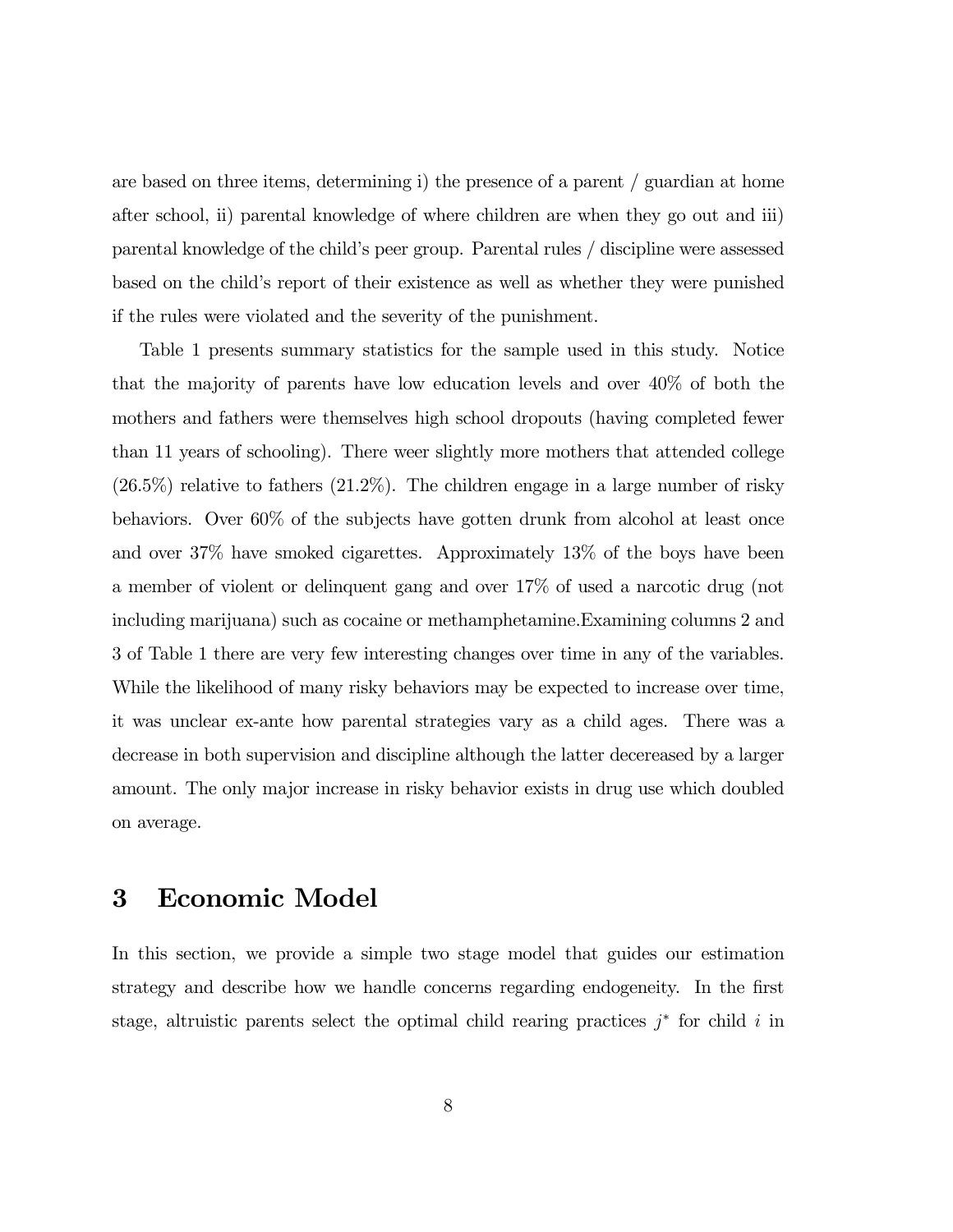period T, which provides the highest indirect utility for their household  $V_{ij}^*$ ,

$$
V_{ij} \equiv V_{ij}(X_i, C_j | I_{iT-1}), \text{ for each } j \text{ available to child } i
$$
 (1)

where  $X_i$  are observable family characteristics of the child i;  $C_j$  is the time and monetary cost of providing strategy j,and  $I_{iT-1}$  is all the information parents have on the full history of the child's behavior and human capital achievement.

Family characteristics of the child may have causal effects if better educated parents are more adept at stimulating their child's interest, identifying developmental problems, structuring educational activities, helping with school work and monitoring as well as influencing the child's peer group. Similarly, family's socioeconomic status may influences the amount of human capital developed by the child since the additional income allows parents to meet their child's health or nutritional needs, live in better neighborhoods, afford tutoring and after school activities among other channels.

In the second stage, given the teenager's perception of his parents child rearing practices  $p_{ijt}$  (not necessarily equal to  $p_{ij*t}$  determined in the first stage) at the beginning of this period the child decides whether to engage in risky activity,  $R$ , or to engage in non-risky activity, N. Note that this distinction is not made for modelling convenience or due to data constraints but rather is consistent with a body of evidence in developmental psychology that indicates that the adolescent's perception of the parent's behavior has more validity as it is a better predictor of adolescent behavior.<sup>14</sup> Mathematically, define a child i's instantaneous utility at time t,  $u_{it}$  as

$$
u_{it} = u(c_{it}, l_{it}; p_{ijt}, X_i, \varepsilon_{it})
$$
\n
$$
(2)
$$

where  $u$  is any twice differentiable function,  $c_{it}$  is a child's current consumption vector,  $l_{it}$  is the current amount of leisure,  $p_{ij^*t}$  are parental practices and  $\varepsilon_{it}$  are utility shocks. The selection of risky behavior such as sexual activity or drug use directly affects the child's consumption vector.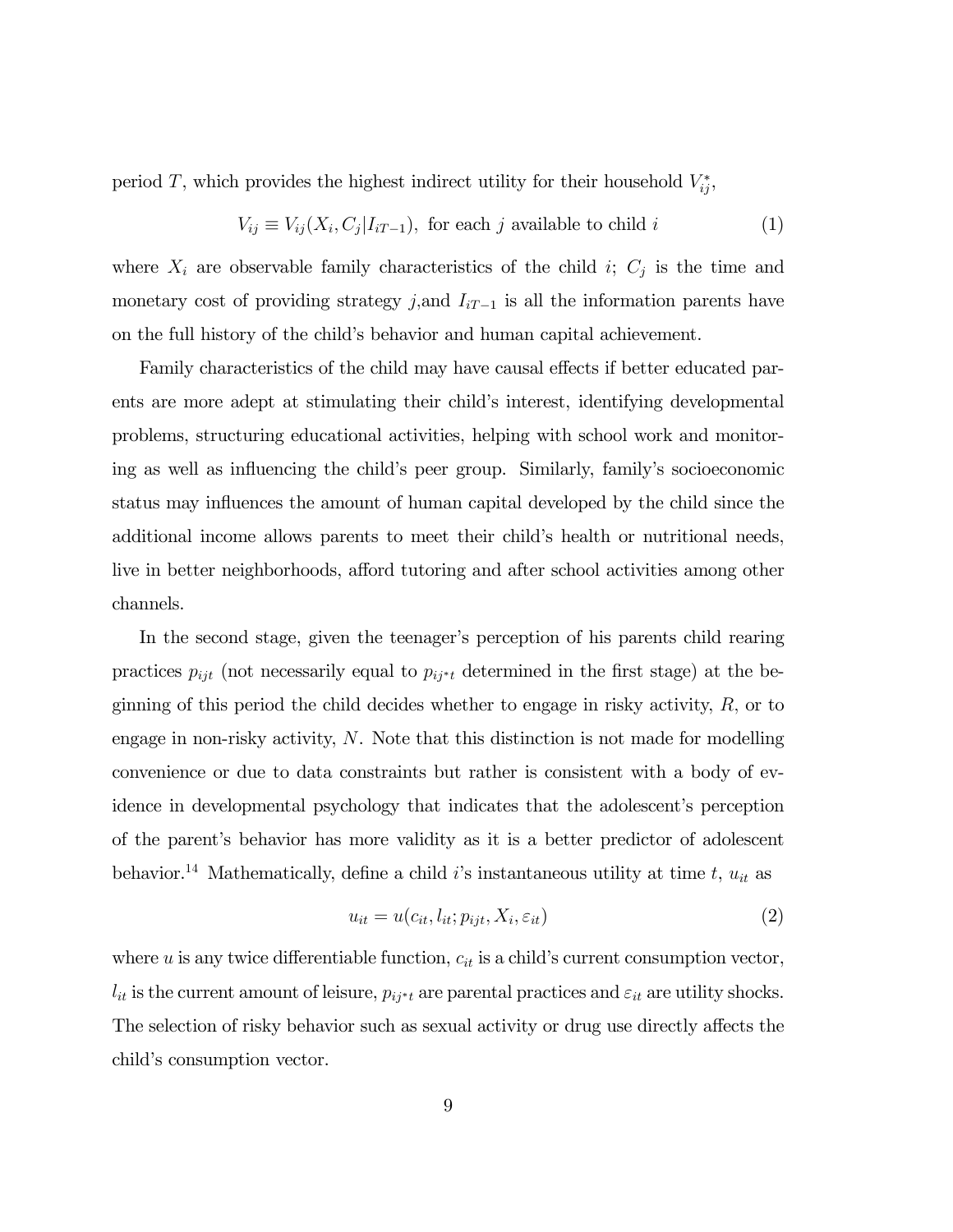We define  $U_{it}^N$  to be a fully rational person's expected intertemporal utility at period  $t$  for engaging in behavior  $N$ ,

$$
U_{it}^N = u_{it}^N + \sum_{s=t+1}^{\infty} \delta_N^{s-t} u_{is}
$$
 (3)

where  $\delta_N$  is a discount factor. Similarly define  $U_{it}^R$  to be a fully rational person's expected intertemporal utility at period  $t$  for engaging in behavior  $R$ ,

$$
U_{it}^{R} = u_{it}^{R} + \sum_{s=t+1}^{\infty} \delta_{R}^{s-t} u_{is}
$$
 (4)

where  $\delta_R$  is a discount factor such that  $0 \leq \delta_R < \delta_N \leq 1$ . An individual engages in risky activity if  $U_{it}^R > U_{it}^N$  since they attach too little weight to their well being later in life. Note, certain risky behaviors such as sexual activity may yield higher instantaneous utility.

### 3.1 Empirical Model

We do not have data rich enough to directly estimate the structural model described above. Thus, we empirically model risky behavior by taking a linear approximation to the intertemporal utility functions in equations 3 and 4 yielding

$$
\alpha_p^N p_{it} + \alpha_x^N X_{it} + \varepsilon_{it}^N \tag{5}
$$

and 
$$
\alpha_p^R p_{it} + \alpha_x^R X_{it} + \varepsilon_{it}^R
$$
 (6)

respectively where  $\alpha's$  are loading factors and the X matrix contains family characteristics.

An individual engages in risky behavior if  $U_{it}^R > U_{it}^N$  which implies that

$$
\alpha_p^R p_{it} + \alpha_x^R X_{it} + \varepsilon_{it}^R - (\alpha_p^N p_{it} + \alpha_x^N X_{it} + \varepsilon_{it}^N) \ge 0 \tag{7}
$$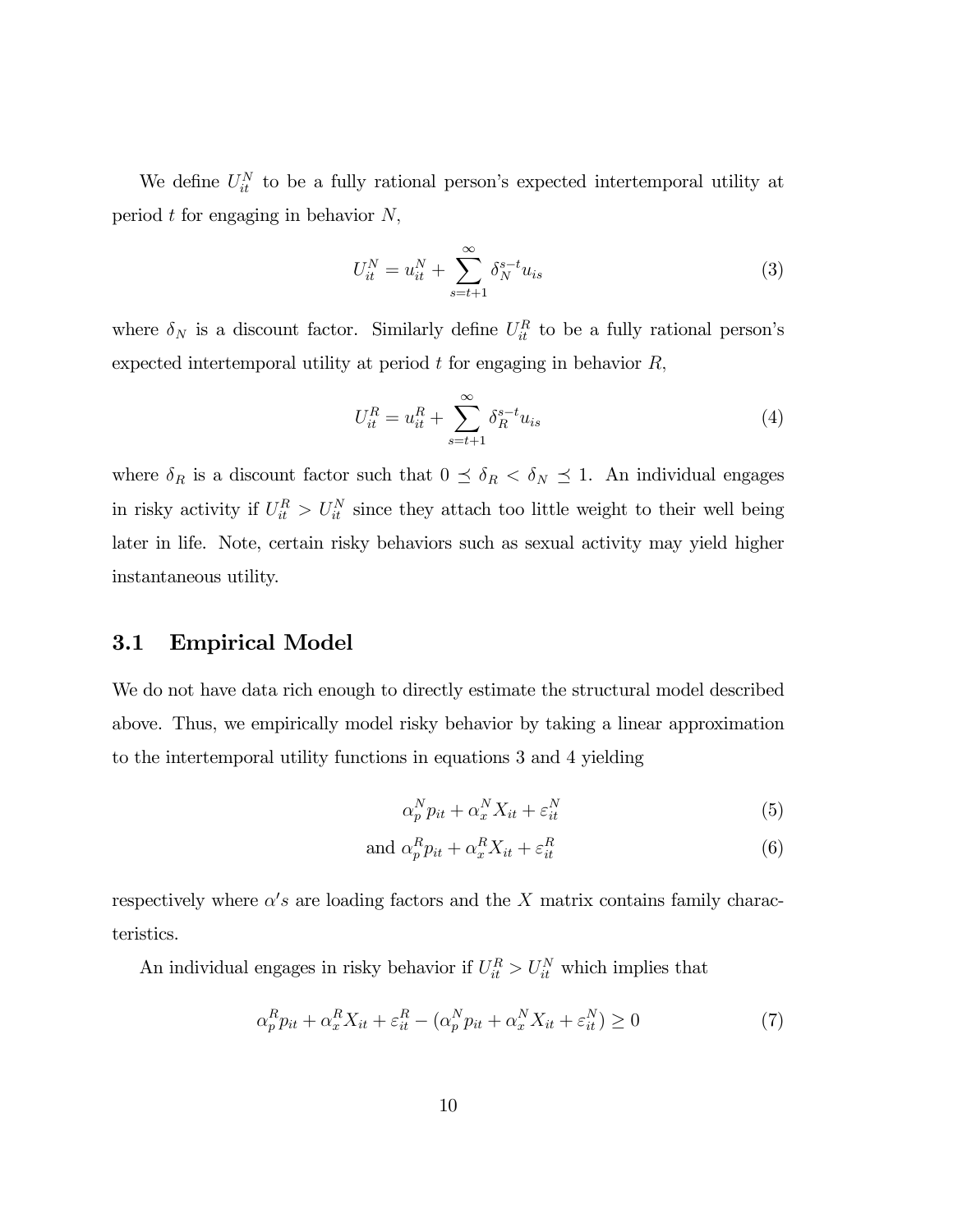We define  $Y_{it}^*$  as the propensity to engage in risky behavior and  $Y_{it}$  as dichotomous indicators for whether adolescent (i) in year (t) has been engaged in a particular delinquent, criminal or antisocial behavior. Rearranging terms yields

$$
Y_{it}^* = \theta_0 + \theta_1 X_{it} + \theta_2 p_{it} + \mu_{it}
$$
  
\n
$$
Y_{it} = 1 \text{ if } Y_{it}^* \ge 0
$$
\n(8)

where  $\mu_{it} = \varepsilon_{it}^R - \varepsilon_{it}^N$ . Estimates of equation 8 are undertaken under a variety of assumptions regarding the error structure and the relationship between parental practices and the residuals. Exogenous control variables that are included in the matrix include, parental schooling (up to a quadratic), family income, family structure (intact vs. non intact), home environment, parental age, parental age at birth of the child, demographic events in the household such as a recent birth or death, family income and controls for year unobserved heterogeneity to capture macroeconomic period effects.15

The major empirical concern relates to the endogeneity of  $P_{it}$ . In our analysis we use an instrumental variables procedure. We make use of two randomized interventions that occurred at an early age for the parents of these children. The first intervention was designed to promote academic success and occurred in 28 of the 53 schools from which the sampling occurred. The program was offered by the Montreal Catholic School Commission in randomly chosen low income neighborhoods. The program provided the opportunity for parents of the boys to attend their child's class one afternoon a week. The main focus of these meetings was to inform parents about the philosophy of the program, advise them on personal problems and teach positive child rearing practices vis a vis: supervision of homework, consistency in discipline and stimulating themselves and their children. Attendance for the program was not mandatory and the parents were asked during the initial interview if they has attended these sessions.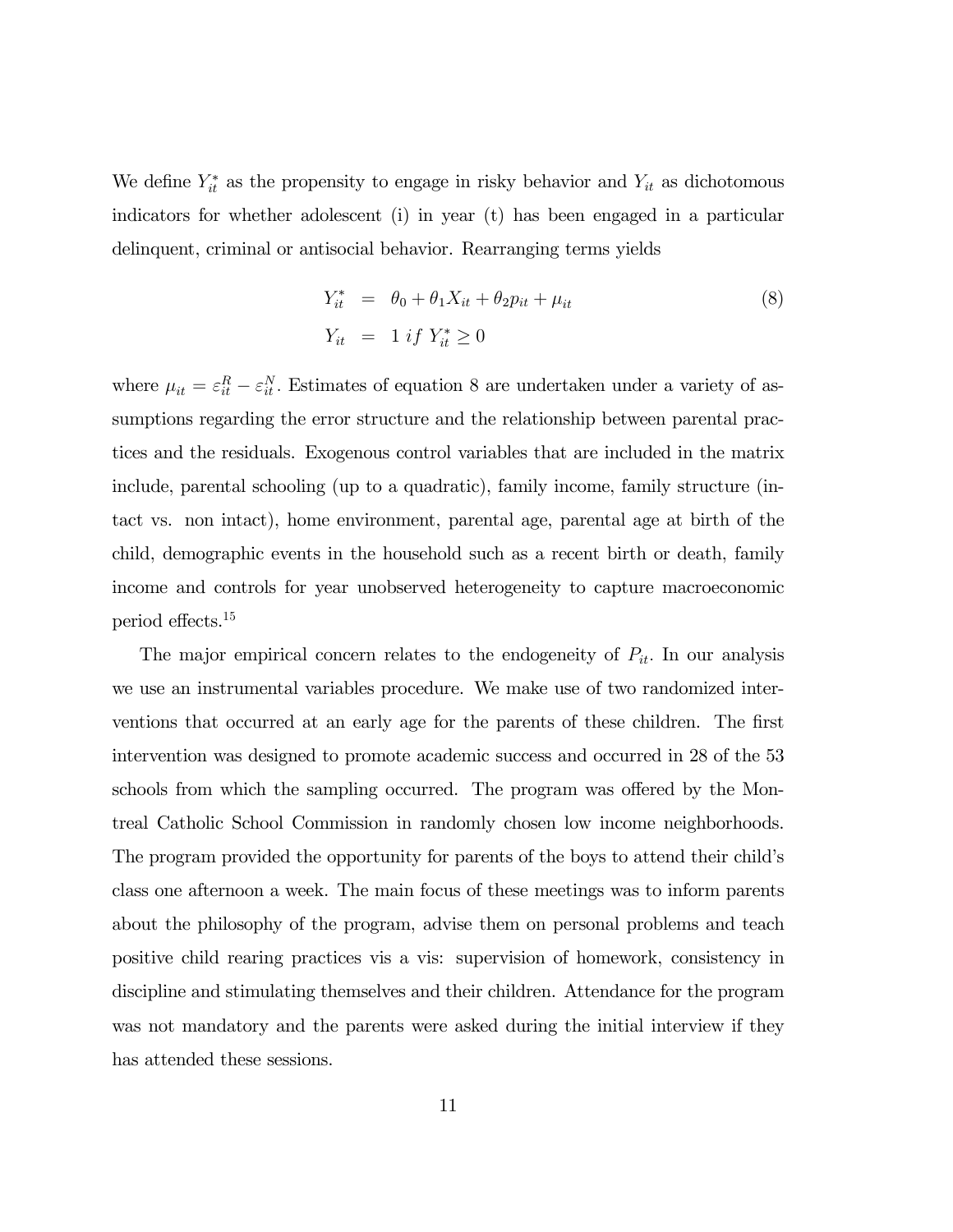The second intervention occurred three years later when the boys were 7 years of age and normally starting second grade. Data from the kindergarten interviews of teachers as well as their parents were used to compute delinquency risk using the disruptiveness scale of the Social Behavior Questionnaire. In total, 259 boys were considered to be disruptive and were randomly assigned to one of the following groups i) treatment prevention group  $(n=75)$ , ii) sensitization-contact group  $(n=124)$ iii) control group (n=60). The treatment prevention group included two components targeting both the boys themselves as well as their families when the subjects were between 7 and 9 years old. The family component, adapted from the Oregon Social Learning Center, intended to improve parents' disciplinary practices and supervision deficits. The sensitization-contact group was designed to assess the presence of Hawthorne effects. Each family was assigned a contact person who would offer advice in the event of a crisis. In our analysis, we include an indicator from being above a threshold on the delinquency scale in the first stage regressions since assignment to the intervention is based on this indicator. Our instruments are a series of program indicator variables equal to one if assigned to that program.

Our identification relies on the instrument, assignment to the various treatment programs is truly random. Holland (1988) termed this identification strategy as an encouragement design, since subjects are randomly selected and encouraged to take the treatment, but it is the effects of the treatment itself, not the effects of encouragement, which are of interest. Thus, the selection bias that arises in accepting the treatment is removed via the instrumental variables analysis as not all those who are encouraged to attend, comply. Randomization of the instruments is not sufficient on its own and for the instruments to be valid they must affect the outcome only by manipulating the treatment.

We also present evidence from OLS and fixed effects estimates of equation 8. By including individual fixed effects in the estimation we can directly account for in-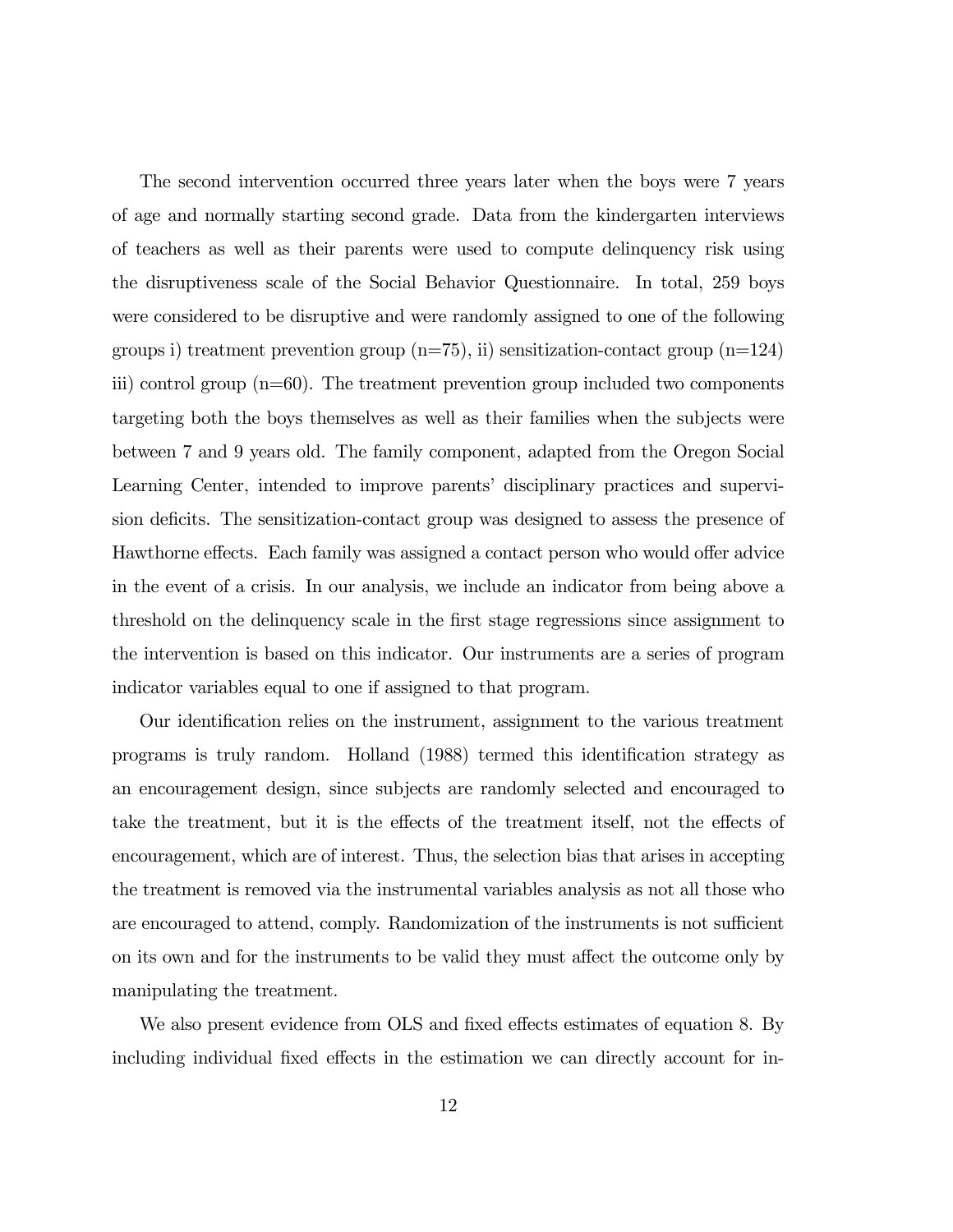dividual factors that may be related to child rearing strategies and risky behavior outcomes and are unobserved to the researcher. While using a fixed effects strategy allows the researcher to simultaneously control (assuming constant impacts over time) for many parental characteristics/behaviors and some genetic factors; it does not provide any guidance as to why, the subjects and their parents behavior changes over time. In other words, while the fixed effects approach controls for family unobserved heterogeneity it implicitly assumes that child rearing practices do not respond to either current or past random shocks to children's behavior. Intuitively, it is highly unlikely that unobserved to the econometrician factors that are related to both children's behavior and their parents' child rearing practices are fixed over time. Rather it is reasonable to expect that parent's would respond to transitory shocks such as changes in the composition of a child's peer group, changes in after school activities as well as transitory socioeconomic circumstances. Since a fixed effects approach may overcome biases from correlations between the parental startegies and the fixed effect, it may not have completely solved the endogeneity problem as correlations may exist between the parenting variables and the error term (i.e.  $Cov(P_{iT} - \overline{P}_i, \varepsilon_{iT} - \overline{\varepsilon}_i) \neq 0$ ). As such, we believe that an instrumental variables approach is preferred to using a fixed effect strategy to estimate the causal effect of child rearing practices. We directly test whether the implicit assumptions of the fixed effects strategy holds. In addition, we consider an indirect test by estimating equation at different child ages. The fixed effects strategy is very sensitive to time-varying treatment effects when the treatment state varies slowly.<sup>16</sup>

It is important to state explicitly that we can not recover the structural parameters of our model and we will be estimating reduced form impacts. As our interest is in the causal effect of parental child rearing practices and there is likely treatment effect heterogeneity, one can interpret the resulting IV estimates as local average treatment effects.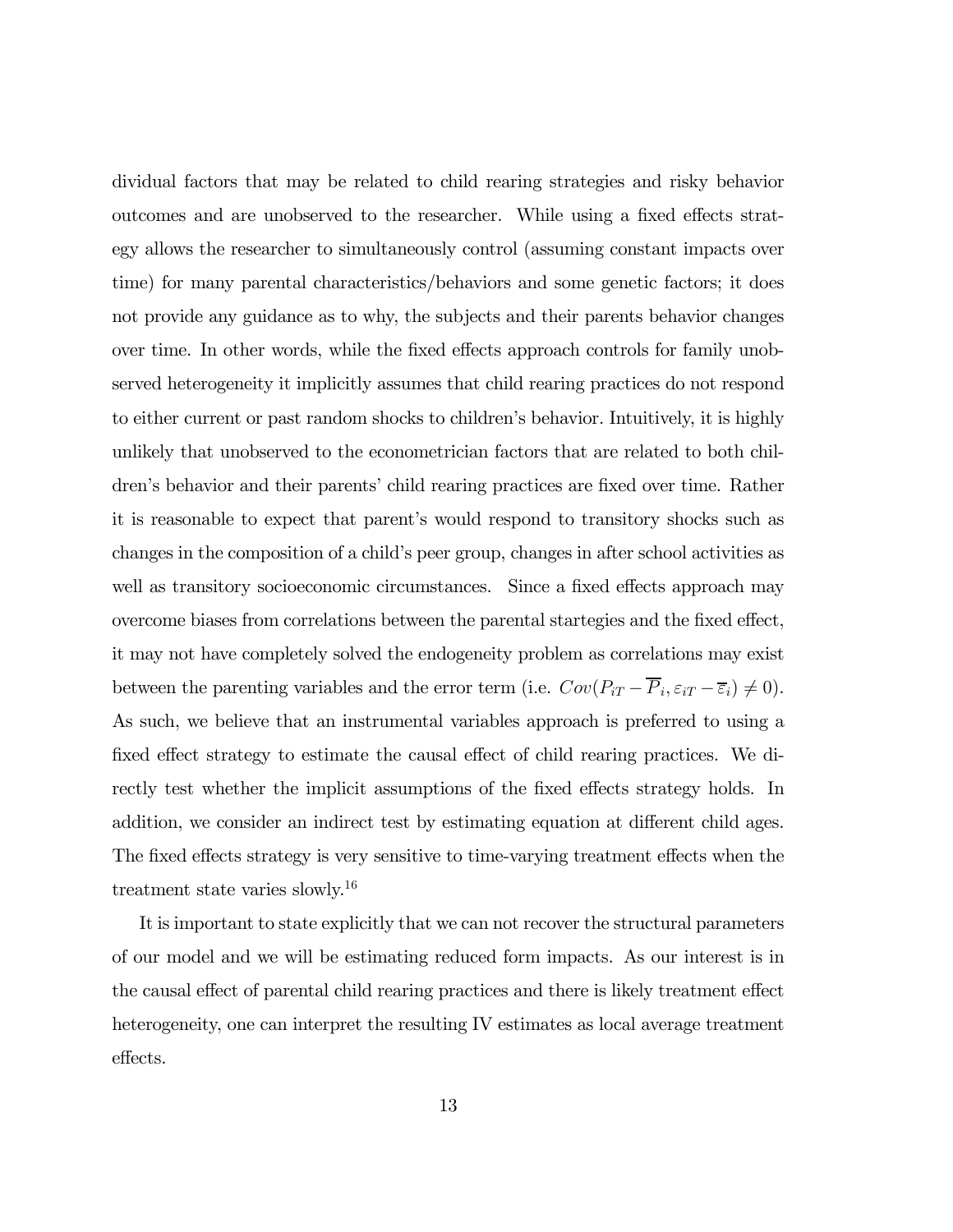### 4 Results

Table 2 presents OLS estimates of equation 8 where we treat the parental child rearing practices as exogenous. Higher levels of discipline and rules have very weak relationship with the majority of the anti-social behaviors. While it is negatively and significantly related to the probability of having gotten drunk from alcohol, higher levels of rules are significantly and positively related to more destructive activity and gang membership. In addition, the impacts of parental rules on report card grades in French are wrong signed. In contrast, parental supervision has significant and "rightsigned" estimates with each adolescent outcome. It is interesting to note that kids who achieved higher verbal IQ test scores are more likely to have been drunk or used marijuana. It is not surprising that kids with higher cognitive ability measures score substantially higher in both subject areas and are less likely to drop out of school.

Instrumental variable estimates of equation 8 that correct for the endogeneity of parental child rearing practices using randomized assignment as an instrument are presented in Table 3. The results for parental supervision are very similar in spirit to Table 2. Increased supervision is negatively and significantly related to each anti-social behavior and are positively related to grades. the magnitudes are substantially larger than those reported in Table 2. Once endogeneity is corrected for parental supervision leads to a nearly 5 point gain on report card scores in Math, an effect that is eight times larger than a one point increase in the innate ability proxy. In contrast, while the magnitude of the impact of parental discipline also increases substantially from the OLS estimates in Table 2 it does not significantly affect any of the outcomes. Hausman tests reject the exogeneity of the parental child rearing vector for each specification.

Table 4 presents fixed effects estimates of equation 8. This specification corrects for the endogeneity of child rearing practices under the assumption that the endogene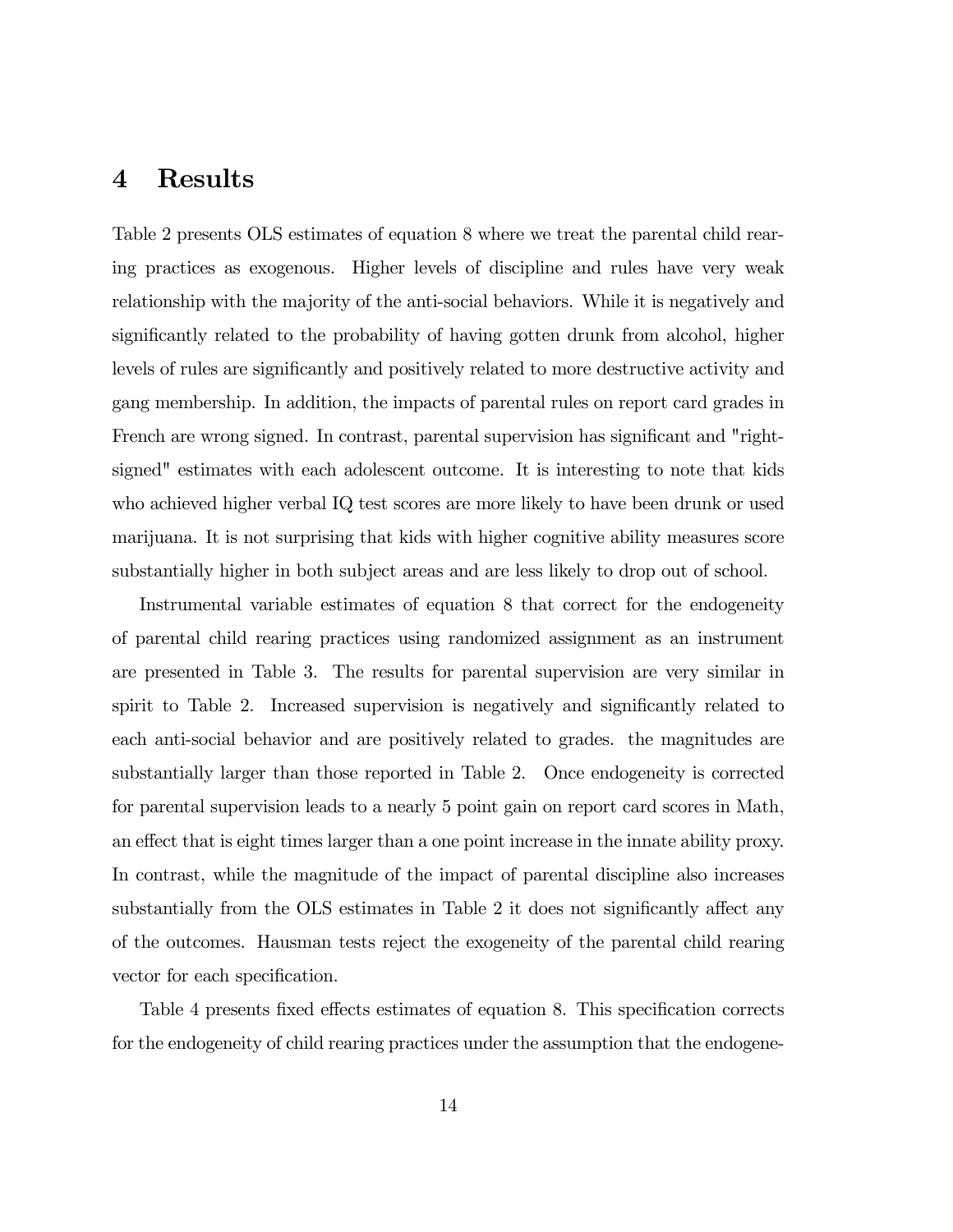ity arises due to a correlation with an individual specific time invariant unobserved heterogeneity term. This approach essentially identifies impacts from exploiting variation with individuals and essentially regresses changes in quality of parenting during the adolescent years on changes in delinquent behavior. The results differ substantially. Parental supervision only affects five of the outcomes and the impacts are substantially smaller than those reported in Table 2. This indicates that if one were to correct for the endogeneity under a specific assumption regarding what was causing the endogeneity that parental supervision has very small impacts. Similarly, parental rules has very few significant relationships with the outcomes. Once again, many of the relationships are wrong signed suggesting that higher levels of discipline are associated with higher levels of stealing, destructive activity and delinquency. Finally, changes in the family structure have large impacts on education outcomes. In years where the family structure becomes non-nuclear, French report card scores fall and likelihood of dropping out of a school increases by a little over 5%.

While F-tests support our accounting for unobserved heterogeneity and suggest fixed effects is preferred over OLS, the results differ from the IV estimates. In order to ascertain which estimates present more compelling evidence we conduct several statistical tests. First, we ran overidentification tests which indeed validated our instruments. Second we tested whether the fixed effects approach implicit assumption that all the regressors in the model are strictly exogenous is valid. To conduct this test we follow specification tests described in Chapter 11 of Wooldridge (2002). Specifically, we include leading terms in the estimating equation and then using one less period of data we reestimate the model. If the regressors are strictly exogenous than the leading term should be insignificant. For all family structure leading terms that we investigated we are not able to reject the significance of the leading term; which calls the fixed effects approach in to question. Only the leading family income variable survives the test, but this is very weak evidence as family income on its own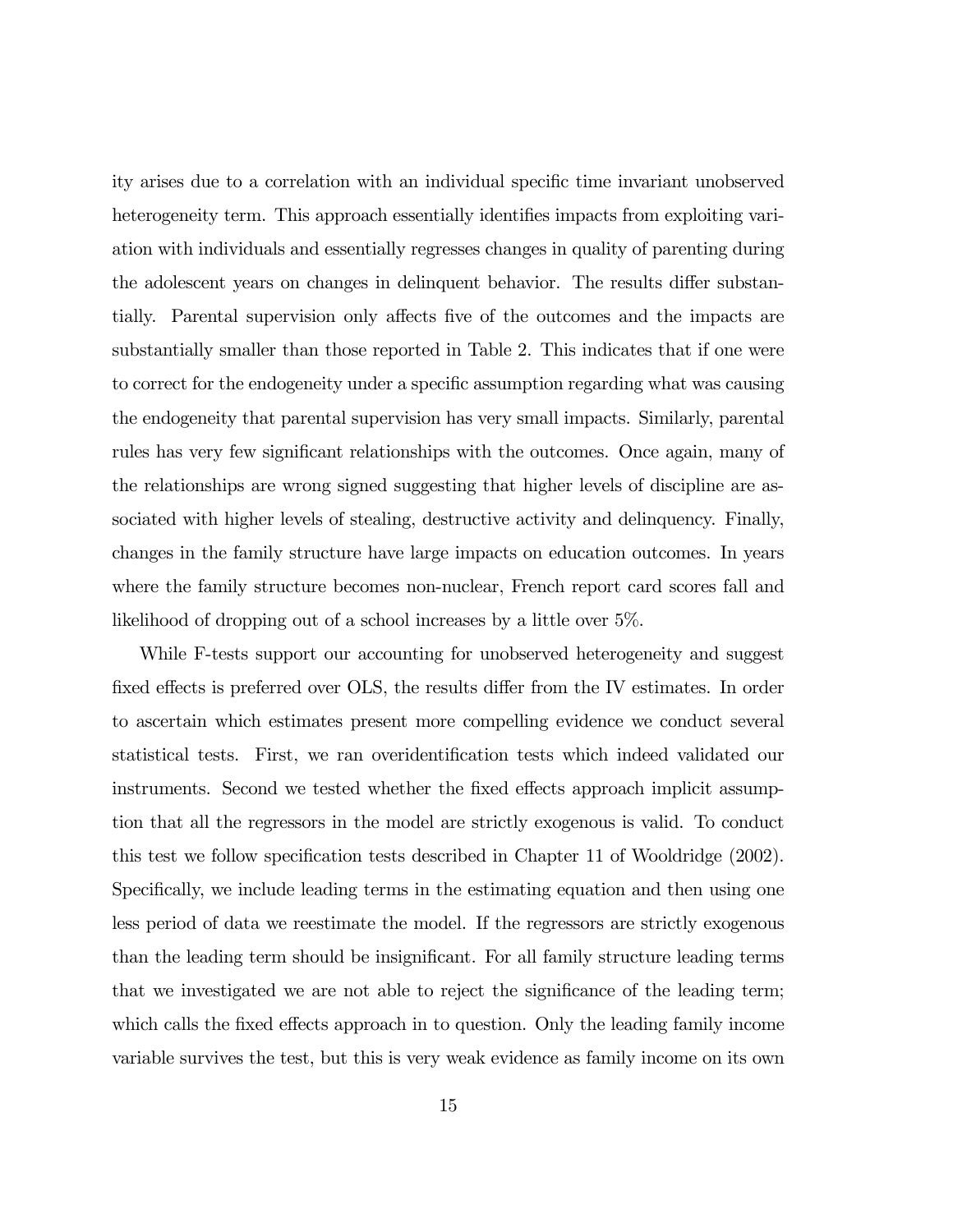does not have a statistically significant impact.

Since the reliability of our 2SLS estimates depends directly on the validity of our instrument, potential concerns regarding weak identification may exist. Weak identification could result in i) the 2SLS estimates being inconsistent and biased towards the OLS estimates, $17$  and ii) the test statistics for inference are inaccurate. Regarding the first problem, not only is the coefficient on at least two of the instruments reported in Table 5 for each behavior significant at the 1% level but also a Hausman test rejects the consistency of the OLS estimates for every specification reported in Table 2. The coefficients on the instrument and exogenous regressors in both columns appear reasonable in sign and magnitude. The instruments are statistically significant predictors of supervision and discipline and the F-statistics on their joint significance is respectively above current cutoffs (i.e. Staiger and Stock (1997)) for weak instruments. Thus, we do not need to consider empirical approaches to correct for a potential statistical inference problem.

To examine the robustness of our results, we replicated the full analysis using discrete measures of parental education and family income as opposed to treating these variables as continuous. In general, our results on parental supervision and discipline did not change neither qualitatively, nor quantitatively.<sup>18</sup>

A concern with the above analysis is that with multiple outcomes testing statistical hypotheses such as whether child rearing practices are effective requires a special set of statistical techniques since these outcomes are not indepedent. Making adjustments for the use of multiple outcomes has a long history in psychology (Benjamini and Yekutiele (2001)) and has also been adopted in some studies within studies in economics that examine multiple child outcomes (Kling and Liebman (2004) and Ding and Lehrer (2007)). The motivation for these tests is that without accounting for the fact that outcomes collected within the study are related one may over reject the Null hypothesis of no treatment effects when using univariate statistical methods.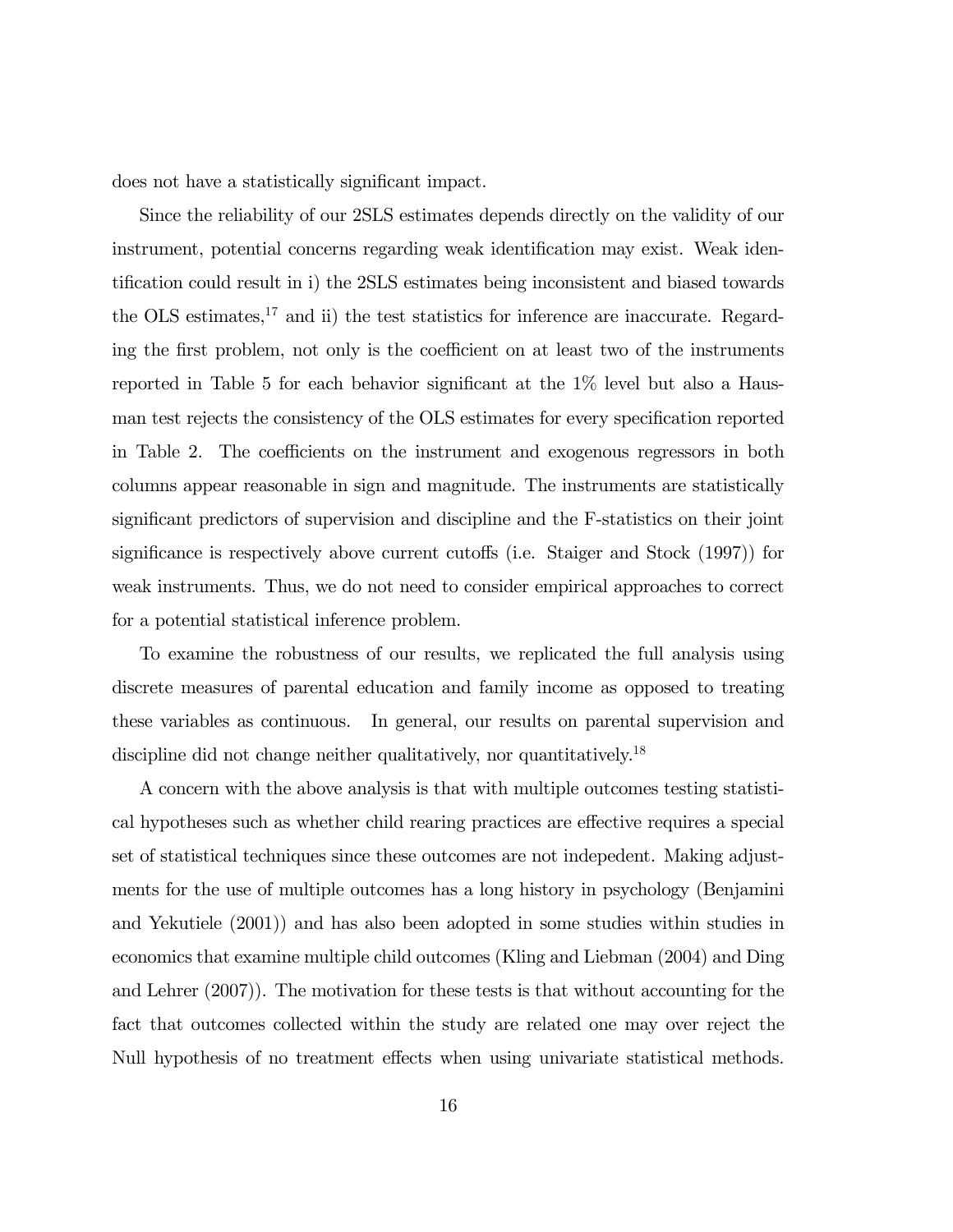Therefore one needs to adjust the p-value for the multiple outcomes and we consider making corrections for both the Familywise error rate (FWER) and false discovery rate (FDR). These p-value adjustments reduce the chance of making type I errors and are based on the number of outcomes being considered. Formally, suppose that we wish to test K hypotheses,  $H_1, H_2, \ldots, H_k$  of which only  $l < K$  are true, the FWER is simply the probability of making one or more type I errors (i.e. one of  $l$  true hypotheses in the family is rejected) among all the single hypotheses when performing multiple pairwise tests on a families of hypotheses that are similar in purpose. While, the FWER controls for the probability of making a Type I error,<sup>19</sup> we also consider the FDR rate which controls the expected proportion of incorrectly rejected null hypotheses (type I errors) in a list of rejected hypotheses. It is a less conservative procedure with greater power than FWER control, at a cost of increasing the likelihood of obtaining type I errors. This procedure reports a q value which is simply the minimum false discovery rate at which the test may be called significant.

For the FWER, we use the free step-down resampling method (Westfall and Young 1993) that allows the different p-values to be arbitrarily correlated. The two-step procedure developed in Benjamini, Krieger and Yekutieli (2006) is used to compute q-values. This approach was selected as Benjamini et al (2006) present evidence from simulations that the algorithm performs well when p-values are positively correlated across tests (as in our case) therefore providing sharper control. If all Null hypotheses are true, controlling for the FWER is equivalent to accounting for the FDR; however as increasingly more alternative hypotheses are true controlling for the FDR can result in fewer Type II errors than controlling for the FWER. We conducted these corrections using the IV estimates. We found that once one corrects for multiple inference that wherever the univariate statistical tests would suggest that rules/discipline were effective, the corrections reject their significance. The high q-value of the FDR casts doubt on the significant impact of parental rules on these outcomes. In contrast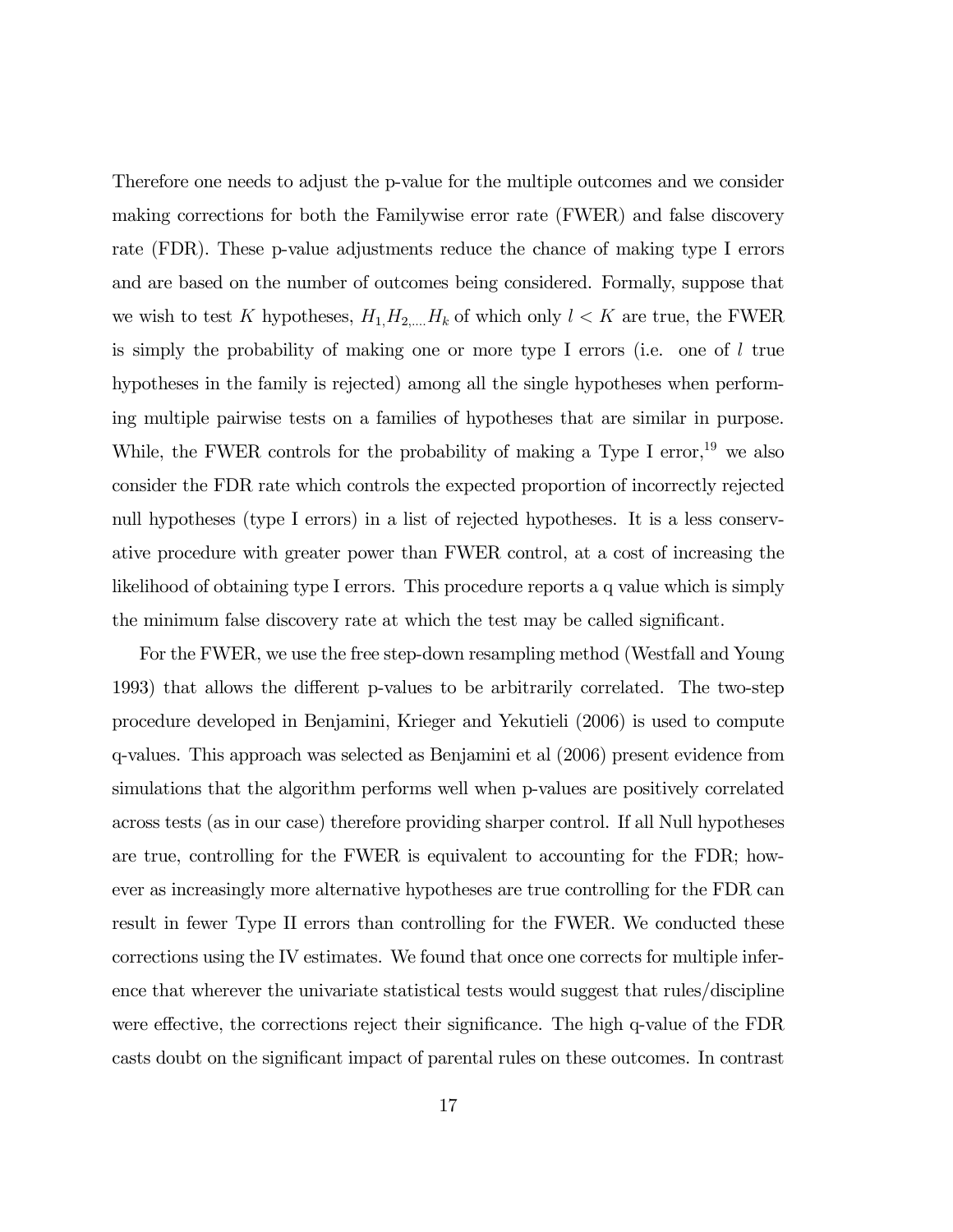approximately 70% of the outcomes in which parental supervision was signifcant retained their signifcance at the 10% once adjustments for multiple inference were made.

#### 4.1 Impacts Over the Life-Cycle

In this sub-section we examine whether the estimated relationship varies during adolescence. Specifically we repeat our IV analysis described above with sub-samples of our data defined by different age ranges. This analysis permits us to examine whether the impacts of parental practices are more effective at early versus later ages. Results from OLS, fixed effects and two stage least squares of the impacts of parental supervision and discipline on some specific outcomes are presented in Table 6. The top panel presents estimates using data from 1988 to 1991 and the lower panel presents estimates from 1992 to  $1995.^{20}$ 

As the role of parental rules and discipline remains limited we focus on parental supervision. Notice that while the impact of parental supervision increases in magnitude over time for both OLS and 2SLS, the fixed effects estimates continue to suggest a smaller role that reduces in time as a child ages. At older ages, the IV estimates suggest that parental supervision has extremely large impacts at reducing delinquency and theft. For total drug use, parental supervision does not have a significant impact at early ages but has a impact when children are older a period in which they are more likely to experiment. Interestingly the fixed effects estimate again present evidence of the opposite time pattern for this outcome. Additional tests of strict exogeneity over this sub-sample continue to reject the assumptions implicit with the fixed effects approach.

We also investigated if there are any differences in the impacts of parental child rearing practices by birth order. We hypothesize that parents would be more willing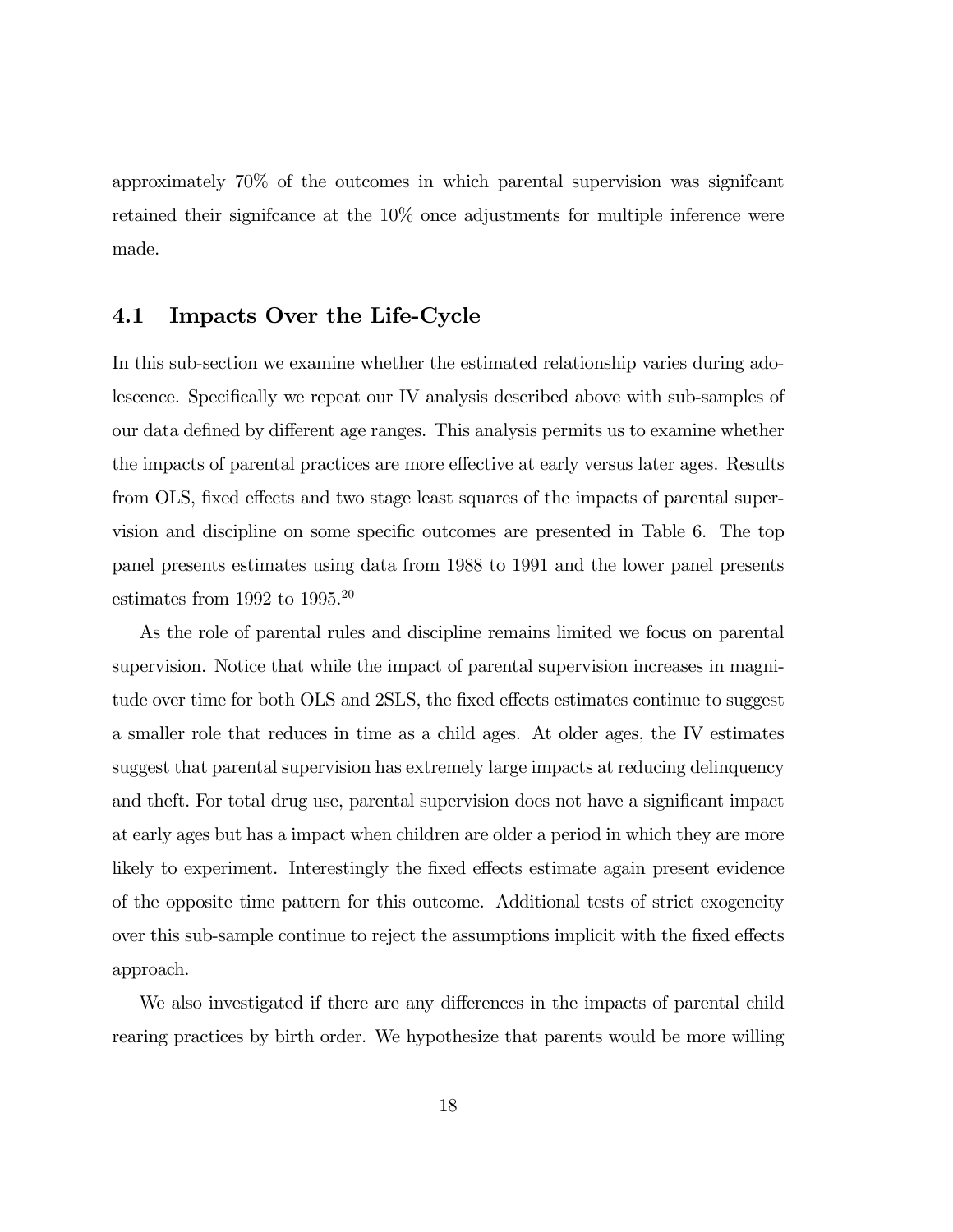to punish their first-borne children who engage in risky behaviors in order to influence the actions of their later-born children. Our results were mixed as a consistent pattern did not emerge. Second, we examined whether parental supervision and discipline in early periods has lasting impacts. We were interested to see whether children from "stricter" households continue to experience higher levels of supervision and discipline and do they have differences in the number of deviant friends later in life. We found that higher rates of supervision early in life led to a significant decrease in having deviant frioends later in life. the magnitrude of the impact was approximately 50% of that of current supervion. In contrast there did not appear to be any lasting impacts of heavier rates of discipline later in life. A complete exploration of the potential dynamics is beyond the scope of the final version of this project.

### 4.2 Alternative Definitions of Parental Strategies

To the best of our knowledge there does not exist a study that uses causal inference methods to estimate the impacts of alternative parental child rearing practices. The majority of work considers only one factor such as discipline or supervision. In this subsection, we consider what, if any, effect it would have on our estimates if we followed the usual practice and only include one parental child rearing measure in the estimating equation. One could imagine that in OLS and family fixed effects strategies omitted variable bias could occur since many of the neglected parenting strategies would be correlated with both the included child rearing practice as well as adolescent outcomes. The IV estimates may not overcome bias in this setting unless the instruments are unique to specific child rearing practices. OLS, fixed effects and two stage least squares estimates are presented in Table 7, where each entry refers to the point estimate of that specific child rearing practice in equations that account for the other exogenous controls. Information on parental supervision is presented in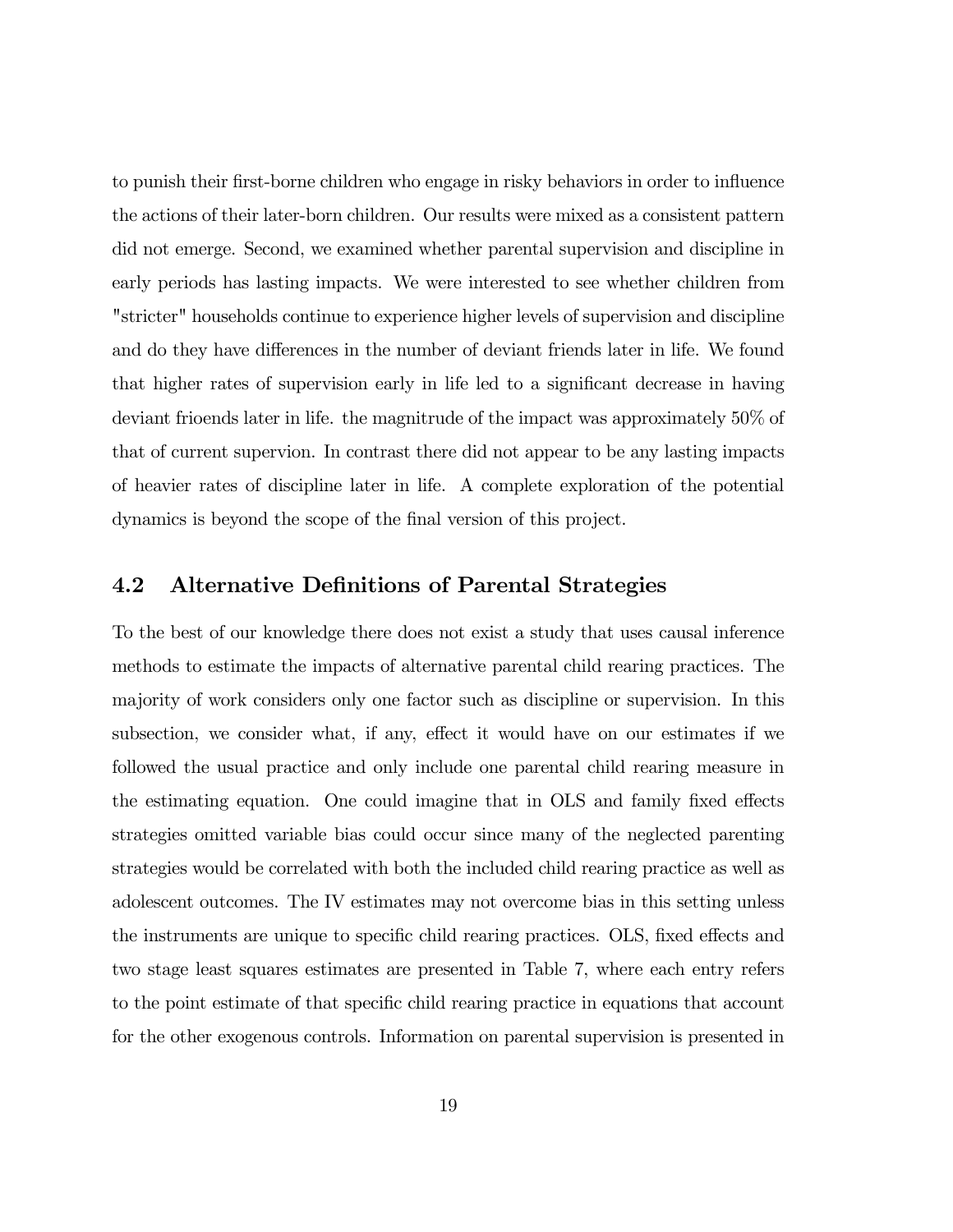the top panel and information on discipline is provided in bottom panel.

Examining results from these regressions and comparing them to those presented in Tables 2 to 4, we would reach many alternative conclusions. For example, among the IV estimates the impact of parental supervision on the use of any hard drug becomes significant at the 10%. The magnitude of the impact of parental supervision on stealing, delinquency, fighting and destructive activity increases by approximately 20%. For the OLS estimates parental rules and discipline no longer significantly affects drug use but has twice the impact on destructive activity and cigarette smoking. Similarly, among the fixed effects estimates parental discipline is significantly related to stealing but no longer delinquency.

Taken together, the results of Table 7 illustrate the need and care to account for a full set of parental child rearing practices if we wish to reach a conclusion regarding the impact of a particular strategy in any analysis. Even with exogenous instruments such as random assignment to correct for the endogeneity of particular child rearing practices, the omission of highly correlated alternative strategies may present a misleading picture of the causal relation between a particular strategy and adolescent outcomes.<sup>21</sup>

Due to the positive correlation in the two child rearing strategies in our study and the lack of exogenous variations that can explain one particular strategy alone, the coefficient for one particular strategy such as discipline may reflect the composite effect of several child rearing practices, thus the reliability of that coefficient is dependent on the rich controls we could potentially have on most of the correlated strategies. We conducted separate analysis using subsamples in which the measures of supervision and discipline were substantially more positively correlated strengthening the above finding. Thus, without the rich information on child rearing practice, most of the exogenous variations cannot identify the impact of one strategy only. Not surprisingly, the two parental child rearing categories we used in this strategy can be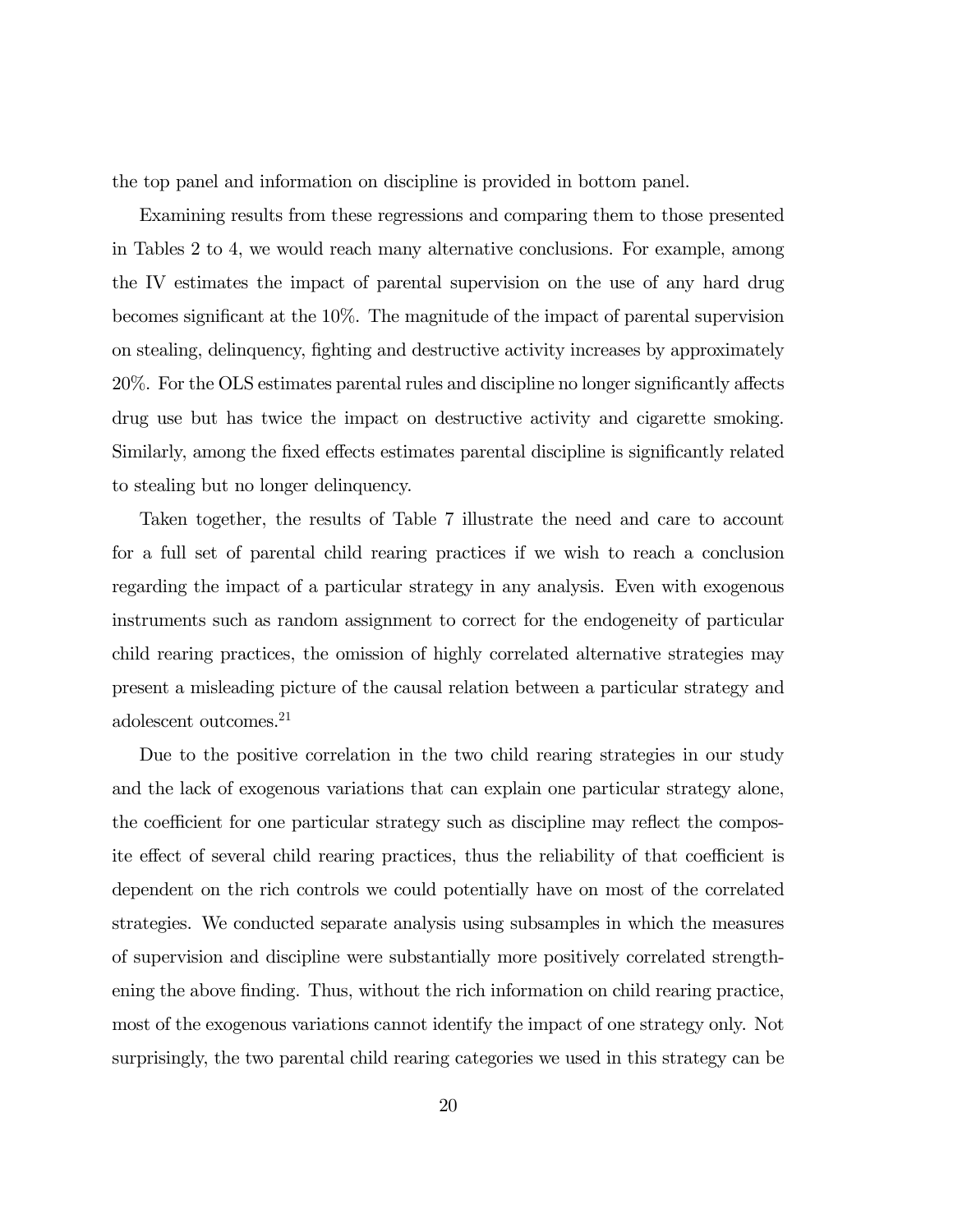decomposed into their underlying questions provided we have enough instruments.<sup>22</sup>

# 4.3 Is the link between parental practice and child outcomes homogenous?

In this subsection, we shed light on the extent of heterogeneity in the estimates of the impacts of child rearing practices affects adolescent outcomes. Specifically, we examine how parental child rearing practices affects the quantiles of achievement / adolescent outcome distribution using the quantile instrumental variables estimator of Cherzonukov and Hansen (2005, 2006). This approach permits studying heterogeneous quantile treatment effects over the entire population rather than estimating an average effect only for the (unobserved) sub-population of "compliers" (Angrist, Imbens and Rubin, 1996).

The limitation of using this approach is that we must assume that there is only one heterogeneity term and it is identically distributed on all possible treatment variables conditional on all observed and unobserved factors that affect treatment response. Formally, this is an assumption is similar to rank invariance and implicitly imposes the assumption that one selects the treatment without knowledge of the potential outcomes. This assumption is arguably weaker than independence and monotonicity which underlies the linear IV results presented earlier. After all, monotonicity implies that treatment response is a strictly monotonic function of a scalar unobserved heterogeneity.

In this version we present estimates of parenting practices on our two measures of academic achievement as the impacts of child rearing practices may vary over the distribution of unobserved factors (i.e. ability) that affect achievement.<sup>23</sup> Following Ding and Lehrer (2007b) we are implicitly allowing parenting and ability to be two separate factors in the generation of achievement to interact in unknown ways . If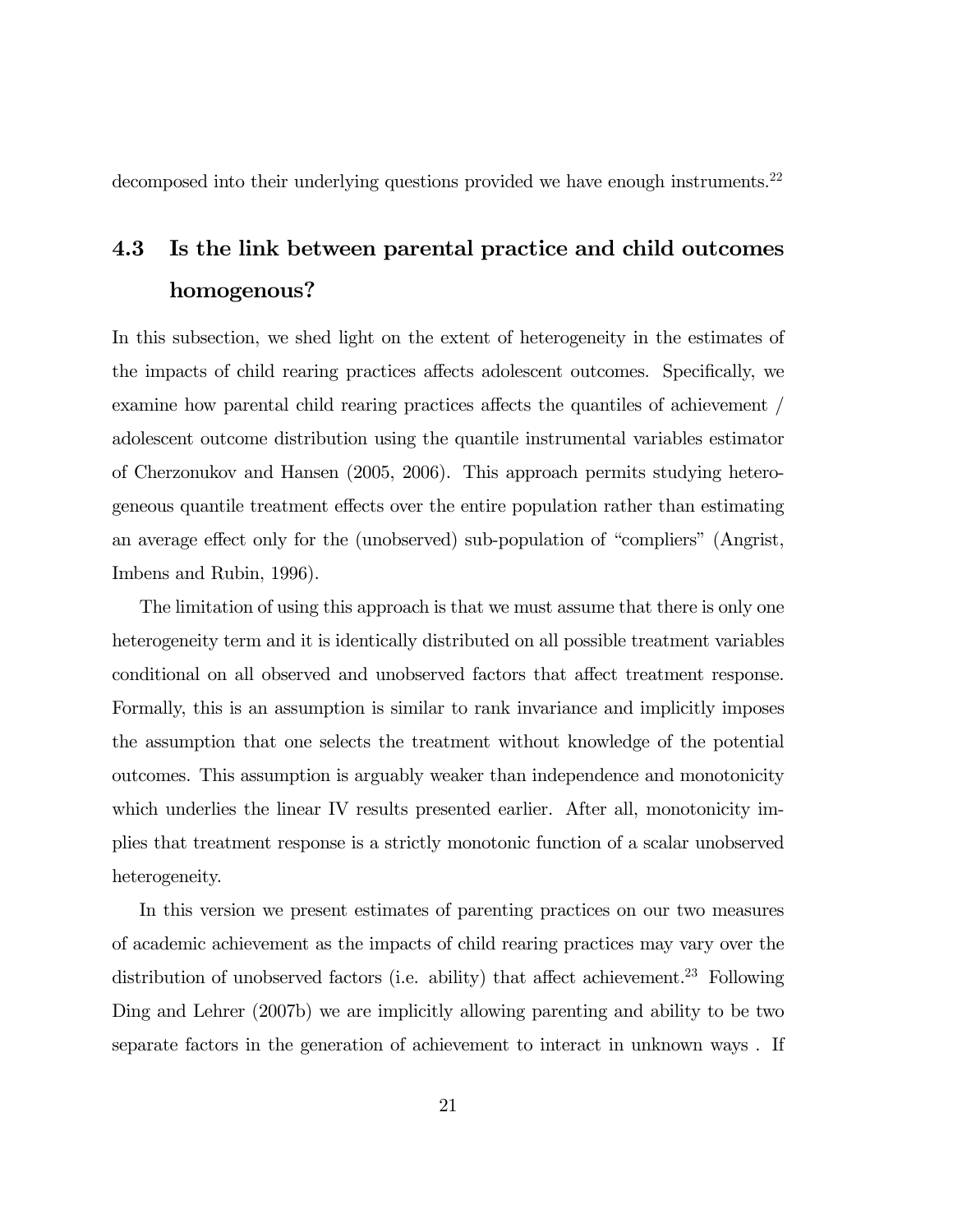ability and parenting are substitutes we would expect the marginal returns on child rearing practices to decrease with ability. If ability and supervision or rules are complements then marginal returns to these practices would be higher for the more able. Figure 1 presents estimates of the IV and QRIV impacts of parental rules and supervision for French and mathematics test scores at nine deciles of the distribution. Examining the impact of parental supervision finds that the largest benefits from supervision occur at the lowest deciles. Those in the bottom deciles receive nearly two and three times the benefit of individuals in the highest deciles of the conditional French and mathematics achievement distribution. This would conform with a great deal of literature in education that suggests the impact of home inputs are most important for the least able. Interestingly the impact of parental rules follows different patterns in the two subject areas. Whereas individuals in the lowest decile of the conditional french achievement distribution would benefit the most from relaxation of rules and discipline, the decile with the largest impact in the conditional mathematics distribution was 0.7. Only at the 0.3 decile of the conditional French distribution were additional rules leading to gains in achievement. Finally, tests of the homogeneity of the treatment effects across quantiles are rejected for each outcome indicating that there is substantial heterogeneity in the impacts of these child rearing practices.

## 5 Conclusions

Over the last decade, researchers and policymakers have devoted increasing attention to dimensions of the quality of parenting practices. In this study, we examine whether supervision or discipline has causal impacts on a variety of childhood antisocial behaviors and academic performance outcomes. The key innovation is the use of two randomized interventions to overcome the endogeneity of the parental child rearing practices. Our results find that supervision is in general more effective than the estab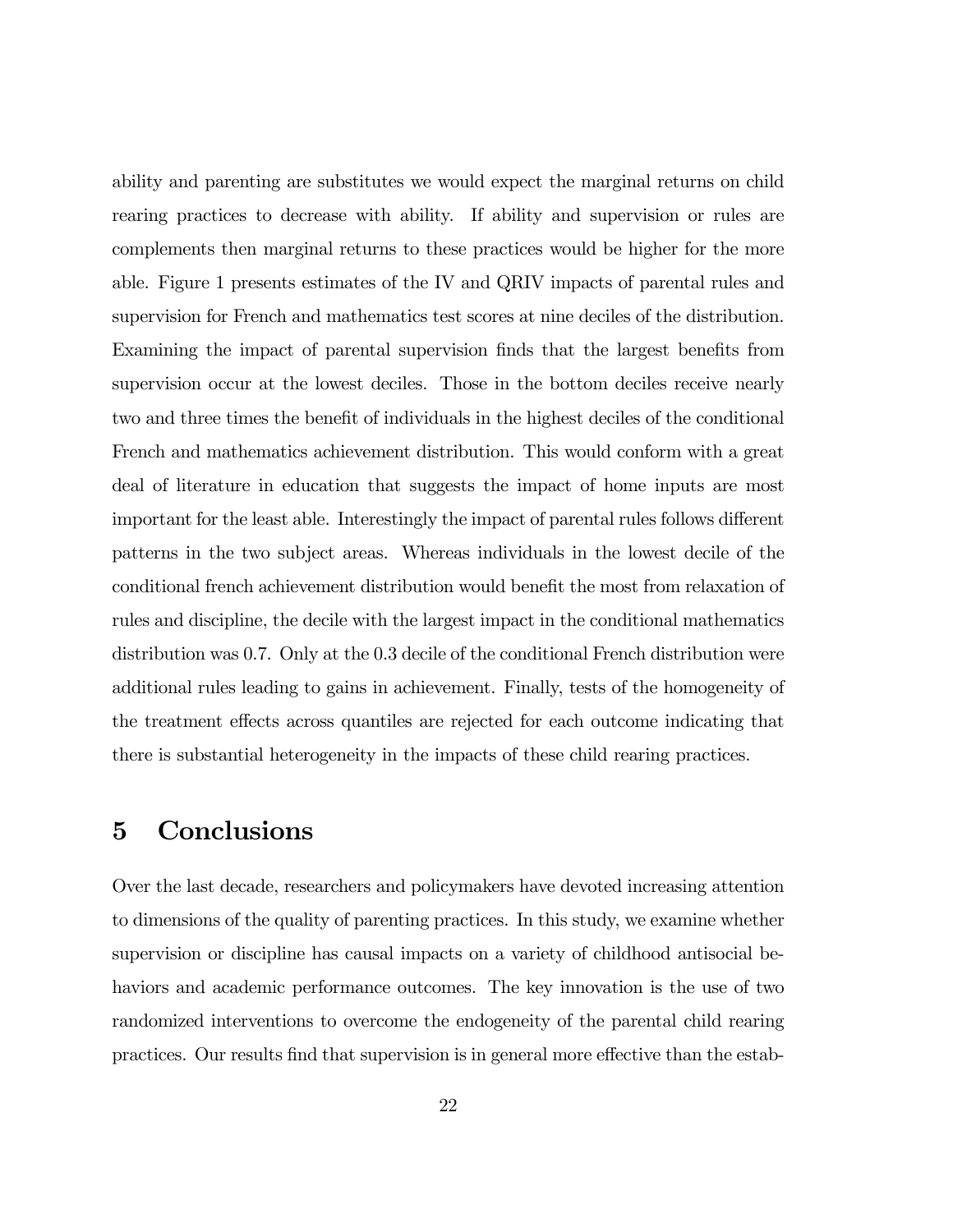lishment of rules and discipline. We also presented evidence that rejects the implicit assumptions underlying fixed effects estimation of models designed to estimate the impact of parenting on child development.

Yet it should be stressed that an important limitation of this study is that the impacts we estimate are applicable to children of disadvantaged French Canadian parents. The composition of this sample differs from other children in the Montreal area and throughout North America.

There are several directions for future research. For instance, we plan to examine the dynamic parent-child interactions and model it is as a reciprocal process. One could postulate that ineffective parenting increases the probability of child problem behaviors but also that in response to either hostile or obstinate child behavior could be followed by a reduction in parental efforts to either (or alternatively both) monitor and discipline. This could provide an explanation for the fact that antisocial children are more likely to grow up to be delinquent adults and our data provides measurement on the hostility of the relationship. Alternatively, effective parenting strategy may reduce the likelihood of this lifecycle trajectory by influencing a child's friendship choices and peer groups which changes the likelihood of subsequent involvement in delinquency during this period. We plan to focus on this pathway since unlike individual behavior of their children, we believe that parents have more accurate information regarding the friends of their child. Our data provides measures on the quality of the parent-child interaction as well as friendship that can help tease out whether the parental strategies have dynamic impacts.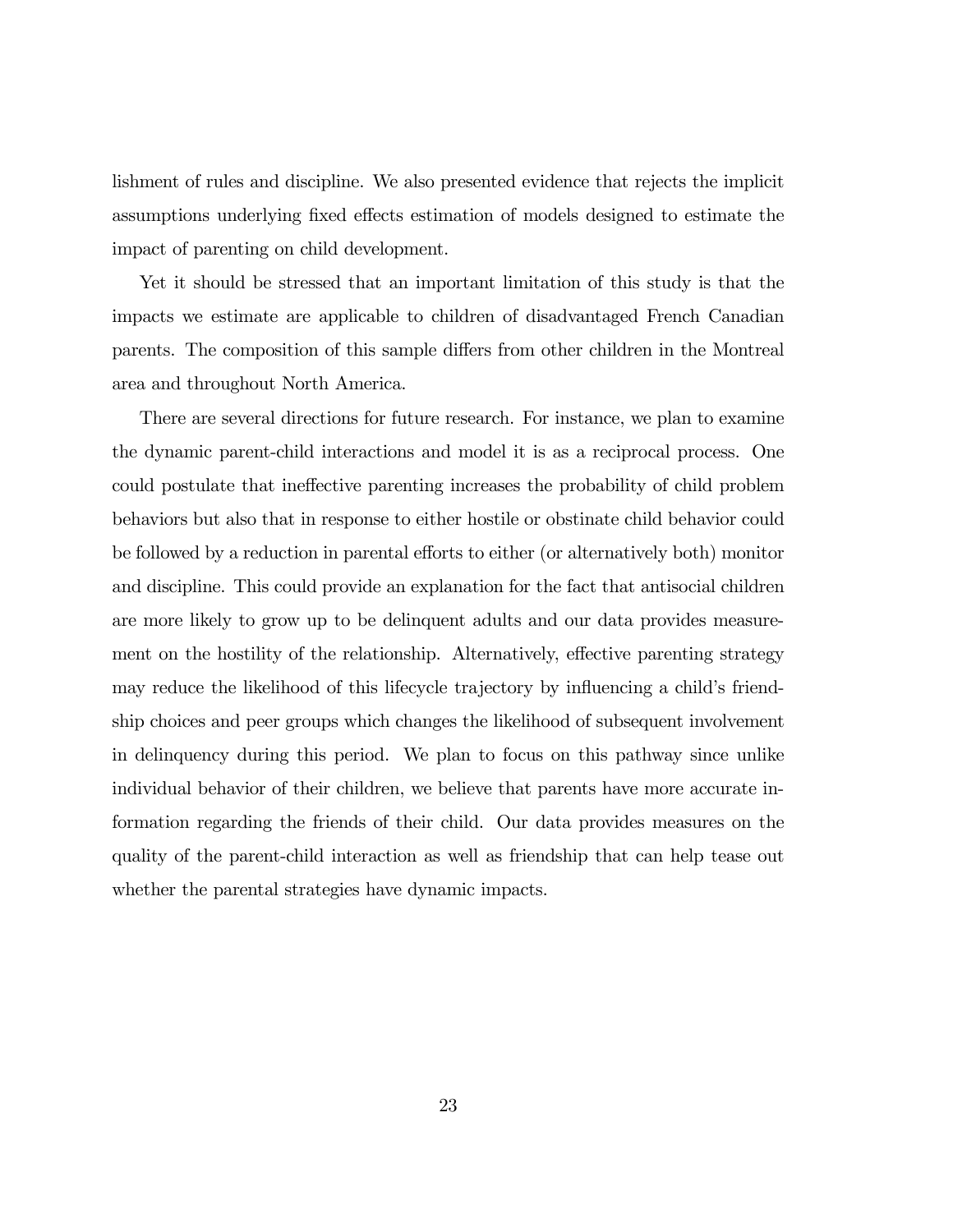### Notes

1For specific program see Table H-6 of the U.S. House of Representatives, Committee on Ways and Means 2000 Green Book for details.

2For example, the Center for Substance Abuse in their 1998 pamphlet titled "Keeping Children Drug Free: Using Family-Centered Approaches–A Parent and Community Guide," conclude that "Families play the most important role in determining how children handle the temptations to use alcohol, cigarettes, and illegal drugs." Within the medical literature, Resnick et al. (1997) influential piece concludes with "High levels of connectedness to parents and family members were associated with less frequent alcohol use among both [7th-8th and 9th-12th grade] groups of students. Among older students, more frequent parental presence in the home was associated with less frequent use." "With notable consistency across the domains of risk, the role of parents and family in shaping the health of adolescents is evident. While not surprising, the protective role that perceived parental expectations play regarding adolescents' school attainment emerges as an important recurring correlate of health and healthy behavior. Likewise, while physical presence of a parent in the home at key times reduces risk (and especially substance use), it is consistently less significant than parental connectedness (e.g., feelings of warmth, love, and caring from parents)."

3While the role of parenting style as a determinant of adolescent outcomes has a long history in developmental psychology and sociology, determining causality remains a challenge. This research has demonstrated that parental involvement associates with adolescent behavior, primarily through monitoring behavior on the part of parents. Parents who spend more time supervising their children have children who engage in fewer risky behaviors (e. g. Christopher et al. (1993), Donovan and Jessor (1985), Perkins et al. (1998), Shilts (1991), Small and Luster (1994) and Wilder and Watt (2002)).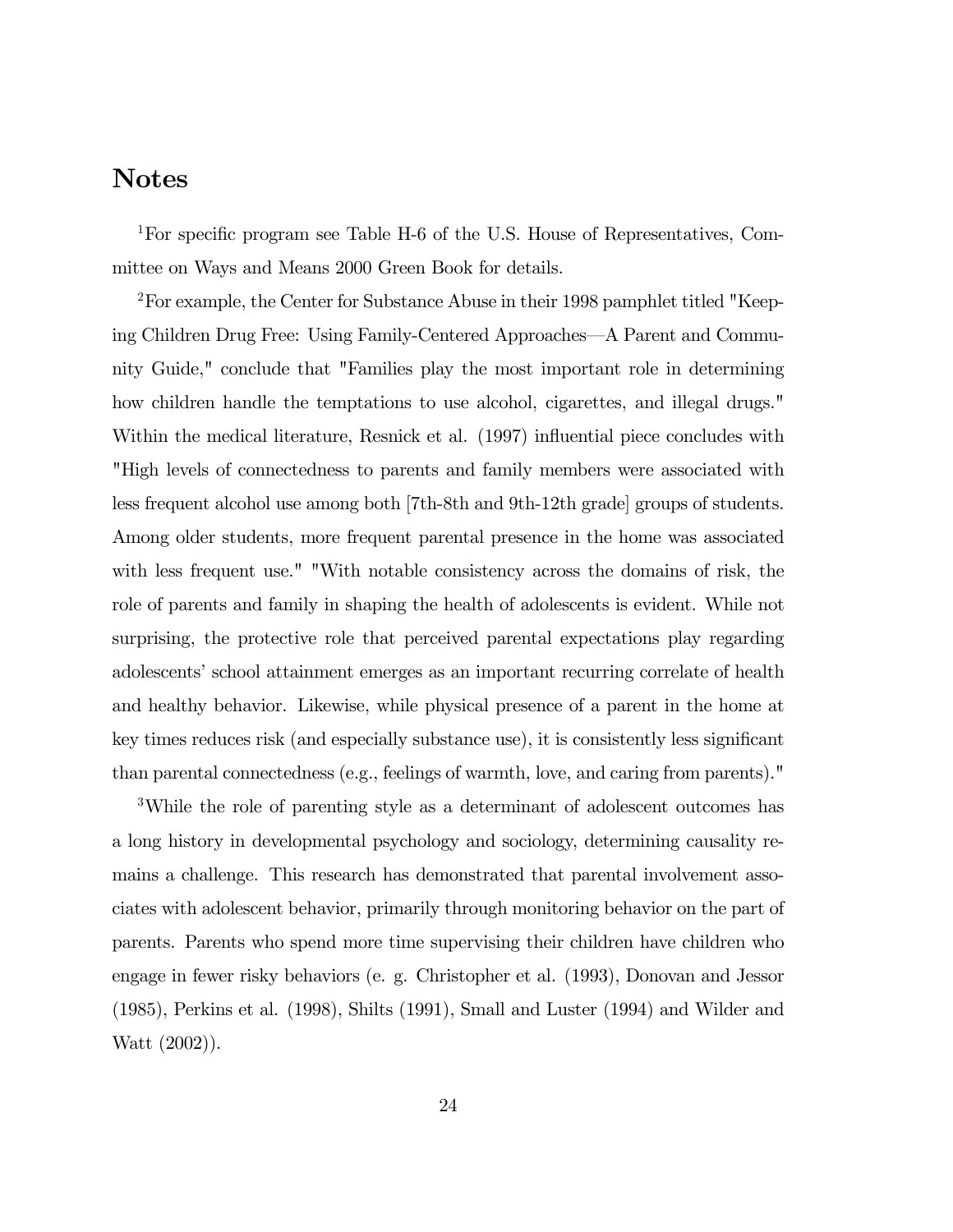<sup>4</sup>It is doubtful that assessment of the recently introduced US state level programs discussed in footnote 2 will provide enough insight since the programs themselves are broad in scope and have multiple goals, such as promoting job readiness and increasing access to social services.

<sup>5</sup>Economists tend to view the relationship between parental characteristics and child development through the Becker and Tomes (1986) model of family production. This model builds on Becker (1981) that introduced the notion of making investments in child quality. Most recently, Lizzeri and Siniscalchi (2007) develop a model of optimal parenting whosepredictions are consistent with several findings in the behavioral genetics literature.

 ${}^{6}$ See Havemann and Wolfe (1995) for a survey of the contribution of economists to this literature.

7Indirect evidence exists from studies that examines how parenting has changed as a response to the vast increase in maternal employment. Some of the strongest evidence in this literature draws from experimental welfare-to-work demonstrations. For instance, in the Self-Sufficiency Project, mothers who were required to participate in the labor force were better gatekeepers as they find more likely to enroll their preschool and elementary-school-age children in formal child care programs than were mothers in the control groups. The evaluators concluded that the program was not responsible for this result but rather it was increased financial resources from employment. Other parenting strategies such as warmth, control, cognitive stimulation and routines exhibited no gains.

8Well cited contributions in anthropology include Blurton-Jones (1993) and from Baumrind (1967) to Baumrind (1991) one can get a sense of the history of this literature in psychology.

9While one could subdivide authoritarian parents into two types: nonauthoritariandirective or authoritarian-directive as well as dividing indulgent parents into demo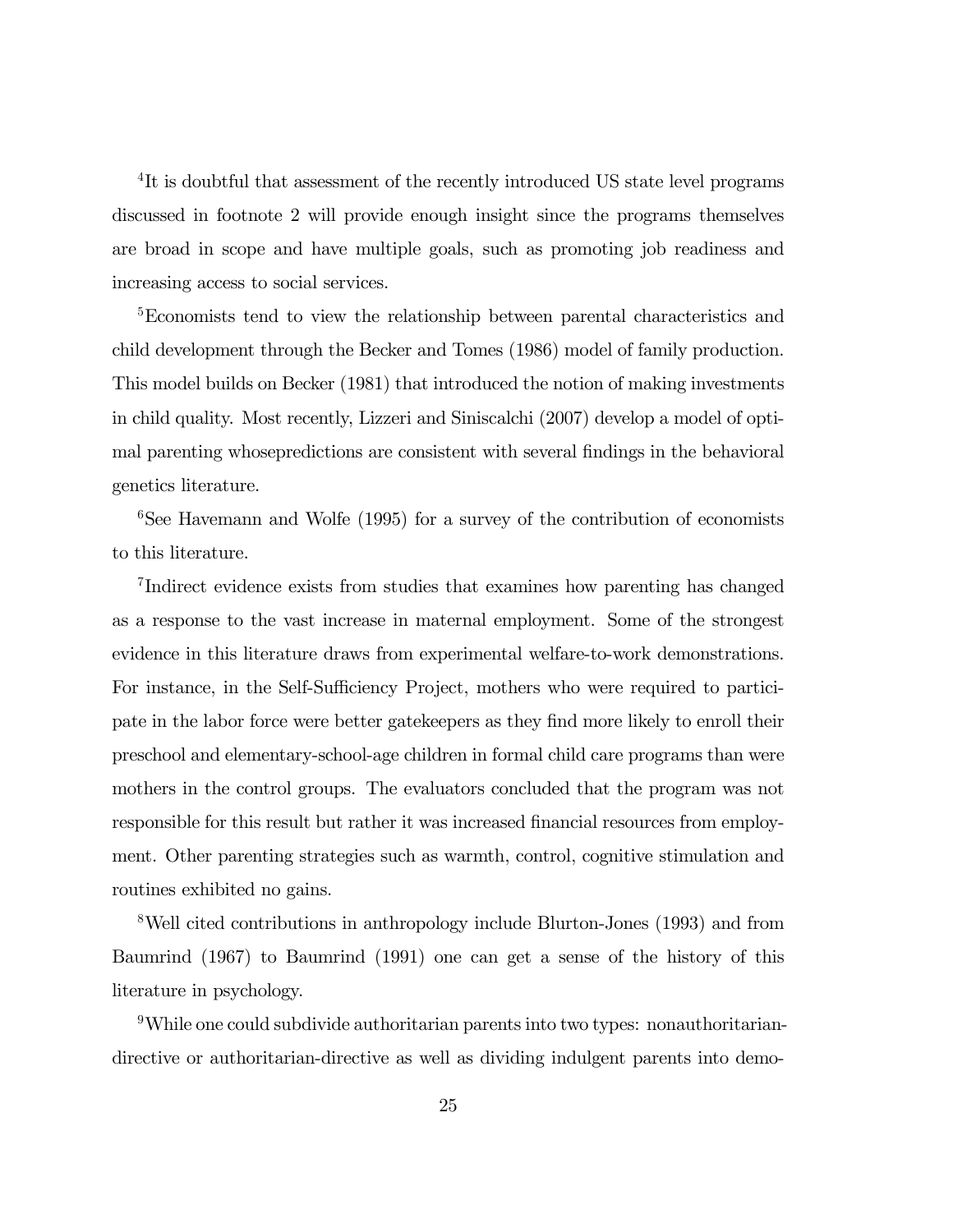cratic or nondirective parents, the boundaries are not sharp.

 $10$ In addition, this elimination includes a handful of families that refused to participate or could not be located. This data has been used in a large number of studies in the dvelopmental psychology such as Tremblay et al. (1991) but Lehrer et al. (2005) present the first use of this data within economics.

<sup>11</sup>The items were: steal from school; steal from store; steal from home, keep object worth less than \$10; steal bicycle, sell stolen goods, keep object worth between \$10 and \$100, steal objects worth more than \$100, breaking and entering; enter without paying; trespassing; take drugs; take alcohol, get drunk, destroy school material, destroy other material, vandalism at school, destroy objects at home, vandalize car, set a fire, strong-arm, gang fights, use weapon in a fight, fist fight, beat up someone, carry a weapon, throw objects at persons.

<sup>12</sup>For all but one participant did the information match. This participant reported himself as dropped out although he was registered with the School board and it is likely that he dropped out after the official lists were compiled.

<sup>13</sup>Our results are not sensitive to contemporaneous family structure, but we employ the earlier measure in our analysis since it is more prevalent in the data.

14For example, Gonzales, Cauce, and Mason (1996) examined agreement between mothers and daughters of maternal support and maternal control against independent observer ratings. They found that adolescent ratings of these maternal behaviors were more valid than those reported by the mother.

<sup>15</sup>Note several of the child and adolescent outcomes including fighting and criminal activity are indexes and constructed from multiple questions. We treat these the dependent variable in these cases as if it were continuous although it only has support on multiple discrete points. Finally, equations to estimate several outcomes such as report card scores would be derived from a different first stage of the model in which parents also selected education inputs which would enter into an education production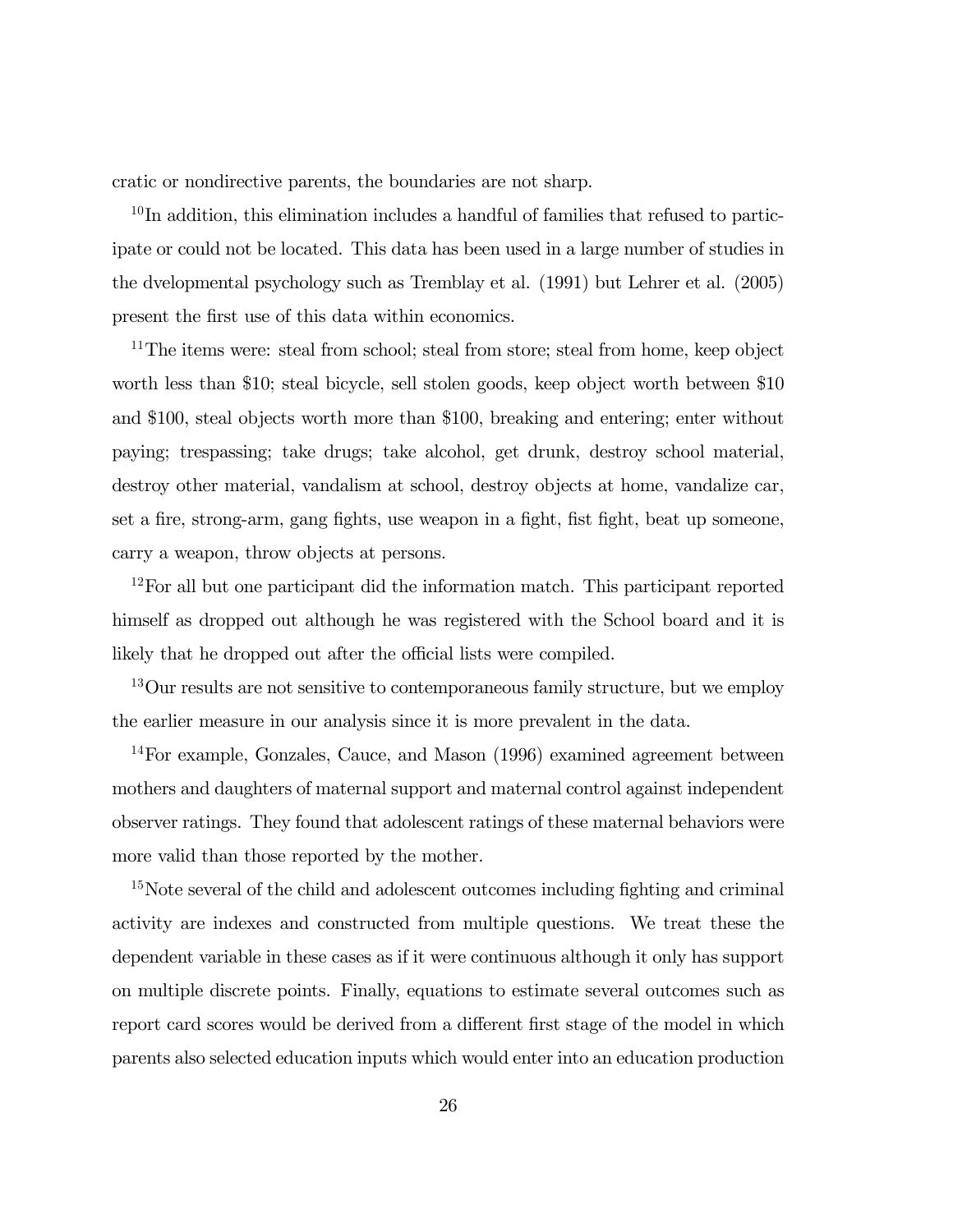function.

<sup>16</sup>While unreported in this version of the text we also considered fixed effects instrumental variables methods using lageed parental behaviors as instruments. We use estimates from these alternative approaches to conduct specification tests that can shed light on the source of the endogeneity of parental behaviors. This analysis is avaialble upon request.

<sup>17</sup>The inconsistency of the 2SLS estimates depends on the relevance of the instrumental variable. Hahn and Hausman (2003) show that the finite sample bias of these estimates is inversely related to the first stage F-statistic.

18These results are available from the author by request.

<sup>19</sup>The FWER maintains the overall probability of making a Type I error at a fixed  $\alpha$  (i.e. 5%) but with an ever increasing number of tests this comes at the cost of making more Type II errors. The sequential procedure we use performs tests in order of increasing p-values with smaller p-values tested at a tougher threshold to maintain the FWER at a desired level.

<sup>20</sup>Note information on several outcomes were not collected in the surveys prior to 1992.

<sup>21</sup>If random assignment cannot separate one parental child rearing practive, it is hard to imagine that any nurture or environmental factor could break the statistical association between these dimensions of parenting style. This issue does not have a simple solution.

<sup>22</sup>We have experimented with several breakdowns but they do not seem that natural and appear ad-hoc. These results and further details are available on request.

 $^{23}$ In all specifications we assume separability between inputs. There remains some strange behavior with the bootsrtapping of the standard errors and as a result we only present coefficient estimates. QRIV estimates of the other factors are available fom the authors by request. We present only results for achievement in mathematics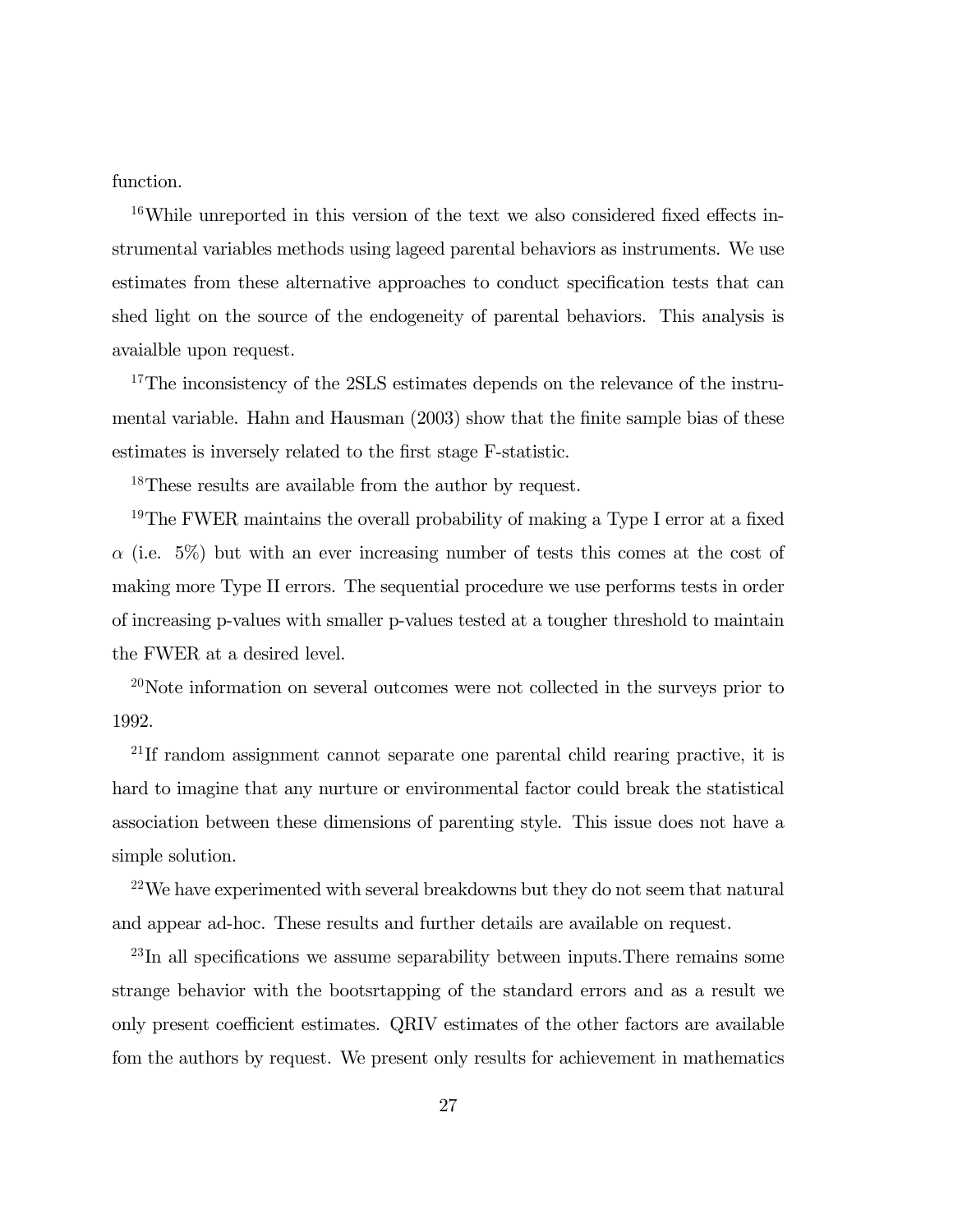and French as these are the easiest to interpret.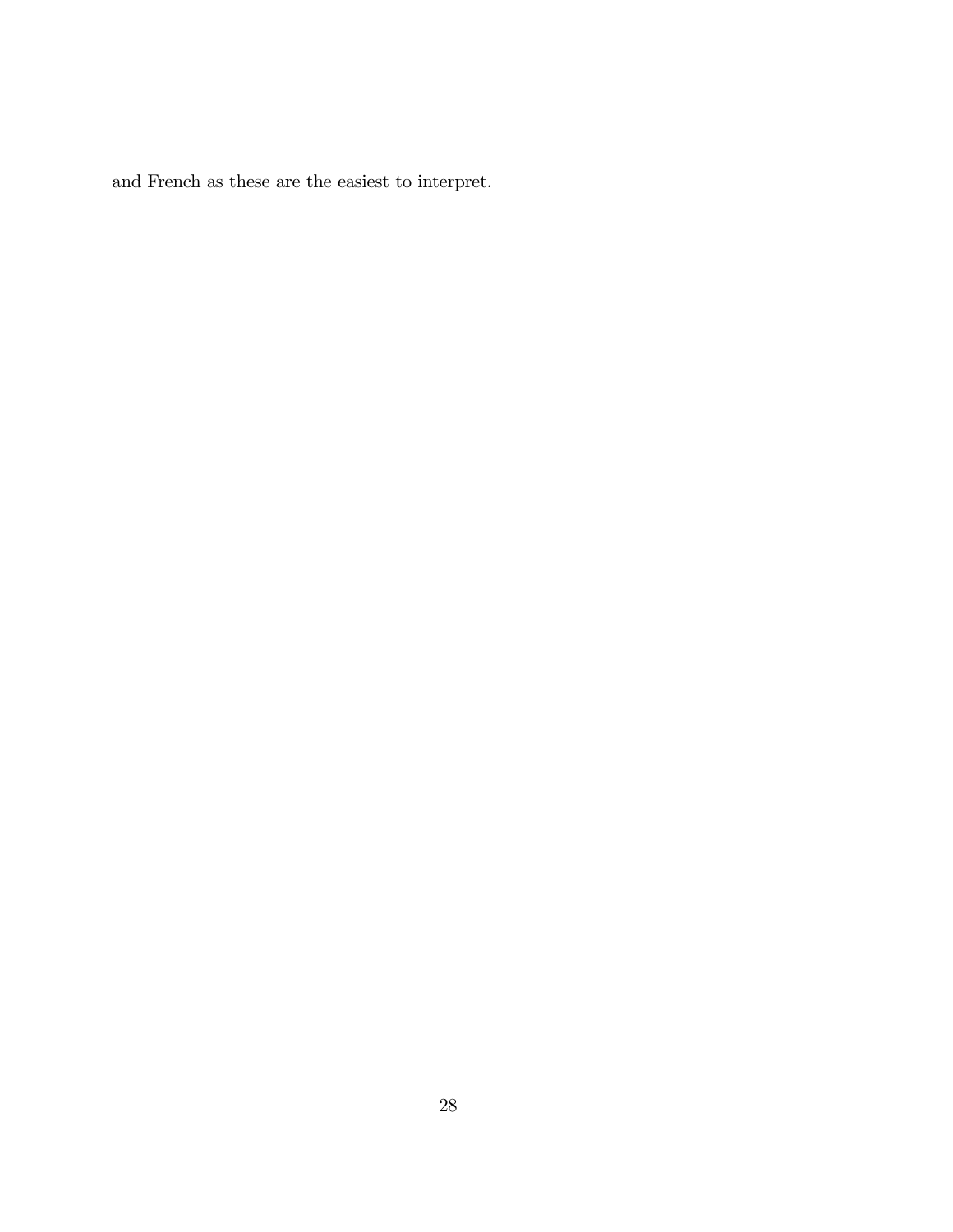## References

- [1] Aizer, Anna (2004), "Home Alone: Supervision After School and Child Behavior," Journal of Public Economics, 88, 1835-1848.
- [2] Angrist, Joshua D., Guido W. Imbens, and Donald B. Rubin (1996), "Identification of Causal Effects Using Instrumental Variables," Journal of the American Statistical Association, 91(434), 444-55.
- [3] Argys, Laura M., Daniel I. Rees, Susan L. Averett, and Benjama Witoonchart (2005), "Birth Order and Risky Adolescent Behavior." Economic Inquiry, 44, 215-233.
- [4] Baumrind Dennis (1991), "Parenting Styles and Adolescent Development," in Lerner R. M., A. C. Petersen, Jeanne Brooks Gunn (eds.), Encyclopedia of Adolescence, II. New York, NY: Garland Publishing, Inc., 746-758.
- [5] Baumrind, Dennis. (1967): "Child Care Practices Anteceding Three Patterns of Preschool Behavior," Genetic Psychology Monographs, 75, 43-88.
- [6] Becker Gary S., and Nigel Tomes (1986), "Human Capital and the Rise and Fall of Families," Journal of Labor Economics 4, S1-S39.
- [7] Becker, Gary S. (1981), A Treatise on the Family. Harvard University Press, Cambridge, Massachusetts.
- [8] Benjamini, Yoav, and Daniel Yekutieli (2001), "The Control of the False Discovery Rate in Multiple Testing Under Dependency," The Annals of Statistics, 29(4), 1165—1188
- [9] Benjamini, Yoav, Abba M. Krieger, and Daniel Yekutieli (2006), "Adaptive Linear Step-up Procedures that Control the False Discovery Rate," Biometrika, 93(3), 491—507
- [10] Blau, David (1999), "The Effect Of Income On Child Development." Review of Economics and Statistics 81, 261-276.
- [11] Blurton-Jones, Nicholas (2003), "The Lives of Hunter Gatherer Children" in Juvenile Primates: Life History, Development, and Behavior edited by Michael E. Pereira, Lynn A. Fairbanks; New York : Oxford University Press.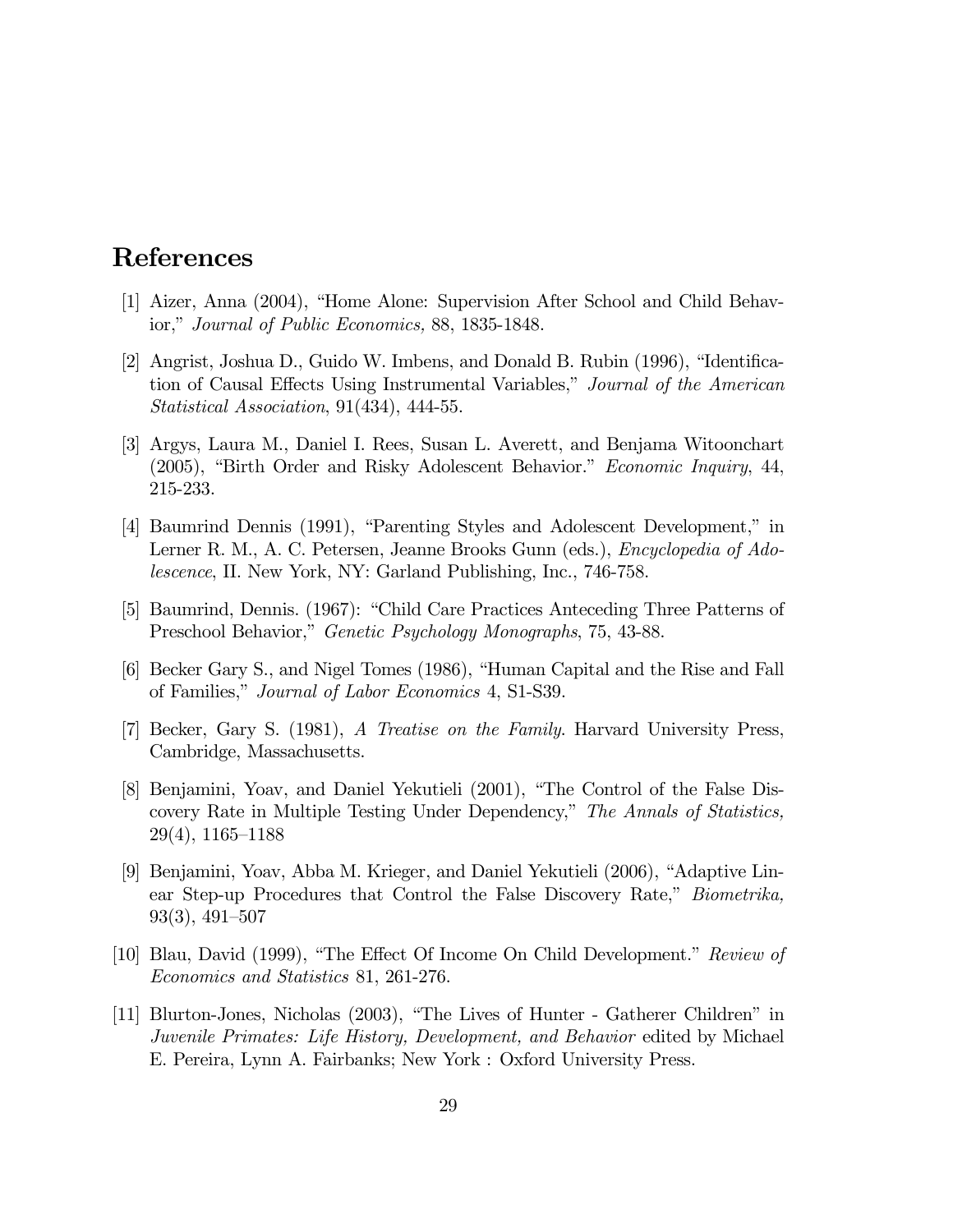- [12] Carneiro, Pedro and James J. Heckman (2003), "Interpreting the Evidence of Family Influence on Child Development," mimeo, University of Chicago.
- [13] Chernozhukov, Victor, and Christian Hansen (2005), "An IV Model of Quantile Treatment Effects," Econometrica, 73(1), 245-261.
- [14] Chernozhukov, Victor, and Christian Hansen (2006), "Instrumental Quantile Regression Inference for Structural and Treatment Effect Models," Journal of Econometrics, 132(2), 491-525.
- [15] Christopher, F.S., D. Johnson, and M. Roosa (1993), "Family, Individual, and Social Correlates of Early Hispanic Adolescent Sexual Expression." Journal of Sex Research, 30, 54-61.
- [16] Demo, David H., and Martha J. Cox (2000): "Families with Young Children: A Review of Research in the 1990s," Journal of Marriage and the Family, 62, 867-895
- [17] Ding, Weili and Steven F. Lehrer (2007), "Class Size and Student Achievement: Experimental Estimates of Who Benefits and Who Loses from Reductions," mimeo, Queen's University.
- [18] Ding, Weili and Steven F. Lehrer (2007b), "Do Peers Affect Student Achievement in China's Secondary Schools? ," Review of economics and Statistics, 89(2), 300- 312.
- [19] Donovan, John Edward and Richard Jessor (1985), "Structure of Problem Behavior in Adolescence and Young Adulthood," Journal of Consulting and Clinical Psychology, 58, 890-904.
- [20] Dooley, Martin and Jennifer Stewart (2006), "Family Income, Parenting Styles and Child Behavioural-Emotional Outcomes," Health Economics, 16, 145-162.
- [21] Ginther, Donna, and Rober Pollack (2003), "Does Family Structure Affect Children's Educational Outcomes?," NBER Working Paper, w 9628.
- [22] Gonzales, N. A., A. M. Cauce and C. A. Mason (1996), "Inter-Observer Agreement in the Assessment of Parental Behaviors and Parent Adolescent Conflict Among African American Mothers and Daughters," Child Development, 67, 1483-1498.
- [23] Hahn, Jinyong and Jeffrey A. Hausman (2003), "Instrumental Variable Estimation with Valid and Invalid Instruments," MIT Department of Economics Working Paper No. 03-26.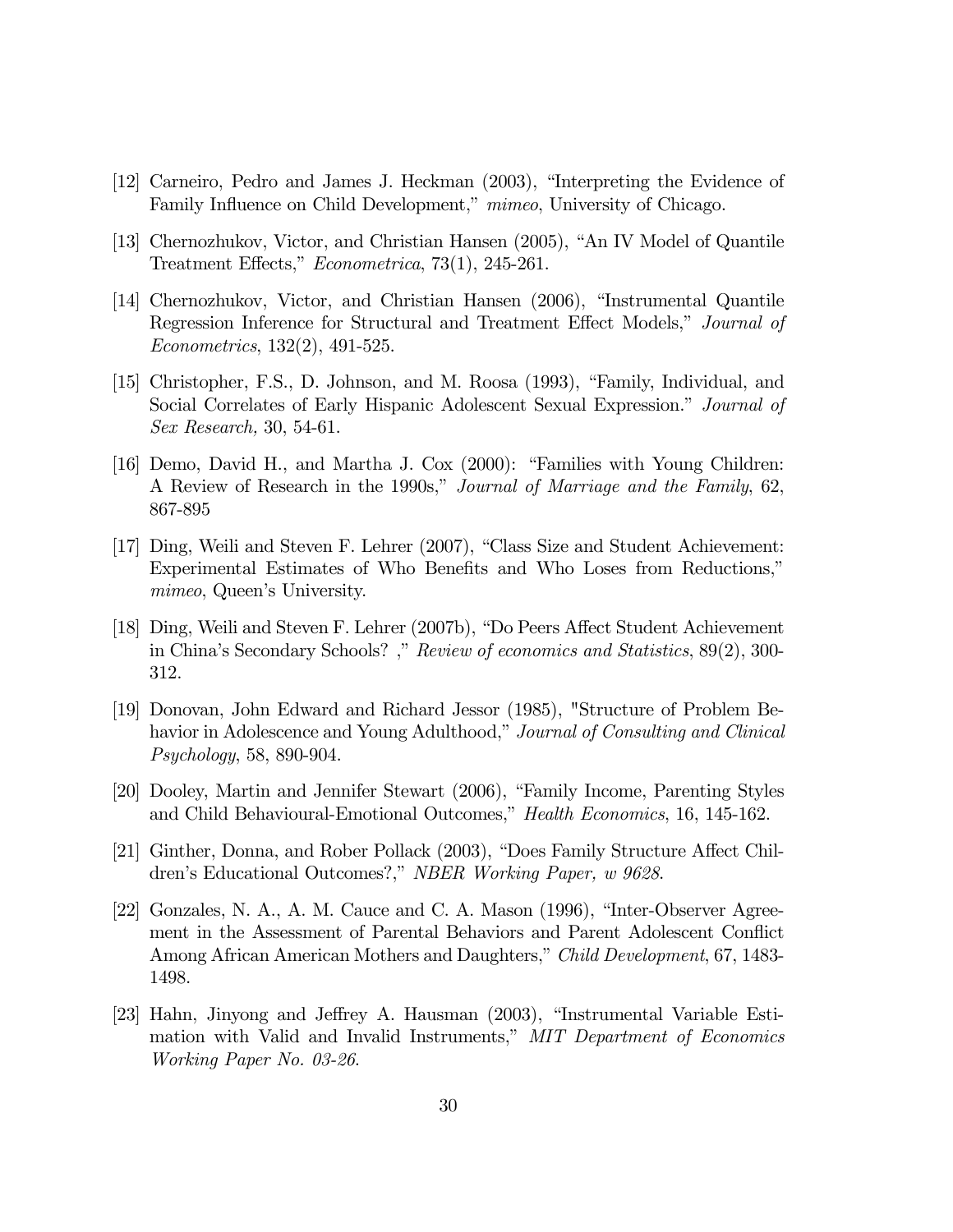- [24] Havemann, Robert, and Barbara Wolfe (1995), "The Determinants of Children's Attainments. A Review of Methods and Findings," Journal of Economic Literature, 33, 1829-1878.
- [25] Holland, Paul W. (1988), "Causal Inference, Path Analysis, and Recursive Structural Equations Models," Sociological Methodology, 18, 449-484.
- [26] Kling, Jeffrey R., and Jeffrey B. Liebman (2004): "Experimental Analysis of Neighborhood Effects on Youth," Princeton IRS Working Paper 483.
- [27] Lehrer , Steven F., Richard E. Tremblay, Frank Vitaro, and Benoist Schaalet (2005), "Raging Hormones in Puberty: Do They Influence Adolescent Risky Behavior?," mimeo, Queen's University.
- [28] Levitt, Steven D., and Lance B. Lochner (2001), "The Determinants of Juvenile Crime." In Risky Behavior Among Youths: An Economic Analysis edited by Jonathan Gruber. Chicago IL: The University of Chicago Press.
- [29] Lizzeri, Alessandro and Marciano Siniscalchi (2007), "Parental Guidance and Supervised Learning," mimeo, New York University.
- [30] Perkins, Daniel F., Tom Luster. Francisco A. Villarruel. Stephen A. Small (1998), "An Ecological, Risk-Factor Examination of Adolescents' Sexual Activity in 3 Ethnic Groups," Journal of Marriage and the Family, 60, 660-673.
- [31] Resnick, M. D., Bearman, P.S. et al, (1997), "Protecting Adolescents From Harm: Findings From the National Longitudinal Study on Adolescent Health," The Journal of the American Medical Association, 278, 823-832.
- [32] Romano, Joseph, and M. Wolf (2005), "Exact and Approximate Stepdown Methods for Multiple Hypothesis Testing," Journal of the American Statistical Association, 100(469), 94—108
- [33] Small, Stephen A., and Tom Luster (1994), "Adolescent Sexual Activity: An Ecological, Risk-Factor Approach", Journal of Marriage and the Family, 56, 181-192
- [34] Shilts, Lee (1991). "The Relationship of Early Adolescent Substance Use to Extracurricular Activities, Peer Influence and Personal Attitudes," Adolescence, 26(103), 613-617.
- [35] Solon, Gary (1992), "Intergenerational Income Mobility in the United States." American Economic Review, 82(3), 393-408.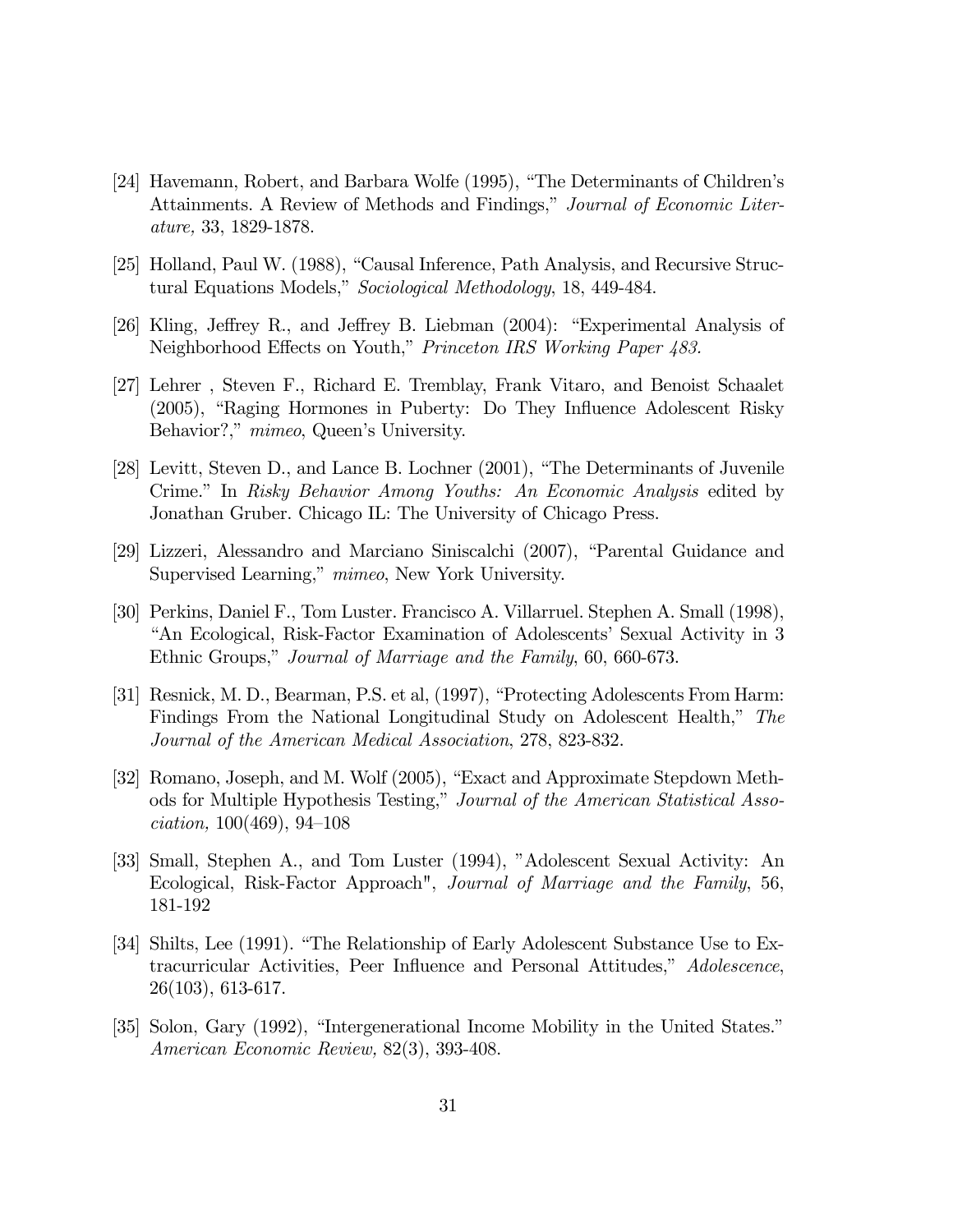- [36] Staiger, Douglas and James H. Stock (1997), "Instrumental Variables Regression with Weak Instruments." Econometrica, 65(2), 557-586.
- [37] Tremblay, Richard E., Rolf Loeber, C. Gagnon, Pierre Charlebois, Serge Larivee, and Marc LeBlanc (1991), " Disruptive Boys with Stable and Unstable High Fighting Behavior Patterns During Junior Elementary School." Journal of Abnormal Child Psychology 19, 285 - 300.
- [38] Westfall, P., and S. Young (1993), "Resampling-Based Multiple Testing," 1st ed. New York, J. Wiley and Sons.
- [39] Weinberg, Bruce A. (2001), "An Incentive Model of the Effect of Parental Income on Children," Journal of Political Economy, 109(2), 266 - 276.
- [40] Wilder, Esther and Toni Terling Watt (2002), "Risky Parental Behavior and Adolescent Sexual. Activity at First Coitus," Milbank Quarterly, 80(3).
- [41] Wooldridge, Jeffrey M. (2002), "Econometric Analysis of Cross Section and Panel Data," MIT Press, Cambridge, Massachusetts.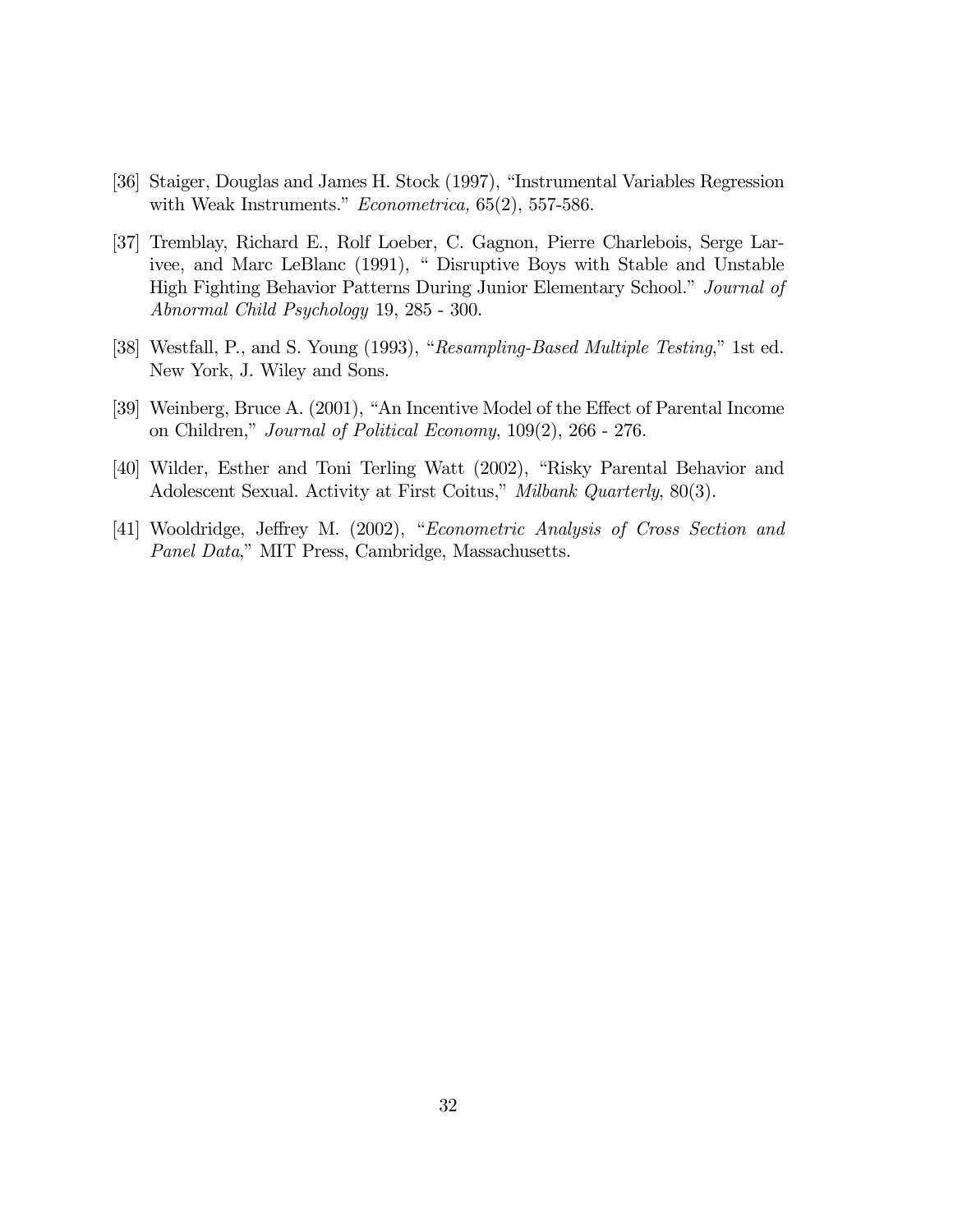### Table 1: Summary Statistics

| Variable                       | Full sample | Younger Ages | Older Ages |
|--------------------------------|-------------|--------------|------------|
| Rules total                    | 1.7822      | 2.507        | 1.1544     |
|                                | (1.5288)    | (1.575)      | (1.1679)   |
| Supervising totals             | 4.314       | 4.4965       | 4.1073     |
|                                | (1.5489)    | (1.527)      | (1.5477)   |
| Mother years of schooling      | 10.4946     | 10.4946      | 10.4946    |
|                                | (2.6082)    | (2.6082)     | (2.6083)   |
|                                |             |              |            |
| Father years of schooling      | 10.5628     | 10.5628      | 10.5628    |
|                                | (2.9857)    | (2.9858)     | (2.986)    |
| Family Income (*5000\$)        | 6.5508      | 6.3756       | 6.726      |
|                                | (2.8176)    | (2.7554)     | (2.868)    |
| PreSchool IV                   | .4706       | .4706        | .4706      |
|                                | (.4992)     | (.4992)      | (.4992)    |
| Kidergarten intervention       | .1483       | .1483        | .1483      |
|                                | (.3554)     | (.3554)      | (.3554)    |
|                                | .0639       |              | .0639      |
| Sold drugs                     |             | N/A          |            |
|                                | (.2446)     |              | (.2446)    |
| Marijuana                      | .2494       | N/A          | .2494      |
|                                | (.4328)     | N/A          | (.4328)    |
| Alcohol                        | .6193       | N/A          | .6193      |
|                                | (.4857)     | N/A          | (.4857)    |
| Drop Out of School 1=yes 0=no  | .0766       | N/A          | .0766      |
|                                | (.2661)     | N/A          | (.2661)    |
| <b>Gang Member</b>             | .1298       | N/A          | .1298      |
|                                | (.3362)     | N/A          | (.3362)    |
| Stealing totals Max=42         | 12.9169     | 12.4873      | 13.4011    |
|                                | (3.2536)    | (2.5382)     | (3.8493)   |
| Delinquency total              | 33.3334     | 32.0712      | 34.7591    |
| $Max=93$                       | (7.6062)    | (6.2571)     | (8.6698)   |
| Drugs total                    | 4.6681      | 3.6585       | 5.8064     |
| $Max=12$                       | (2.2299)    | (1.093)      | (2.6054)   |
| Fighting totals                | 8.9654      | 9.1245       | 8.7859     |
| $Max=28$                       | (2.6474)    | (2.6295)     | (2.6563)   |
| Destroys stuff totals Max = 21 | 6.7901      | 6.8038       | 6.7747     |
|                                | (1.4599)    | (1.3294)     | (1.5945)   |
| Report card score in French    | 65.6556     | N/A          | 65.6556    |
|                                | (12.2172)   | N/A          | (12.2172)  |
| Report card score in Math      | 66.5197     | N/A          | 66.5197    |
|                                | (21.8584)   | N/A          | (21.8584)  |
| Tried a hard drug              | .1382       | N/A          | .1382      |
|                                | (.3452)     | N/A          | (.3452)    |

Note: Standard Deviation in Parentheses.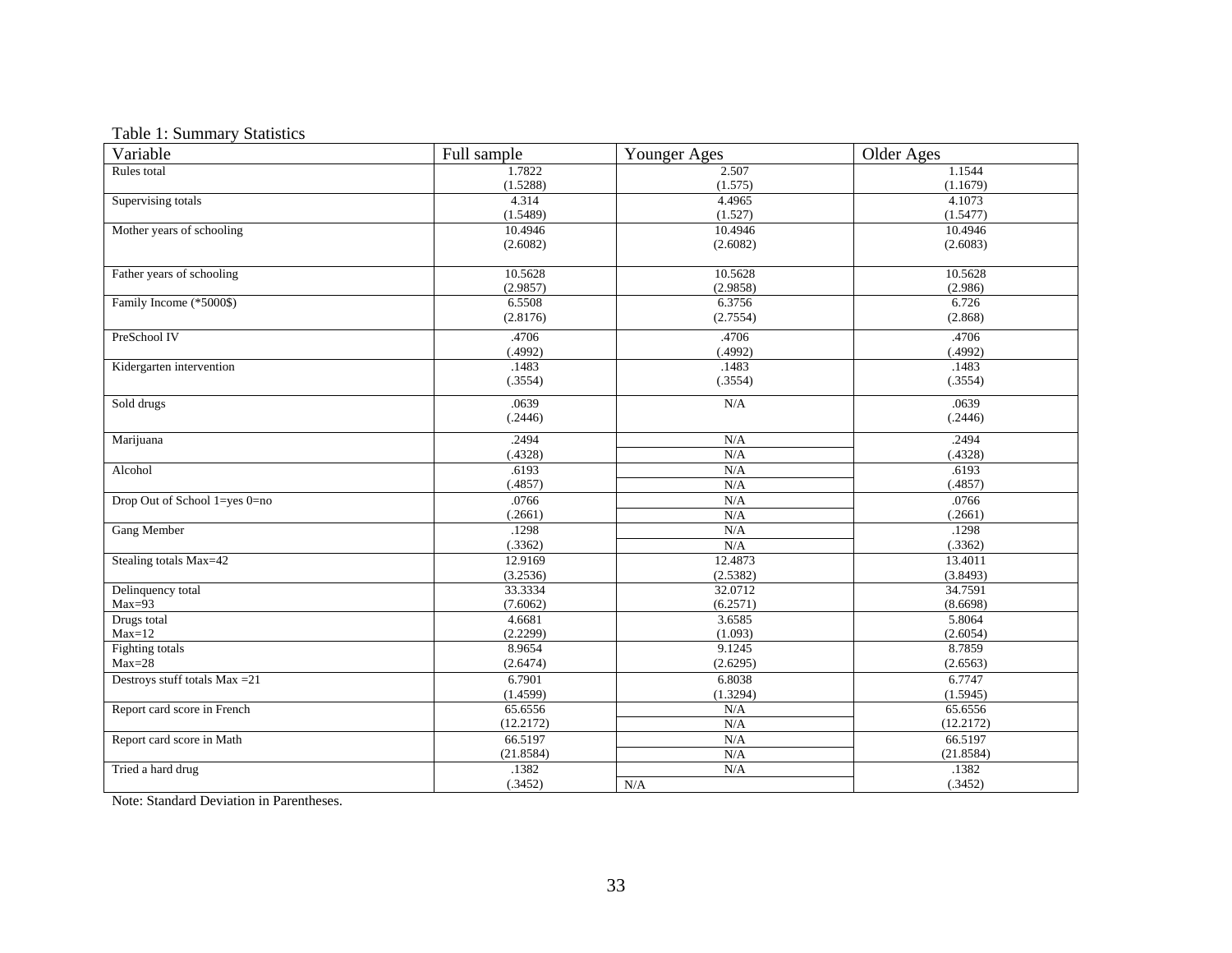|           | Sells        | Marihuana    | Smokes       | Got          | Drop Out     | Gang         | Stealing     | Delinquency  | Drugs        | Fighting     | Destroys     | French       | Math         | Tried a      |
|-----------|--------------|--------------|--------------|--------------|--------------|--------------|--------------|--------------|--------------|--------------|--------------|--------------|--------------|--------------|
|           | Drugs        | Use          | Cigarette    | Drunk        | of School    | Member       | totals       | total        | total        | totals       | stuff        | mark         | Score        | hard drug    |
|           |              |              |              |              |              |              |              |              |              |              | totals       |              |              |              |
| Rules     | 0.001        | 0.001        | 0.018        | $-0.020$     | $-0.011$     | 0.015        | 0.072        | 0.125        | $-0.025$     | 0.019        | 0.062        | $-0.728$     | $-0.445$     | 0.017        |
| total     | (0.005)      | (0.008)      | (0.010)      | $(0.009)*$   | $(0.005)*$   | $(0.006)*$   | (0.038)      | (0.086)      | (0.019)      | (0.029)      | $(0.017)$ ** | $(0.224)$ ** | (0.453)      | (0.011)      |
| Super-    | $-0.027$     | $-0.050$     | $-0.068$     | $-0.057$     | $-0.014$     | $-0.031$     | $-0.707$     | $-1.841$     | $-0.305$     | $-0.573$     | $-0.253$     | 0.666        | 1.166        | $-0.041$     |
| vision    | $(0.005)$ ** | $(0.007)$ ** | $(0.008)$ ** | $(0.007)$ ** | $(0.004)$ ** | $(0.005)$ ** | $(0.045)$ ** | $(0.102)$ ** | $(0.024)$ ** | $(0.033)$ ** | $(0.019)$ ** | $(0.173)$ ** | $(0.237)$ ** | $(0.007)$ ** |
| Mother    | 0.005        | $-0.003$     | 0.012        | 0.017        | $-0.016$     | 0.009        | $-0.035$     | $-0.083$     | 0.003        | $-0.047$     | $-0.006$     | $-0.409$     | $-0.539$     | $-0.001$     |
| Schooling | (0.010)      | (0.017)      | (0.020)      | (0.019)      | (0.012)      | (0.011)      | (0.092)      | (0.228)      | (0.063)      | (0.080)      | (0.035)      | (0.426)      | (0.540)      | (0.016)      |
| Mother    | 0.006        | 0.058        | $-0.015$     | $-0.019$     | 0.054        | $-0.041$     | 0.165        | 0.330        | 0.104        | $-0.010$     | 0.081        | 3.640        | 4.174        | 0.026        |
| Schooling | (0.050)      | (0.082)      | (0.091)      | (0.092)      | (0.047)      | (0.045)      | (0.394)      | (0.958)      | (0.305)      | (0.325)      | (0.147)      | (1.887)      | (2.321)      | (0.073)      |
| Squared   |              |              |              |              |              |              |              |              |              |              |              |              |              |              |
| Father    | 0.003        | $-0.001$     | $-0.033$     | $-0.000$     | $-0.014$     | $-0.008$     | 0.049        | 0.102        | $-0.022$     | 0.032        | 0.043        | $-0.295$     | $-0.290$     | $-0.016$     |
| Schooling | (0.008)      | (0.014)      | (0.018)      | (0.016)      | (0.009)      | (0.011)      | (0.087)      | (0.197)      | (0.051)      | (0.063)      | (0.033)      | (0.350)      | (0.542)      | (0.022)      |
| Father    | $-0.030$     | $-0.011$     | 0.123        | $-0.020$     | 0.038        | 0.009        | $-0.245$     | $-0.787$     | $-0.018$     | $-0.270$     | $-0.253$     | 2.300        | 2.918        | 0.050        |
| Schooling | (0.032)      | (0.056)      | (0.073)      | (0.066)      | (0.033)      | (0.042)      | (0.329)      | (0.743)      | (0.211)      | (0.241)      | $(0.122)$ *  | (1.445)      | (2.064)      | (0.081)      |
| Squared   |              |              |              |              |              |              |              |              |              |              |              |              |              |              |
| Family    | $-0.000$     | $-0.003$     | $-0.000$     | 0.013        | $-0.005$     | 0.000        | $-0.048$     | $-0.078$     | 0.020        | $-0.022$     | $-0.028$     | 0.255        | 0.097        | $-0.005$     |
| Income    | (0.003)      | (0.004)      | (0.005)      | $(0.004)$ ** | $(0.002)*$   | (0.003)      | (0.024)      | (0.055)      | (0.015)      | (0.018)      | $(0.009)$ ** | $(0.108)$ *  | (0.164)      | (0.004)      |
| IQ proxy  | $-0.001$     | 0.012        | $-0.009$     | 0.047        | $-0.018$     | $-0.010$     | 0.008        | $-0.065$     | 0.032        | $-0.064$     | $-0.038$     | 1.291        | 0.942        | $-0.002$     |
|           | (0.004)      | $(0.005)*$   | (0.007)      | $(0.006)$ ** | $(0.004)$ ** | $(0.004)$ *  | (0.040)      | (0.094)      | (0.021)      | $(0.031)$ *  | $(0.015)*$   | $(0.151)$ ** | $(0.206)$ ** | (0.008)      |
| Constant  | 0.157        | 0.352        | 0.822        | 0.264        | 0.486        | 0.336        | 16.681       | 44.075       | 6.483        | 12.668       | 8.204        | 50.231       | 53.966       | 0.441        |
|           | $(0.064)$ *  | $(0.115)$ ** | $(0.146)$ ** | (0.135)      | $(0.092)$ ** | $(0.081)$ ** | $(0.689)$ ** | $(1.730)**$  | $(0.433)$ ** | $(0.620)$ ** | $(0.285)$ ** | $(2.852)$ ** | $(4.079)$ ** | $(0.149)$ ** |
| Obs.      | 2505         | 2490         | 2491         | 2492         | 2432         | 3027         | 6145         | 6141         | 6145         | 6144         | 6141         | 2790         | 2715         | 2505         |
| $R-$      | 0.04         | 0.11         | 0.07         | 0.14         | 0.11         | 0.06         | 0.14         | 0.19         | 0.35         | 0.17         | 0.12         | 0.13         | 0.05         | 0.03         |
| squared   |              |              |              |              |              |              |              |              |              |              |              |              |              |              |

Table 2: OLS Estimates of the Determinants of Adolescent Outcomes

Note: Robust standard errors in parentheses clustered at the individual level in parentheses. Specifications also include family structure, home environment, occupation prestige and year effects. \* significant at 5%; \*\* significant at 1%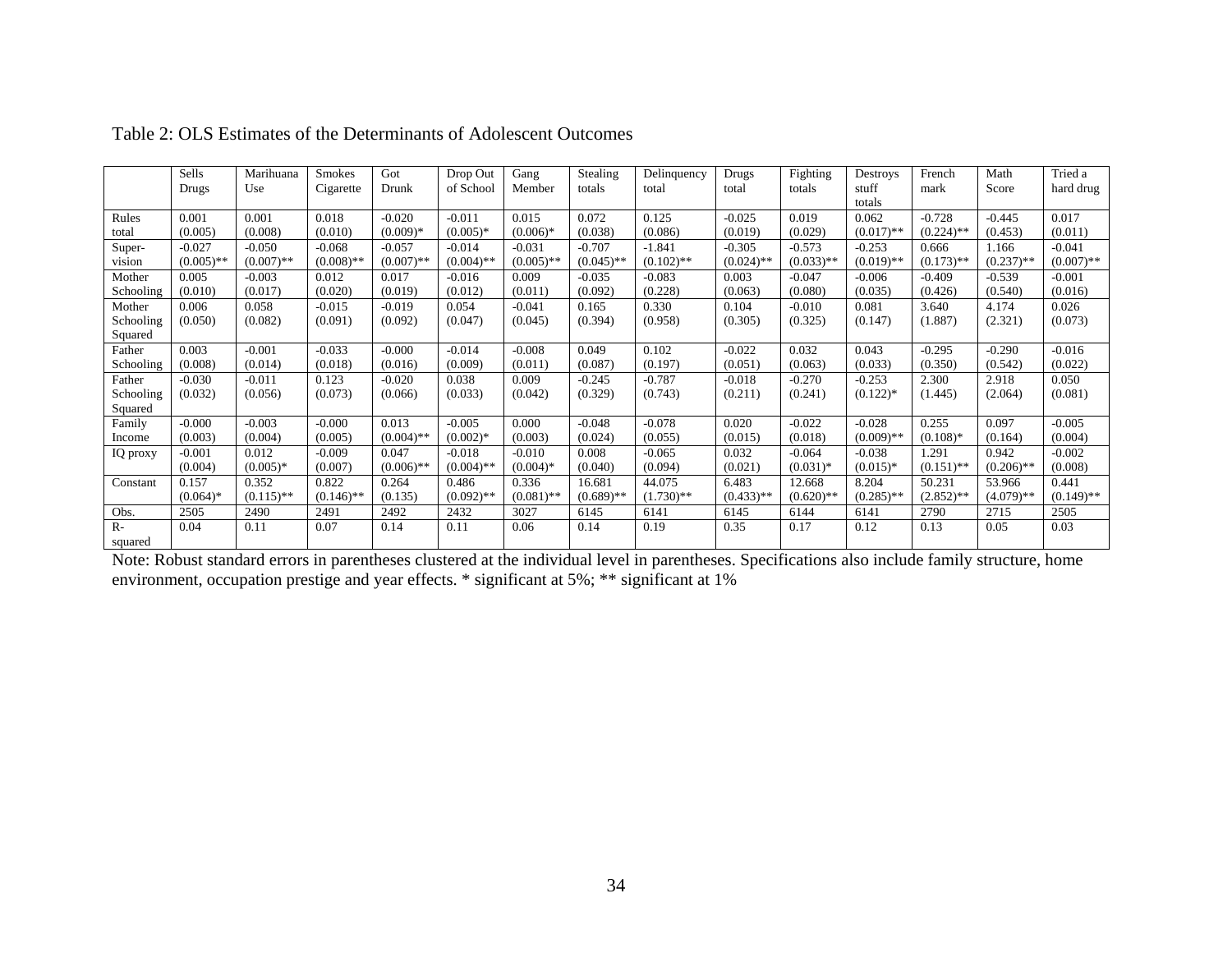|           | Sells      | Marihuana  | <b>Smokes</b> | Got        | Drop Out   | Gang         | Stealing     | Delinquency  | Drugs        | Fighting     | Destroys     | French     | Math       | Tried a   |
|-----------|------------|------------|---------------|------------|------------|--------------|--------------|--------------|--------------|--------------|--------------|------------|------------|-----------|
|           | Drugs      | Use        | Cigarette     | Drunk      | of School  | Member       | totals       | total        | total        | totals       | stuff        | mark       | Score      | hard drug |
|           |            |            |               |            |            |              |              |              |              |              | totals       |            |            |           |
| Rules     | $-0.027$   | $-0.167$   | $-0.282$      | $-0.406$   | $-0.042$   | $-0.089$     | $-0.006$     | 0.845        | $-0.009$     | 0.631        | 0.280        | $-3.800$   | $-8.881$   | $-0.062$  |
| total     | (0.198)    | (0.293)    | (0.342)       | (0.377)    | (0.143)    | (0.181)      | (1.040)      | (2.766)      | (0.612)      | (0.976)      | (0.524)      | (6.311)    | (8.964)    | (0.229)   |
| Super-    | $-0.095$   | $-0.144$   | $-0.134$      | $-0.022$   | $-0.073$   | $-0.187$     | $-1.723$     | $-4.632$     | $-0.539$     | $-1.554$     | $-0.778$     | 5.261      | 5.767      | $-0.081$  |
| vision    | $(0.044)*$ | $(0.073)*$ | (0.093)       | (0.089)    | (0.050)    | $(0.072)$ ** | $(0.477)$ ** | $(1.131)$ ** | $(0.241)$ *  | $(0.392)$ ** | $(0.203)$ ** | $(2.070)*$ | $(2.743)*$ | (0.053)   |
| Mother    | $-0.001$   | $-0.017$   | $-0.004$      | $-0.001$   | $-0.012$   | $-0.001$     | $-0.105$     | $-0.225$     | $-0.012$     | $-0.071$     | $-0.033$     | $-0.293$   | $-0.626$   | $-0.008$  |
| Schooling | (0.015)    | (0.024)    | (0.032)       | (0.034)    | (0.013)    | (0.017)      | (0.111)      | (0.275)      | (0.070)      | (0.095)      | (0.047)      | (0.545)    | (0.814)    | (0.021)   |
| Mother    | 0.025      | 0.100      | 0.021         | 0.020      | 0.038      | $-0.006$     | 0.441        | 0.991        | 0.162        | 0.162        | 0.215        | 3.128      | 4.218      | 0.048     |
| Schooling | (0.059)    | (0.095)    | (0.128)       | (0.145)    | (0.054)    | (0.069)      | (0.431)      | (1.069)      | (0.311)      | (0.380)      | (0.183)      | (2.268)    | (3.481)    | (0.082)   |
| Squared   |            |            |               |            |            |              |              |              |              |              |              |            |            |           |
| Father    | $-0.001$   | $-0.008$   | $-0.042$      | $-0.005$   | $-0.016$   | $-0.020$     | 0.011        | $-0.000$     | $-0.033$     | $-0.004$     | 0.025        | 0.045      | $-0.154$   | $-0.019$  |
| Schooling | (0.010)    | (0.017)    | $(0.021)$ *   | (0.022)    | (0.011)    | (0.017)      | (0.092)      | (0.214)      | (0.051)      | (0.074)      | (0.040)      | (0.449)    | (0.747)    | (0.023)   |
| Father    | $-0.013$   | 0.020      | 0.159         | $-0.011$   | 0.052      | 0.059        | $-0.033$     | $-0.190$     | 0.043        | $-0.052$     | $-0.145$     | 0.716      | 1.735      | 0.064     |
| Schooling | (0.039)    | (0.068)    | (0.085)       | (0.092)    | (0.040)    | (0.062)      | (0.358)      | (0.817)      | (0.213)      | (0.284)      | (0.153)      | (1.834)    | (2.745)    | (0.082)   |
| Squared   |            |            |               |            |            |              |              |              |              |              |              |            |            |           |
| Family    | 0.001      | 0.000      | 0.003         | 0.015      | $-0.003$   | 0.005        | $-0.018$     | 0.008        | 0.027        | 0.009        | $-0.011$     | 0.122      | 0.052      | $-0.004$  |
| Income    | (0.003)    | (0.005)    | (0.007)       | $(0.007)*$ | (0.003)    | (0.005)      | (0.029)      | (0.066)      | (0.016)      | (0.023)      | (0.011)      | (0.142)    | (0.191)    | (0.005)   |
| IQ proxy  | $-0.001$   | 0.004      | $-0.025$      | 0.025      | $-0.019$   | $-0.018$     | 0.031        | 0.075        | 0.043        | 0.014        | $-0.002$     | 1.100      | 0.406      | $-0.006$  |
|           | (0.013)    | (0.019)    | (0.022)       | (0.025)    | $(0.009)*$ | (0.013)      | (0.100)      | (0.264)      | (0.058)      | (0.093)      | (0.049)      | $(0.471)*$ | (0.633)    | (0.017)   |
| Constant  | 0.526      | 1.157      | 1.797         | 0.990      | 0.766      | 1.291        | 21.202       | 54.123       | 7.448        | 15.257       | 9.878        | 35.215     | 51.658     | 0.808     |
|           | (0.519)    | (0.805)    | (0.956)       | (0.990)    | (0.406)    | $(0.629)*$   | $(3.815)$ ** | $(9.478)$ ** | $(1.939)$ ** | $(3.185)$ ** | $(1.841)$ ** | (18.619)   | (28.560)   | (0.575)   |
| Obs.      | 2505       | 2490       | 2491          | 2492       | 2432       | 3027         | 6145         | 6141         | 6145         | 6144         | 6141         | 2790       | 2715       | 2505      |

#### Table 3: 2SLS Estimates of the Determinants of Adolescent Outcomes

 Note: Robust standard errors in parentheses clustered at the individual level in parentheses. Specifications also include family structure, home environment, occupation prestige and year effects. \* significant at 5%; \*\* significant at 1%.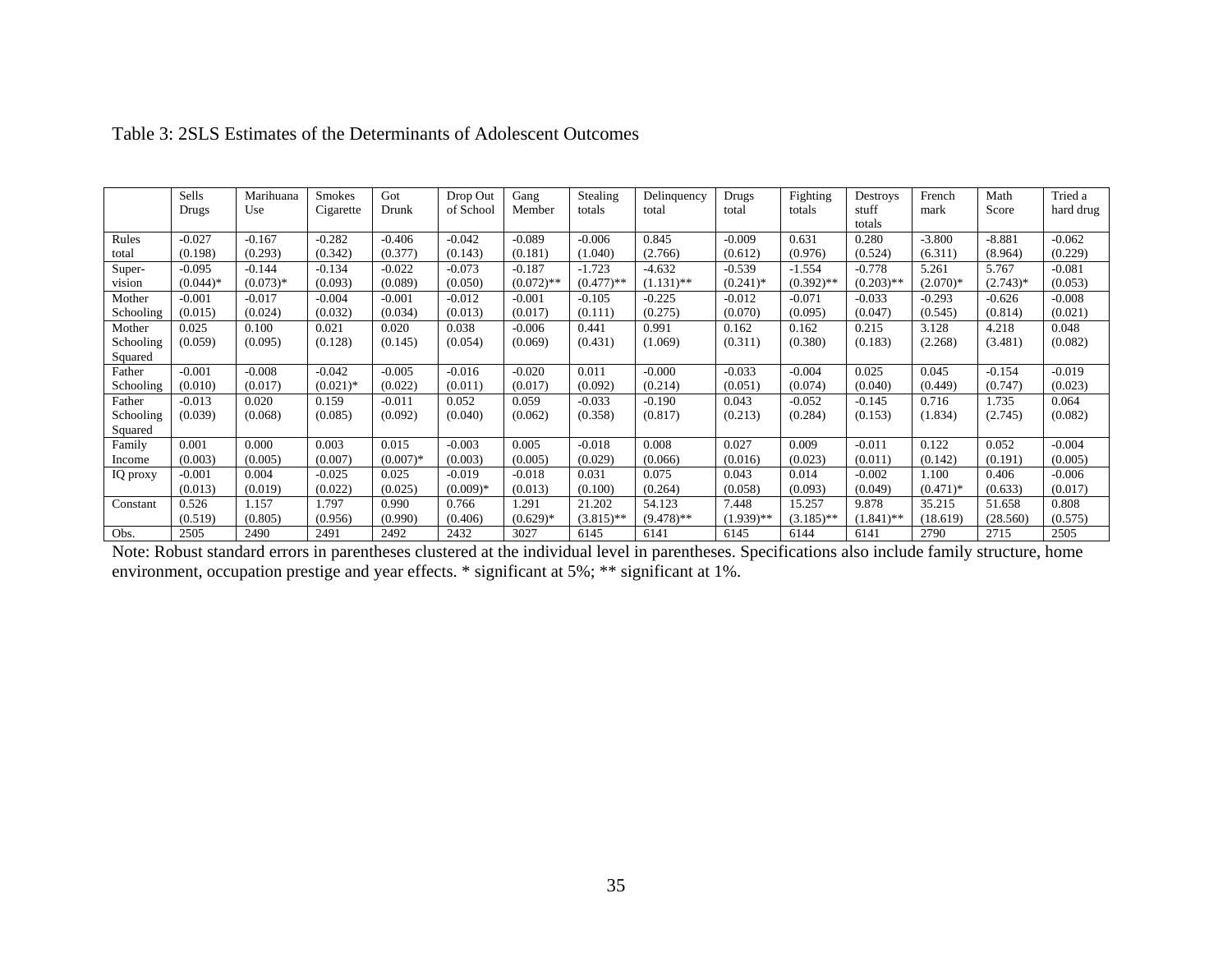|             | Sells<br>Drugs | Marihuana<br>Use | <b>Smokes</b><br>Cigarette | Got<br>Drunk | Drop Out<br>of School | Gang<br>Member | Stealing<br>totals | Delinquency<br>total | Drugs<br>total | Fighting<br>totals | Destroys<br>stuff totals | French<br>mark | Math<br>Score | Tried a<br>hard |
|-------------|----------------|------------------|----------------------------|--------------|-----------------------|----------------|--------------------|----------------------|----------------|--------------------|--------------------------|----------------|---------------|-----------------|
|             |                |                  |                            |              |                       |                |                    |                      |                |                    |                          |                |               | drug            |
| Rules total | $-0.002$       | $-0.013$         | 0.011                      | $-0.016$     | 0.000                 | 0.007          | 0.078              | 0.178                | 0.011          | 0.031              | 0.064                    | $-0.298$       | $-0.164$      | 0.022           |
|             | (0.006)        | (0.009)          | (0.009)                    | (0.000)      | (0.006)               | (0.007)        | $(0.031)*$         | $(0.069)$ **         | (0.020)        | (0.025)            | $(0.016)$ **             | (0.239)        | (0.303)       | (0.000)         |
| Super-      | 0.000          | 0.002            | $-0.026$                   | $-0.016$     | $-0.002$              | $-0.006$       | $-0.383$           | $-1.035$             | $-0.174$       | $-0.325$           | -0.149                   | 0.057          | 0.234         | $-0.014$        |
| vision      | (0.005)        | (0.007)          | $(0.008)$ **               | (0.008)      | (0.005)               | (0.006)        | $(0.028)$ **       | $(0.062)$ **         | $(0.018)$ **   | $(0.022)$ **       | $(0.014)$ **             | (0.195)        | (0.248)       | (0.011)         |
|             | (0.039)        | (0.068)          | (0.085)                    | (0.092)      | (0.040)               | (0.062)        | (0.358)            | (0.817)              | (0.213)        | (0.284)            | (0.153)                  | (1.834)        | (2.745)       | (0.082)         |
| Family      | $-0.025$       | $-0.022$         | $-0.033$                   | 0.003        | 0.000                 | 0.033          | $-0.031$           | $-0.023$             | $-0.011$       | 0.022              | $-0.001$                 | $-0.664$       | $-0.445$      | $-0.044$        |
| Income      | (0.021)        | (0.029)          | (0.030)                    | (0.032)      | (0.000)               | (0.029)        | (0.038)            | (0.084)              | (0.024)        | (0.030)            | (0.019)                  | (0.855)        | (1.069)       | (0.045)         |
| Current     | $-0.014$       | 0.015            | 0.032                      | 0.019        | 0.055                 | $-0.016$       | 0.474              | 0.773                | 0.156          | 0.194              | $-0.034$                 | $-1.680$       | $-0.816$      | $-0.028$        |
| Family      | (0.021)        | (0.030)          | (0.031)                    | (0.033)      | $(0.018)$ **          | (0.024)        | $(0.158)$ **       | $(0.348)$ *          | (0.100)        | (0.125)            | (0.079)                  | $(0.762)$ *    | (0.976)       | (0.046)         |
| structure   |                |                  |                            |              |                       |                |                    |                      |                |                    |                          |                |               |                 |
| not intact  |                |                  |                            |              |                       |                |                    |                      |                |                    |                          |                |               |                 |
| Constant    | 0.269          | 0.419            | 0.732                      | 0.728        | 0.029                 | $-0.112$       | 15.339             | 39.395               | 6.315          | 10.282             | 7.424                    | 70.712         | 70.677        | 0.494           |
|             | (0.147)        | $(0.206)^*$      | $(0.213)$ **               | $(0.226)$ ** | (0.022)               | (0.202)        | $(0.303)$ **       | $(0.666)$ **         | $(0.192)$ **   | $(0.239)$ **       | $(0.151)$ **             | $(6.199)$ **   | $(7.794)$ **  | (0.316)         |
| Obs.        | 2505           | 2490             | 2491                       | 2492         | 2432                  | 3027           | 6145               | 6141                 | 6145           | 6144               | 6141                     | 2790           | 2715          | 2505            |
| Number of   | 884            | 883              | 883                        | 883          | 858                   | 879            | 976                | 976                  | 976            | 976                | 976                      | 830            | 829           | 884             |
| individuals |                |                  |                            |              |                       |                |                    |                      |                |                    |                          |                |               |                 |
| R-squared   | 0.03           | 0.17             | 0.04                       | 0.11         | 0.08                  | 0.05           | 0.09               | 0.15                 | 0.45           | 0.11               | 0.07                     | 0.04           | 0.05          | 0.02            |

Table 4 Fixed Effects Estimates of the Determinants of Adolescent Outcomes

Note: Robust standard errors in parentheses clustered at the individual level in parentheses. Specifications also include parental education, home environment, occupation prestige and year effects. \* significant at 5%; \*\* significant at 1%.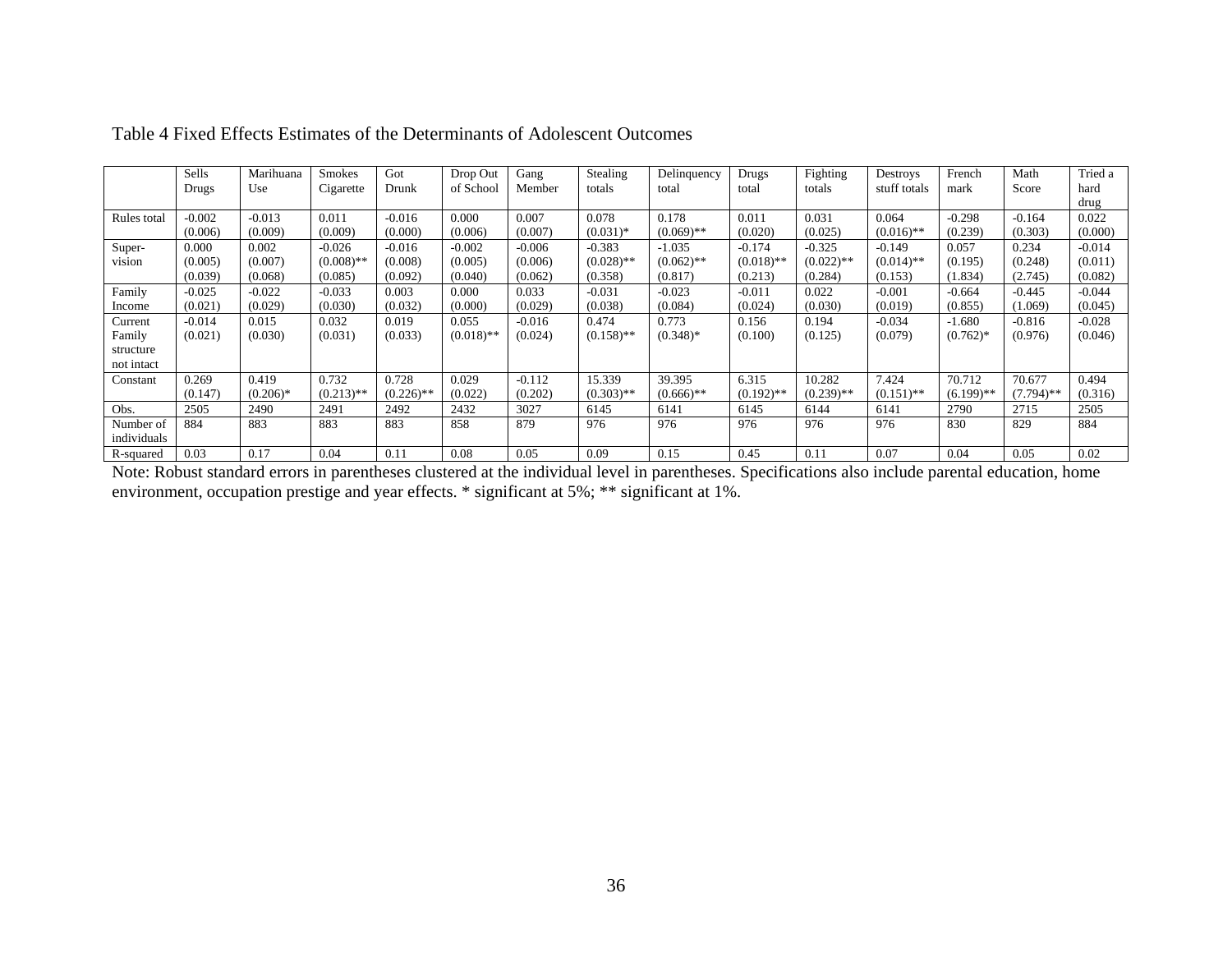| Table 5: Estimates of the First Stage Equations |  |
|-------------------------------------------------|--|
|                                                 |  |

|                                     | Rules total  | Supervising totals |
|-------------------------------------|--------------|--------------------|
| Mother Schooling                    | $-0.032$     | $-0.095$           |
|                                     | (0.048)      | $(0.047)*$         |
| Mother Schooling Squared            | 0.028        | 0.334              |
|                                     | (0.224)      | (0.200)            |
| <b>Father Schooling</b>             | $-0.005$     | $-0.082$           |
|                                     | (0.035)      | $(0.041)^*$        |
| <b>Father Schooling Squared</b>     | $-0.002$     | 0.337              |
|                                     | (0.141)      | $(0.157)*$         |
| Family Income                       | $-0.002$     | 0.010              |
|                                     | (0.010)      | (0.012)            |
| Current Family structure not intact | $-0.274$     | $-0.352$           |
|                                     | $(0.067)$ ** | $(0.107)$ **       |
| Verbal IQ proxy                     | $-0.086$     | 0.012              |
|                                     | $(0.015)$ ** | (0.017)            |
| Observational treatment             | $-0.282$     | $-0.445$           |
|                                     | $(0.139)*$   | $(0.197)*$         |
| Eligible for randomization          | 0.187        | 0.024              |
|                                     | (0.118)      | (0.158)            |
| <b>Bimodal</b> treatment            | $-0.020$     | $-0.046$           |
|                                     | (0.177)      | (0.211)            |
| Preventive treatment                | 0.051        | 0.026              |
|                                     | (0.054)      | (0.066)            |
| Home Environment                    | 0.125        | $-0.672$           |
|                                     | (0.142)      | $(0.205)$ **       |
| First Stage F statistic             | 12.389       | 15.337             |

Note: Robust standard errors in parentheses clustered at the individual level in parentheses. Specifications also include al exogenous controls in Table 3 including year effects. \* significant at 5%; \*\* significant at 1%.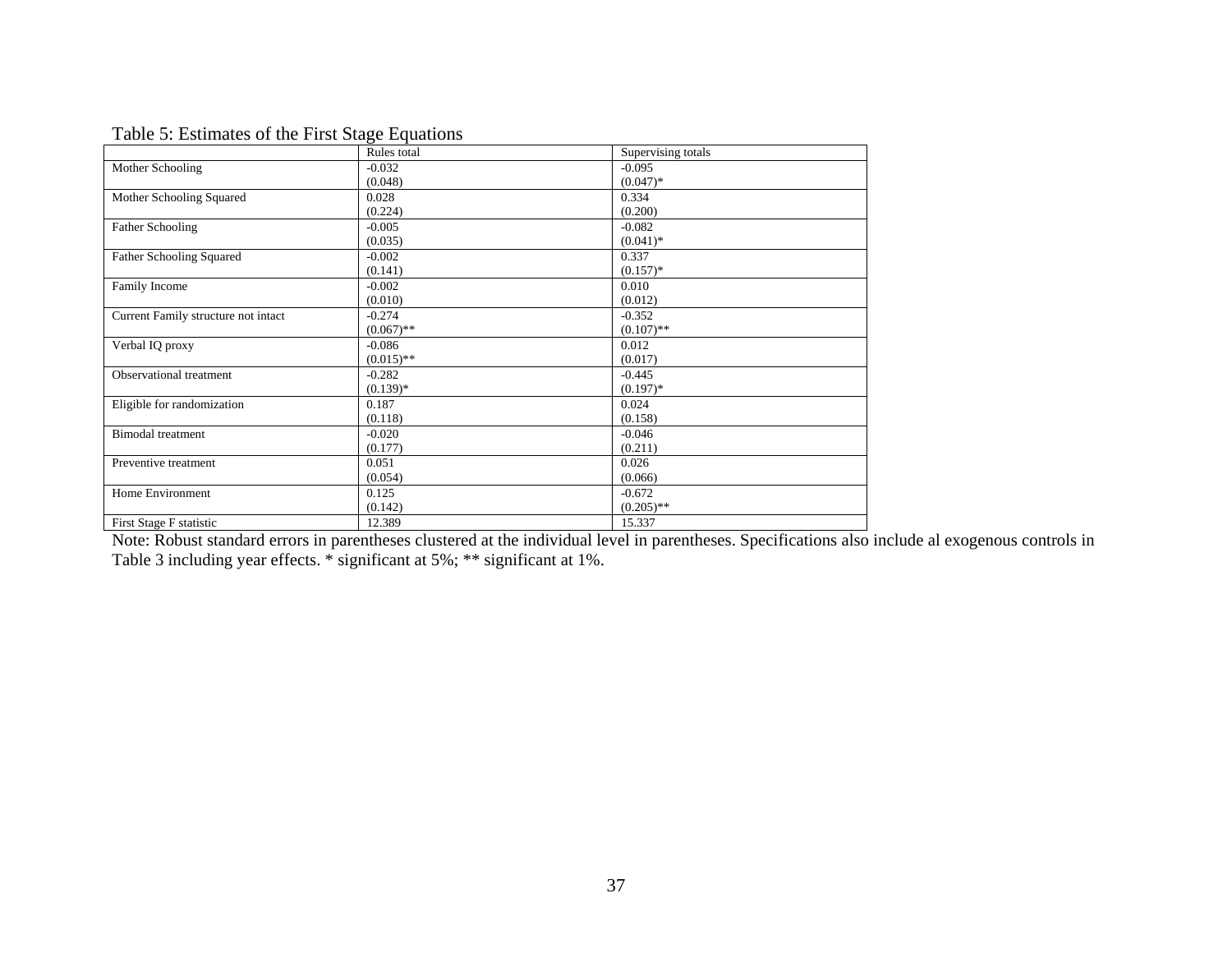|                                 | Stealing totals | Delinquency total | Drugs total                     | Fighting totals | Destroys stuff totals |  |  |  |  |  |  |  |  |
|---------------------------------|-----------------|-------------------|---------------------------------|-----------------|-----------------------|--|--|--|--|--|--|--|--|
|                                 |                 |                   |                                 |                 |                       |  |  |  |  |  |  |  |  |
|                                 |                 |                   |                                 |                 |                       |  |  |  |  |  |  |  |  |
| <b>EARLY AGES (1988 – 1991)</b> |                 |                   |                                 |                 |                       |  |  |  |  |  |  |  |  |
| Rules total                     | $-0.002$        | 0.022             | $-0.001$                        | $-0.012$        | 0.040                 |  |  |  |  |  |  |  |  |
| <b>OLS</b>                      | (0.033)         | (0.079)           | (0.014)                         | (0.033)         | $(0.017)*$            |  |  |  |  |  |  |  |  |
| Super-vision                    | $-0.549$        | $-1.564$          | $-0.157$                        | $-0.622$        | $-0.236$              |  |  |  |  |  |  |  |  |
| <b>OLS</b>                      | $(0.042)$ **    | $(0.102)$ **      | $(0.016)$ **                    | $(0.042)$ **    |                       |  |  |  |  |  |  |  |  |
|                                 |                 |                   |                                 |                 | $(0.022)$ **          |  |  |  |  |  |  |  |  |
|                                 | 0.774           | 3.897             | 0.393                           |                 | 0.819                 |  |  |  |  |  |  |  |  |
| Rules total                     | (0.725)         | (2.326)           | (0.332)                         |                 | (0.482)               |  |  |  |  |  |  |  |  |
| 2SLS                            | $-1.110$        | $-3.722$          | $-0.224$                        |                 |                       |  |  |  |  |  |  |  |  |
|                                 |                 |                   |                                 |                 | $-0.625$              |  |  |  |  |  |  |  |  |
| Super-vision<br>2SLS            | $(0.407)$ **    | $(1.293)$ **      | (0.177)                         | $(0.609)$ **    | $(0.277)*$            |  |  |  |  |  |  |  |  |
|                                 | $-0.027$        | $-0.024$          | 0.010                           | $-0.021$        | 0.036                 |  |  |  |  |  |  |  |  |
| Rules total<br>Fixed effects    | (0.037)         | (0.086)           | (0.016)                         | (0.037)         | (0.021)               |  |  |  |  |  |  |  |  |
|                                 | $-0.297$        | $-0.900$          | $-0.106$                        | $-0.350$        | $-0.148$              |  |  |  |  |  |  |  |  |
| Super-vision<br>Fixed effects   | $(0.038)$ **    | $(0.088)$ **      | $(0.016)$ **                    | $(0.038)$ **    | $(0.022)$ **          |  |  |  |  |  |  |  |  |
|                                 |                 |                   | <b>LATER AGES (1992 – 1995)</b> |                 |                       |  |  |  |  |  |  |  |  |
| Rules total                     | 0.182           | 0.243             | $-0.094$                        | 0.070           | 0.088                 |  |  |  |  |  |  |  |  |
| <b>OLS</b>                      | $(0.076)*$      | (0.170)           | $(0.043)*$                      | (0.049)         | $(0.033)$ **          |  |  |  |  |  |  |  |  |
| Super-vision                    | $-0.839$        | $-2.065$          | $-0.419$                        | $-0.534$        | $-0.266$              |  |  |  |  |  |  |  |  |
| <b>OLS</b>                      | $(0.070)$ **    | $(0.160)$ **      | $(0.040)$ **                    | $(0.046)$ **    | $(0.028)$ **          |  |  |  |  |  |  |  |  |
| Rules total                     | $-1.573$        | $-5.675$          | $-1.044$                        | $-1.669$        | $-1.226$              |  |  |  |  |  |  |  |  |
| 2SLS                            | (2.561)         | (7.125)           | (1.586)                         | (2.117)         | (1.390)               |  |  |  |  |  |  |  |  |
| Super-vision                    | $-1.915$        | $-5.129$          | $-0.883$                        | $-1.381$        | $-0.876$              |  |  |  |  |  |  |  |  |
| 2SLS                            | $(0.709)$ **    | $(1.793)$ **      | $(0.390)*$                      | $(0.527)$ **    | $(0.347)^*$           |  |  |  |  |  |  |  |  |
| Rules total                     | 0.153           | 0.253             | 0.030                           | 0.082           | 0.060                 |  |  |  |  |  |  |  |  |
| Fixed effects                   | $(0.057)$ **    | $(0.119)$ *       | (0.037)                         | $(0.041)$ *     | $(0.029)*$            |  |  |  |  |  |  |  |  |
| Super-vision                    | $-0.214$        | $-0.527$          | $-0.054$                        | $-0.167$        | $-0.090$              |  |  |  |  |  |  |  |  |
| Fixed effects                   | $(0.045)$ **    | $(0.095)$ **      | (0.029)                         | $(0.032)$ **    | $(0.023)$ **          |  |  |  |  |  |  |  |  |

Table 6: OLS, 2SLS and Fixed Effects Estimates of Parental Discipline and Supervision at Alternative Ages

Note: Robust standard errors in parentheses clustered at the individual level in parentheses for OLS and 2sls estimates. Specifications include the same set of controls as in the corresponding Tables 2, 3 and 4. \* significant at 5%; \*\* significant at 1%.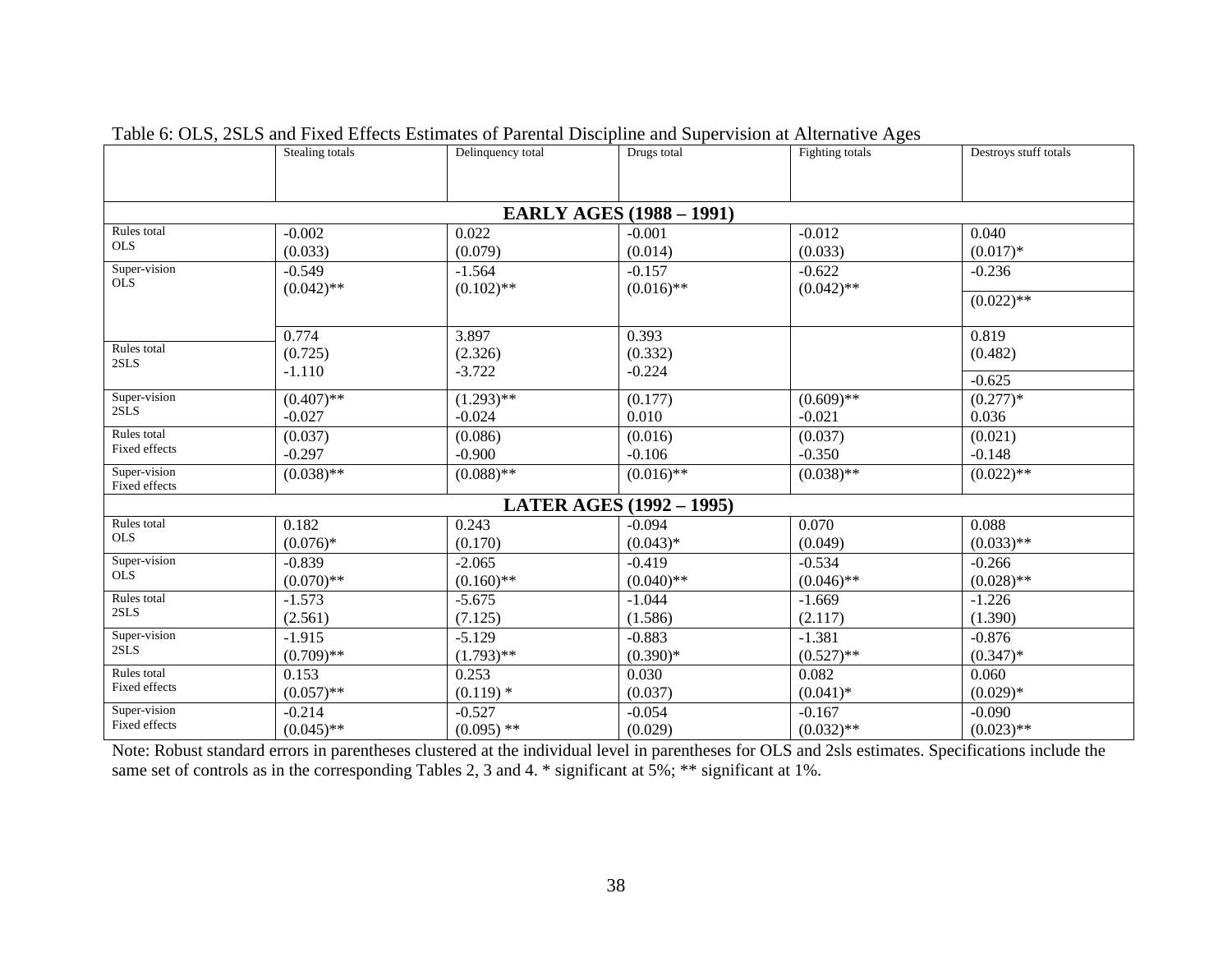|            | Sells<br>Drugs | Marihuana<br>Use | <b>Smokes</b><br>Cigarette | Got<br>Drunk | Drop Out<br>of School | Gang<br>Member | <b>Stealing</b><br>totals | Delinquency<br>total | Drugs<br>total | Fighting<br>totals | Destroys<br>stuff | French<br>mark | Math<br>Score | Tried a<br>hard drug |
|------------|----------------|------------------|----------------------------|--------------|-----------------------|----------------|---------------------------|----------------------|----------------|--------------------|-------------------|----------------|---------------|----------------------|
|            |                |                  |                            |              |                       |                |                           |                      |                |                    | totals            |                |               |                      |
| Rules      | $-0.004$       | $-0.008$         | 0.007                      | $-0.031$     | $-0.013$              | 0.012          | $-0.020$                  | $-0.111$             | $-0.065$       | $-0.054$           | 0.030             | $-0.621$       | $-0.293$      | 0.010                |
| total OLS  | (0.005)        | (0.008)          | (0.010)                    | $(0.009)$ ** | $(0.005)*$            | (0.006)        | (0.042)                   | (0.098)              | $(0.021)$ **   | (0.032)            | (0.017)           | $(0.224)$ **   | (0.461)       | (0.011)              |
| Rules      | $-0.006$       | $-0.120$         | $-0.224$                   | $-0.419$     | 0.051                 | 0.041          | $-0.562$                  | $-0.328$             | $-0.142$       | 0.197              | 0.122             | $-5.723$       | $-12.251$     | $-0.032$             |
| total      | (0.193)        | (0.266)          | (0.325)                    | (0.373)      | (0.111)               | (0.125)        | (1.348)                   | (3.396)              | (0.658)        | (1.103)            | (0.620)           | (6.725)        | (10.527)      | (0.230)              |
| 2SLS       |                |                  |                            |              |                       |                |                           |                      |                |                    |                   |                |               |                      |
| Rules      | $-0.002$       | $-0.012$         | 0.009                      | $-0.017$     | 0.000                 | 0.008          | 0.038                     | 0.000                | 0.007          | 0.001              | 0.051             | $-0.297$       | $-0.133$      | 0.021                |
| total      | (0.006)        | (0.009)          | (0.009)                    | (0.010)      | (0.006)               | (0.007)        | (0.032)                   | (0.071)              | (0.020)        | (0.025)            | $(0.006)$ **      | (0.235)        | (0.298)       | (0.013)              |
| Fixed      |                |                  |                            |              |                       |                |                           |                      |                |                    |                   |                |               |                      |
| Effects    |                |                  |                            |              |                       |                |                           |                      |                |                    |                   |                |               |                      |
|            |                |                  |                            |              |                       |                |                           |                      |                |                    |                   |                |               |                      |
| Super-     | $-0.027$       | $-0.050$         | $-0.067$                   | $-0.060$     | $-0.015$              | $-0.030$       | $-0.682$                  | $-1.788$             | $-0.298$       | $-0.568$           | $-0.237$          | 0.608          | 1.130         | $-0.039$             |
| vision     | $(0.005)$ **   | $(0.006)$ **     | $(0.008)$ **               | $(0.007)$ ** | $(0.004)$ **          | $(0.005)$ **   | $(0.042)$ **              | $(0.097)$ **         | $(0.022)$ **   | $(0.032)$ **       | $(0.017)$ **      | $(0.170)$ **   | $(0.253)$ **  | $(0.007)$ **         |
| <b>OLS</b> |                |                  |                            |              |                       |                |                           |                      |                |                    |                   |                |               |                      |
| Super-     | $-0.092$       | $-0.135$         | $-0.115$                   | $-0.009$     | $-0.063$              | $-0.177$       | $-1.519$                  | $-4.148$             | $-0.567$       | $-1.381$           | $-0.642$          | 5.122          | 5.929         | $-0.036$             |
| vision     | $(0.042)$ *    | $(0.062)^*$      | (0.075)                    | (0.068)      | (0.043)               | $(0.062)$ **   | $(0.434)$ **              | $(1.042)$ **         | $(0.223)*$     | $(0.363)$ **       | $(0.179)$ **      | $(2.017)*$     | $(2.497)*$    | (0.065)              |
| 2SLS       |                |                  |                            |              |                       |                |                           |                      |                |                    |                   |                |               |                      |
| Super-     | $-0.000$       | 0.002            | $-0.025$                   | $-0.017$     | $-0.002$              | $-0.006$       | $-0.368$                  | $-0.999$             | $-0.164$       | $-0.328$           | 0.138             | 0.131          | 0.260         | 0.01500              |
| vision     | (0.005)        | (0.007)          | $(0.007)$ **               | $(0.008)*$   | (0.005)               | (0.006)        | $(0.025)$ **              | $(0.055)$ **         | $(0.016)$ **   | $(0.020)$ **       | $(0.013)$ **      | (0.000)        | (0.245)       | (0.011)              |
| Fixed      |                |                  |                            |              |                       |                |                           |                      |                |                    |                   |                |               |                      |
| effects    |                |                  |                            |              |                       |                |                           |                      |                |                    |                   |                |               |                      |

Table 7: OLS, 2SLS and Fixed Effects Estimates of Adolescent Outcome Equations Which Only Contain One Proxy for Child Rearing Practices

Note: Robust standard errors in parentheses clustered at the individual level in parentheses for OLS and 2sls estimates. Specifications include the same set of controls as in the corresponding Tables 2, 3 and 4. \* significant at 5%; \*\* significant at 1%.